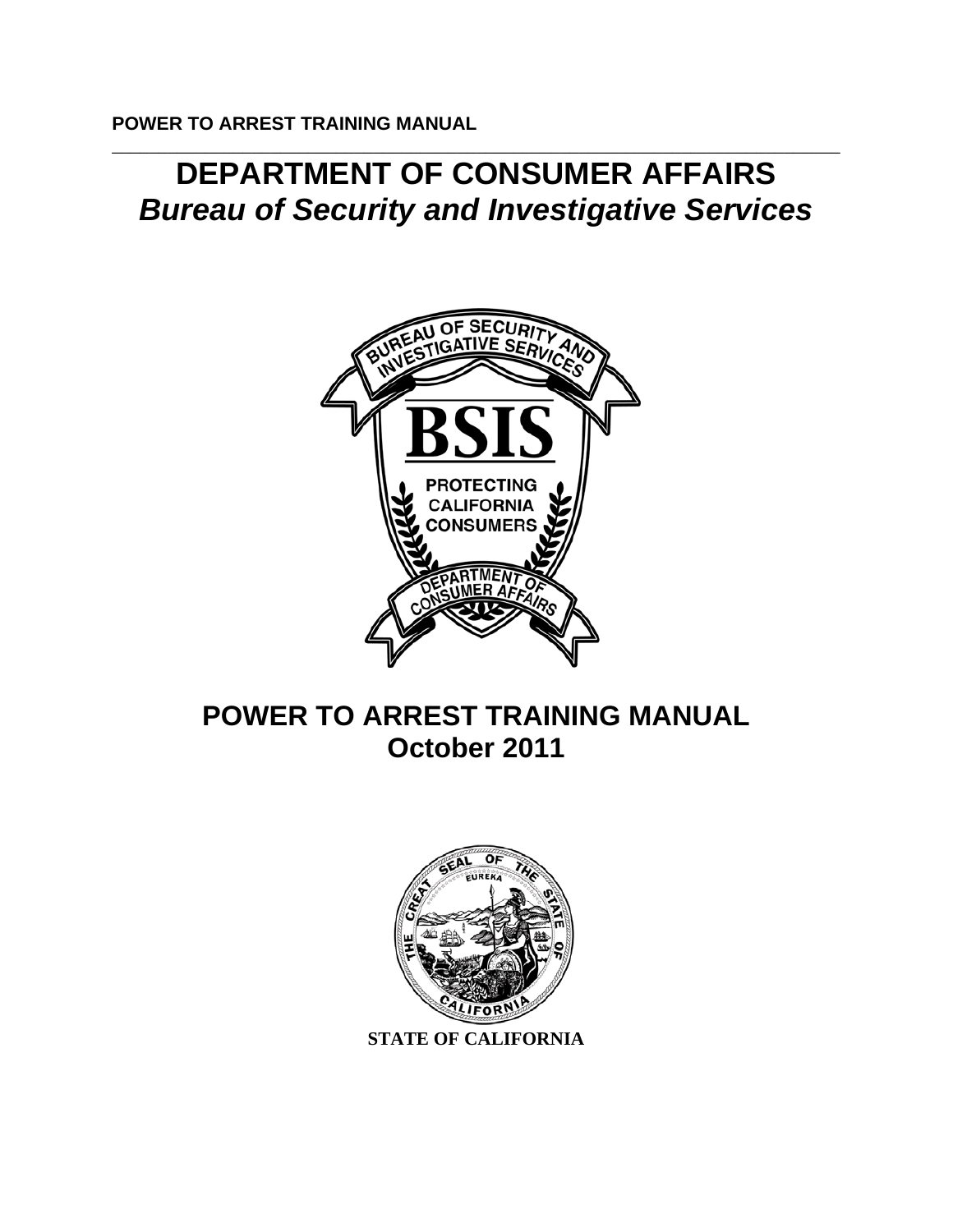\_\_\_\_\_\_\_\_\_\_\_\_\_\_\_\_\_\_\_\_\_\_\_\_\_\_\_\_\_\_\_\_\_\_\_\_\_\_\_\_\_\_\_\_\_\_\_\_\_\_\_\_\_\_\_\_\_\_\_\_\_\_\_\_\_\_\_\_\_\_\_\_\_\_\_\_\_\_

# **TABLE OF CONTENTS**

| Responsibilities of the security guard/proprietary private security officer/employer . 15-16        |
|-----------------------------------------------------------------------------------------------------|
| Part A. Role and Responsibilities of the security guard/proprietary private security officer. 17-19 |
|                                                                                                     |
|                                                                                                     |
|                                                                                                     |
|                                                                                                     |
|                                                                                                     |
|                                                                                                     |
|                                                                                                     |
|                                                                                                     |
|                                                                                                     |
|                                                                                                     |
|                                                                                                     |
|                                                                                                     |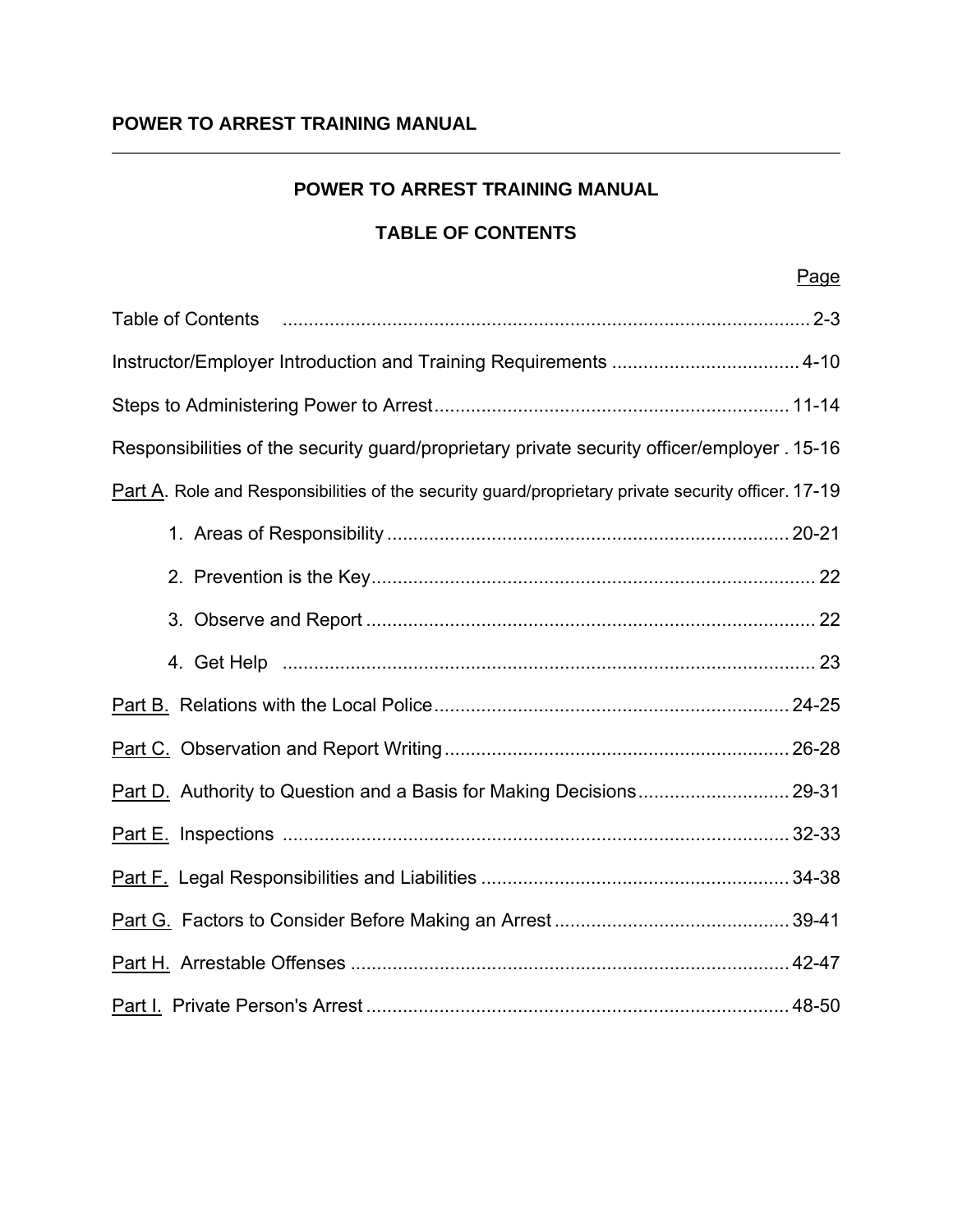# **TABLE OF CONTENTS**

| Part O. Professional Conduct of a security guard/proprietary private security officer68-70 |  |
|--------------------------------------------------------------------------------------------|--|
|                                                                                            |  |
|                                                                                            |  |
|                                                                                            |  |
|                                                                                            |  |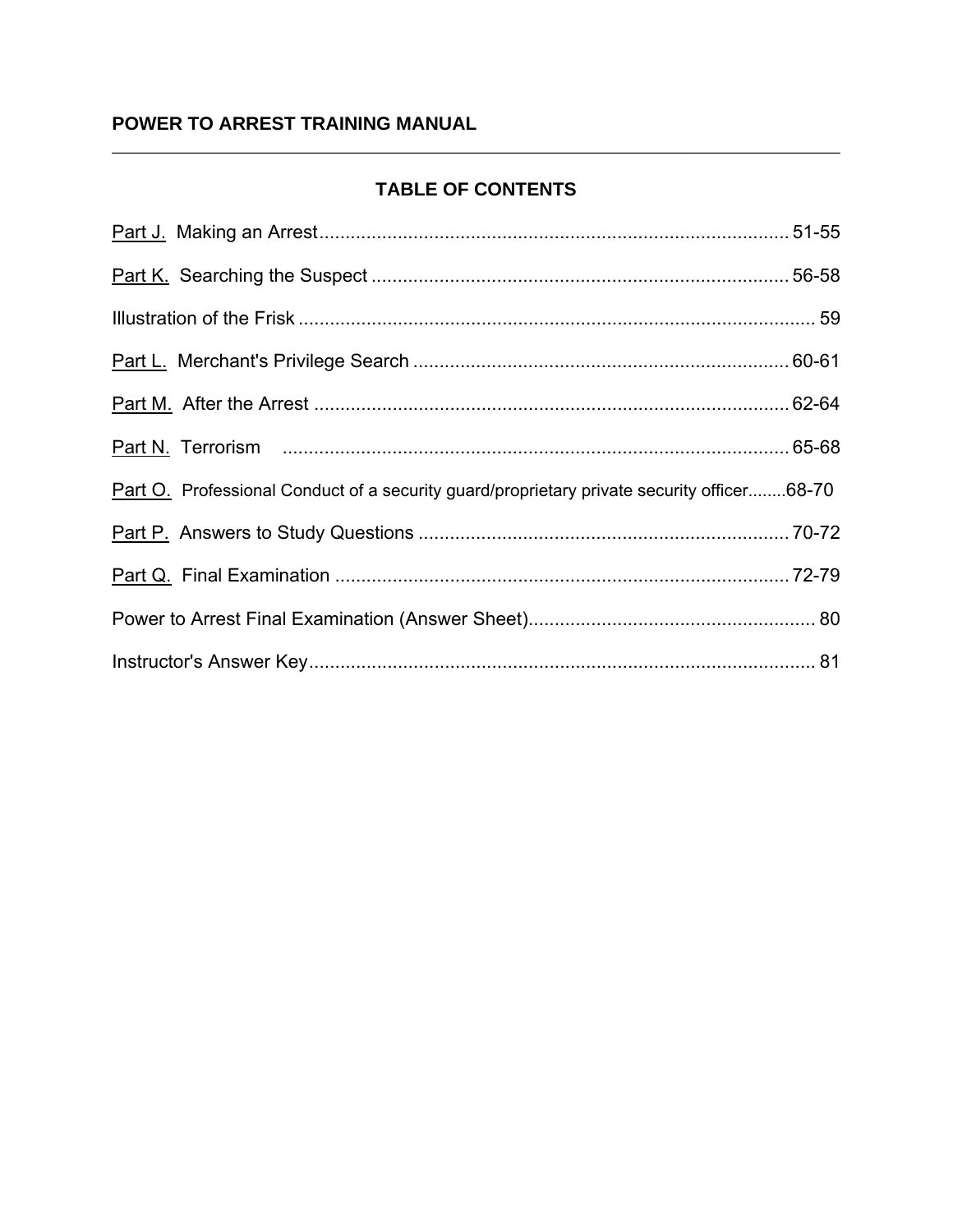# **INSTRUCTOR - EMPLOYER INTRODUCTION AND TRAINING REQUIREMENTS**

\_\_\_\_\_\_\_\_\_\_\_\_\_\_\_\_\_\_\_\_\_\_\_\_\_\_\_\_\_\_\_\_\_\_\_\_\_\_\_\_\_\_\_\_\_\_\_\_\_\_\_\_\_\_\_\_\_\_\_\_\_\_\_\_\_\_\_\_\_\_\_\_\_\_\_\_\_\_

**(Listed below are sections in the California Business and Professions Code that pertain to the Powers to Arrest Manual)** 

#### **Private Patrol Operator and Security Guards:**

**Business and Professions Code Section 7582.1(a) defines a private patrol operator and Section 7582.1(e) defines a security guard, as follows:** 

**§7582.1(a)** A private patrol operator, or operator of a private patrol service, within the meaning of this chapter is a person, other than an armored contract carrier, who, for any consideration whatsoever: Agrees to furnish, or furnishes, a watchman, guard, patrolperson, or other person to protect persons or property or to prevent the theft, unlawful taking, loss, embezzlement, misappropriation, or concealment of any goods, wares, merchandise, money, bonds, stocks,notes, documents, papers, or property of any kind; or performs the service of a watchman, guard, patrolperson, or other person, for any of these purposes.

**§7582.1(e)** A security guard or security officer, within the meaning of this chapter, is an **employee of a private patrol operator, or an employee of a lawful business** or public agency who is not exempted pursuant to Section 7582.2, who performs the functions as described in subdivision (a) on or about the premises owned or controlled by the customer of the private patrol operator or by the guard's employer or in the company of persons being protected.

#### **Proprietary Private Security Officer:**

**Business and Professions Code Section 7574.01(e) defines a proprietary private security employer and Section 7574.01(f) defines a proprietary private security officer, as follows:** 

**§7574.01(e)** "Proprietary private security employer" means a person who has one or more employees who provide security services for the employer and only for the employer. A person who employs proprietary private security officers pursuant to this chapter at more than one location shall be considered a single employer.

**§7574.01 (f)** "Proprietary private security officer" means an unarmed individual who is employed exclusively by any one employer whose primary duty is to provide security services for his or her employer, whose services are not contracted to any other entity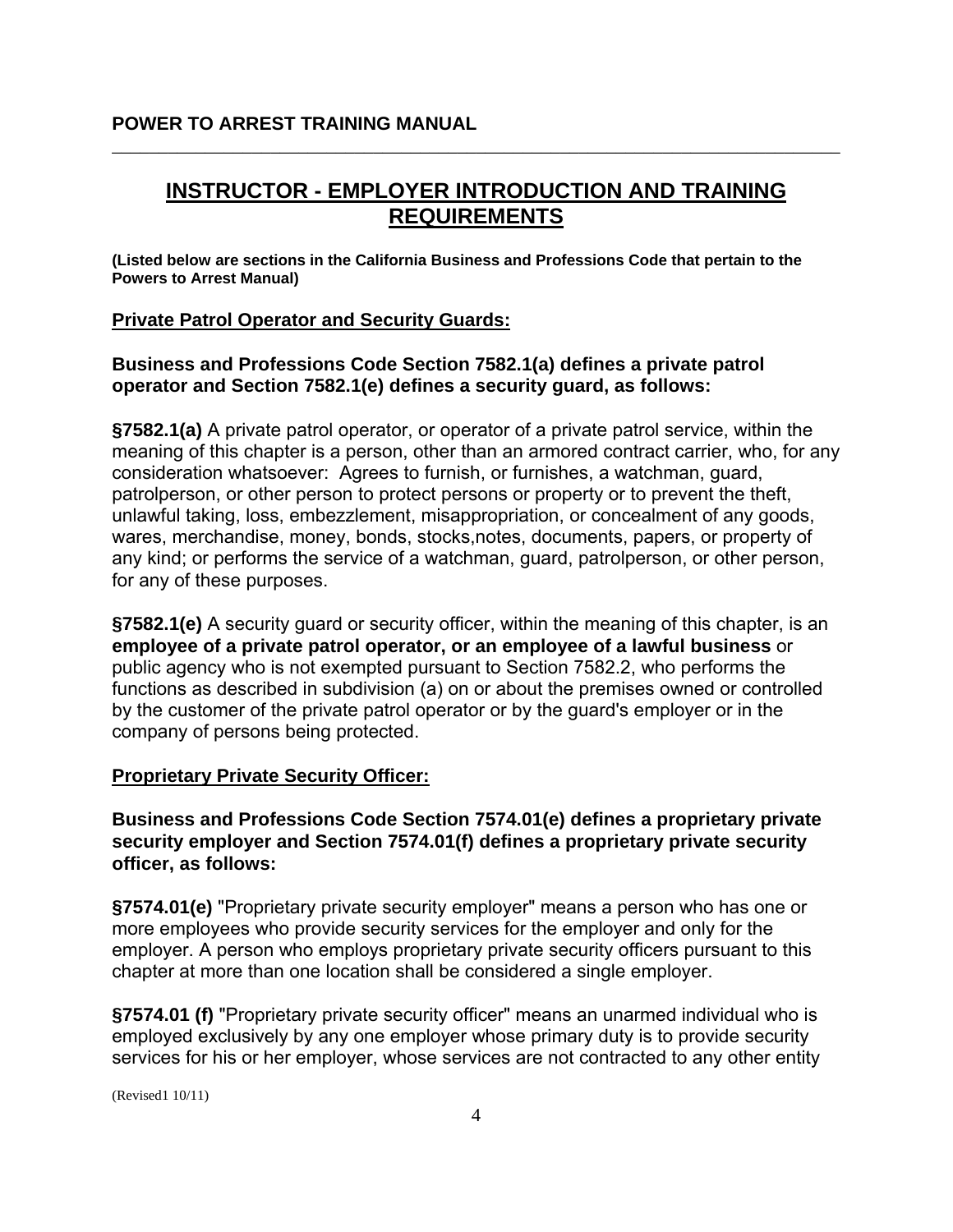\_\_\_\_\_\_\_\_\_\_\_\_\_\_\_\_\_\_\_\_\_\_\_\_\_\_\_\_\_\_\_\_\_\_\_\_\_\_\_\_\_\_\_\_\_\_\_\_\_\_\_\_\_\_\_\_\_\_\_\_\_\_\_\_\_\_\_\_\_\_\_\_\_\_\_\_\_\_ or person, and who is not exempt pursuant to Section 7582.2, and who meets both of the following criteria:

(1) Is required to wear a distinctive uniform clearly identifying the individual as a security officer.

(2) Is likely to interact with the public while performing his or her duties.

# **TRAINING REQUIREMENTS**

# **Security Guard with Firearm (G with FQ) Training**

**§7583.5**.(a) Every licensee and any person employed and compensated by a licensee, other lawful business or public agency as a security guard or patrolperson, and who in the course of that employment or business carries a firearm, shall complete a course of training in the exercise of the powers to arrest and a course of training in the carrying and use of firearms. This subdivision shall not apply to armored vehicle guards hired prior to January 1, 1977. Armored vehicle guards hired on or after January 1, 1977, shall complete a course of training in the carrying and use of firearms, but shall not be required to complete a course of training in the exercise of the powers to arrest. The course of training in the carrying and use of firearms shall not be required of any employee who is not required or permitted by a licensee to carry or use firearms. The course in the carrying and use of firearms and the course of training in the exercise of the powers to arrest shall meet the standards which shall be prescribed by the Department of Consumer Affairs. The department shall encourage restraint and caution in the use of firearms.

(b) No uniformed employee of a licensee shall carry or use any firearm unless the employee has in his or her possession a valid firearm qualification card.

# **Security Guard (G) Training**

**§7583.6.** (a) A person entering the employ of a licensee to perform the functions of a security guard or a security patrolperson shall complete a course in the exercise of the power to arrest prior to being assigned to a duty location.

(b) Except for a registrant who has completed the course of training required by Section 7583.45, a person registered pursuant to this chapter shall complete not less than 32 hours of training in security officer skills within six months from the date the registration card is issued. Sixteen of the 32 hours shall be completed within 30 days from the date the registration card is issued.

(c) A course provider shall issue a certificate to a security guard upon satisfactory completion of a required course, conducted in accordance with the department's requirements. A private patrol operator may provide training programs and courses in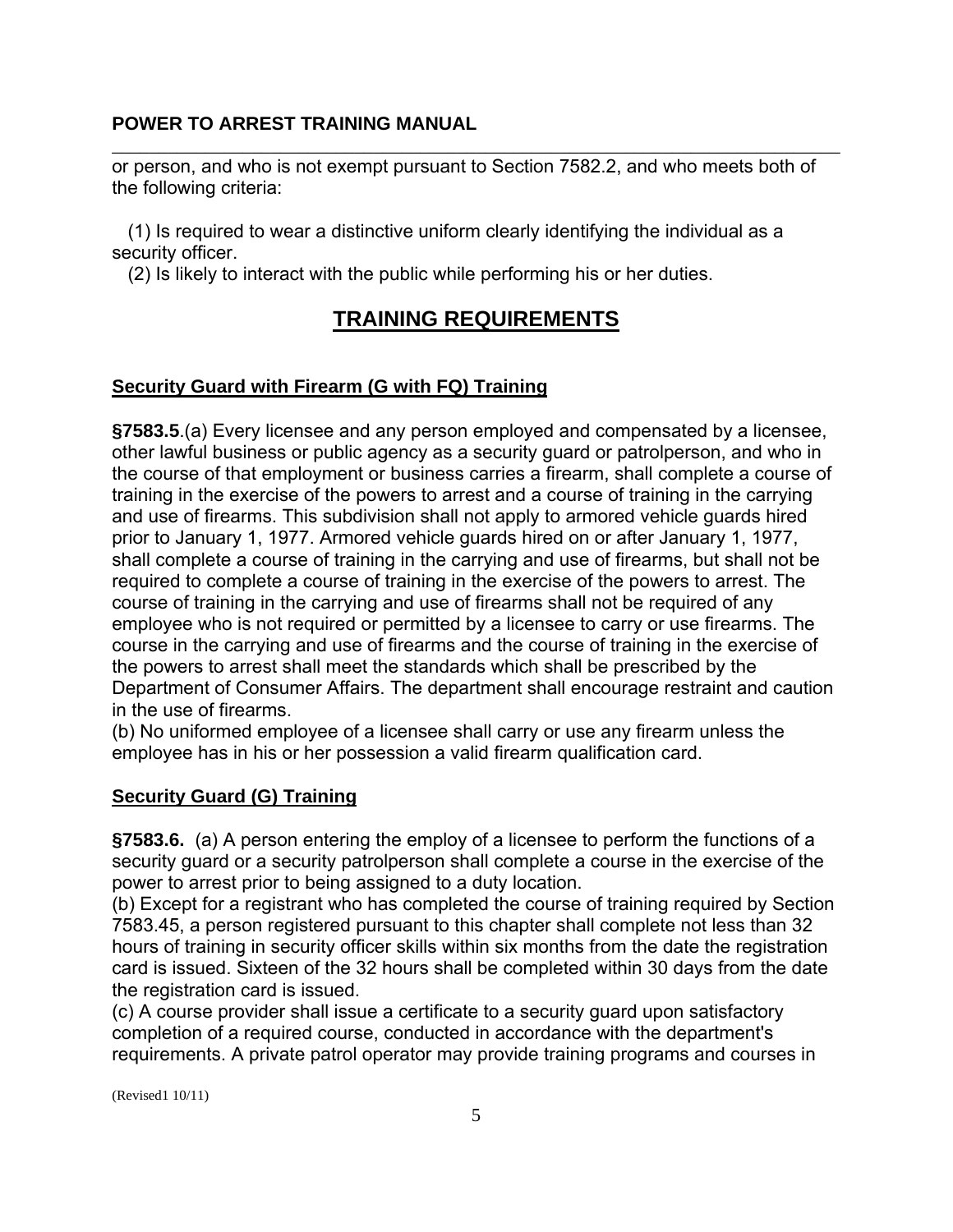addition to the training required in this section. A registrant who is unable to provide his or her employing licensee the certificate of satisfactory completion required by this subdivision shall complete 16 hours of the training required by subdivision (b) within 30 days of the date of his employment and shall complete the 16 remaining hours within six months of his or her employment date.

\_\_\_\_\_\_\_\_\_\_\_\_\_\_\_\_\_\_\_\_\_\_\_\_\_\_\_\_\_\_\_\_\_\_\_\_\_\_\_\_\_\_\_\_\_\_\_\_\_\_\_\_\_\_\_\_\_\_\_\_\_\_\_\_\_\_\_\_\_\_\_\_\_\_\_\_\_\_

(d) The department shall develop and approve by regulation a standard course and curriculum for the skills training required by subdivision (b) to promote and protect the safety of persons and the security of property. For this purpose, the department shall consult with consumers, labor organizations representing private security officers, private patrol operators, educators, and subject matter experts.

(e) The course of training required by subdivision (b) may be administered, tested, and certified by any licensee, or by any organization or school approved by the department. The department may approve any person or school to teach the course.

(f) (1) On and after January 1, 2005, a licensee shall annually provide each employee registered pursuant to this chapter with eight hours of specifically dedicated review or practice of security.officer skills prescribed in either course required in Section 7583.6 or 7583.7.

(2) A licensee shall maintain at the principal place of business or branch office a record verifying completion of the review or practice training for a period of not less than two years. The records shall be available for inspection by the bureau upon request.

(g) This section does not apply to a peace officer as defined in Chapter 4.5 (commencing with Section 830) of Title 3 of Part 2 of the Penal Code who has successfully completed a course of study in the exercise of the power to arrest approved by the Commission on Peace Officer Standards and Training. This section does not apply to armored vehicle guards.

(h) This section shall become operative on July 1, 2004.

**§7583.7.** (a) The course of training in the exercise of the power to arrest may be administered, tested, and certified by any licensee or by any organization or school approved by the department. The department may approve any person or school to teach the course in the exercise of the power to arrest. The course of training shall be approximately eight hours in length and shall cover the following topics:

(1) Responsibilities and ethics in citizen arrest.

(2) Relationship between a security guard and a peace officer in making an arrest.

- (3) Limitations on security guard power to arrest.
- (4) Restrictions on searches and seizures.
- (5) Criminal and civil liabilities.
- (A) Personal liability.
- (B) Employer liability.
- (6) Trespass law.
- (7) Ethics and communications.

(8) Emergency situation response, including response to medical emergencies.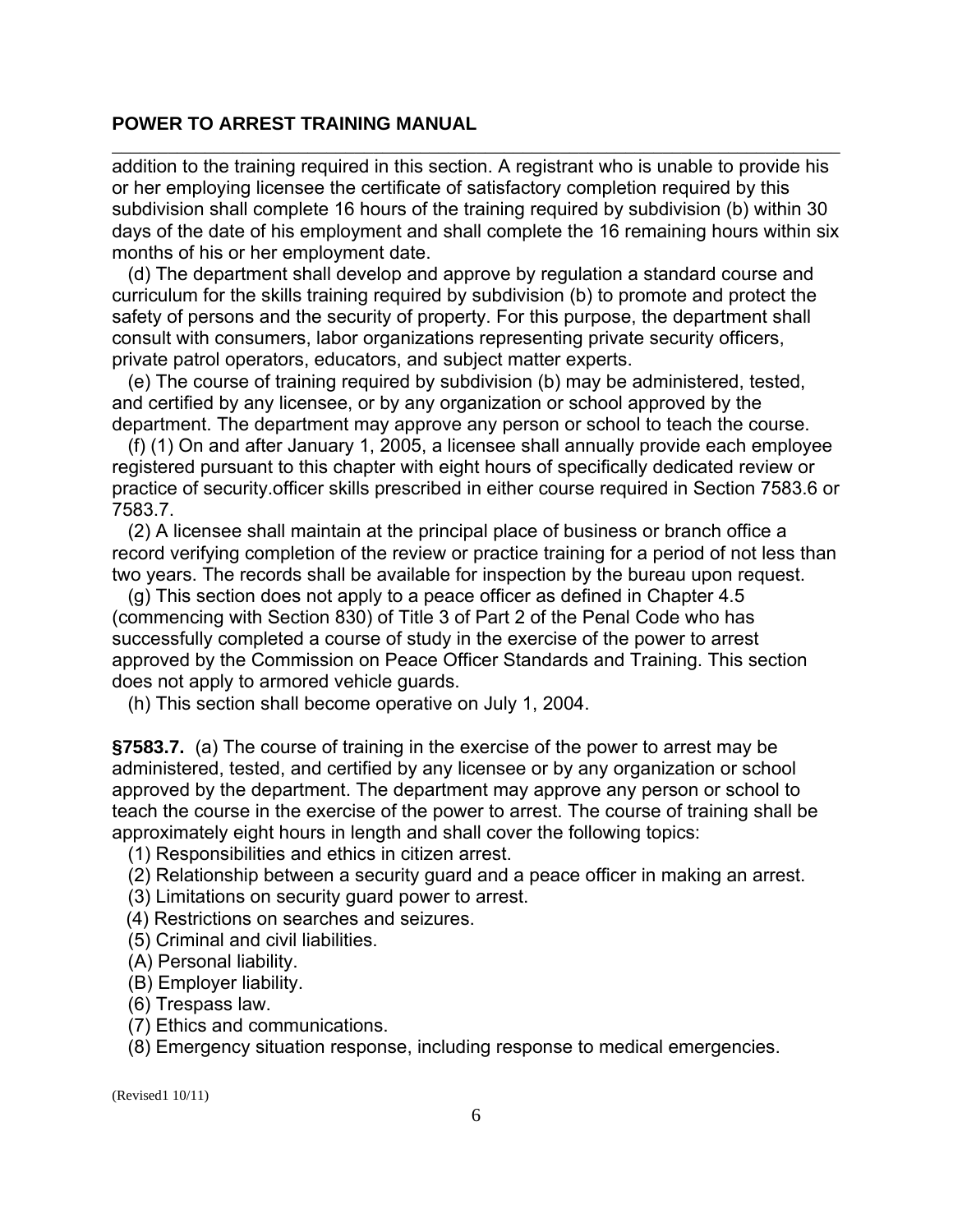(9) Security officer safety.

(10) Any other topic deemed appropriate by the bureau.

(b) The majority of the course shall be taught by means of verbal instruction. This instruction may include the use of a video presentation.

(c) The department shall make available a guidebook as a standard for teaching the course in the exercise of the power to arrest. The department shall encourage additional training and may provide a training guide recommending additional courses to be taken by security personnel.

\_\_\_\_\_\_\_\_\_\_\_\_\_\_\_\_\_\_\_\_\_\_\_\_\_\_\_\_\_\_\_\_\_\_\_\_\_\_\_\_\_\_\_\_\_\_\_\_\_\_\_\_\_\_\_\_\_\_\_\_\_\_\_\_\_\_\_\_\_\_\_\_\_\_\_\_\_\_

(d) Private patrol operators shall provide a copy of the guidebook described in subdivision (c) to each person that they currently employ as a security guard and to each individual that they intend to hire as a security guard. The private patrol operator shall provide the guidebook to each person he or she intends to hire as a security guard a reasonable time prior to the time the person begins the course in the exercise of the power to arrest.

(e) The bureau may inspect, supervise, or view the administration of the test at any time and without any prior notification. Any impropriety in the administration of the course or the test shall constitute grounds for disciplinary action.

(f) This section shall become operative on July 1, 2004.

#### **Proprietary Private Security Officer (PPSO) Training**

**7574.18.** (a) Except for a person who has completed the course of training required by Section 7583.45, a person registered and hired as a proprietary private security officer shall complete training in security officer skills within six months from the date upon which registration is issued, or within six months of his or her employment with a proprietary private security employer.

(b) (1) Except as provided in paragraph (2), a course provider shall issue a certificate to a proprietary private security officer upon satisfactory completion of a required course, conducted in accordance with the department's requirements.

(2) If a proprietary private security employer administers a course of training pursuant to this section, that proprietary private security employer shall issue a certificate to a proprietary private

security officer for the completion of training in security officer skills that each proprietary private security officer is required to complete, as determined by the department, such as, but not limited to, power-to-arrest training. However, the employer shall not be required to provide a certificate for training courses provided pursuant to a curriculum adopted by the department that are specific to that employer's business and where the subject of training is not

specifically required by the department.

(c) An employer of a proprietary private security officer may provide training programs and courses in addition to the training required in this section.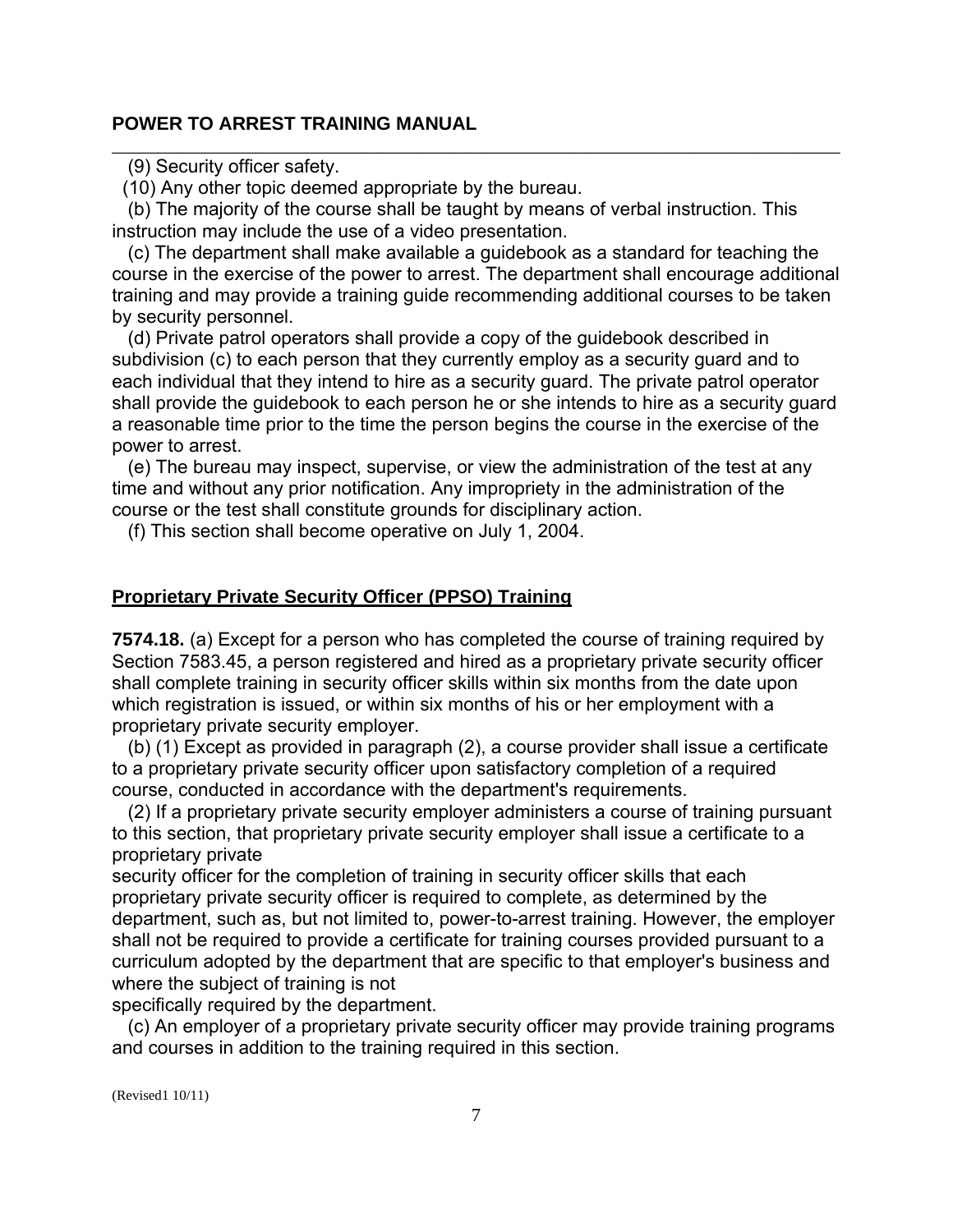(d) The department shall develop and establish by regulation a standard course and curriculum, which shall include a minimum number of hours of instruction, for the skills training required by subdivision (a) to promote and protect the safety of persons and the security of property. For this purpose, the regulations adopted by the department pursuant to Section 7574.5, as added by Chapter 721 of the Statutes of 2007, are continued in existence, and shall be amended by the department as necessary.

\_\_\_\_\_\_\_\_\_\_\_\_\_\_\_\_\_\_\_\_\_\_\_\_\_\_\_\_\_\_\_\_\_\_\_\_\_\_\_\_\_\_\_\_\_\_\_\_\_\_\_\_\_\_\_\_\_\_\_\_\_\_\_\_\_\_\_\_\_\_\_\_\_\_\_\_\_\_

(e) The course of training required by subdivision (a) may be administered, tested, and certified by any proprietary private security employer, organization, or school approved by the department. The department may approve any proprietary private security employer, organization, or school to teach the course.

(f) (1) A proprietary private security employer shall annually provide each employee registered pursuant to this chapter with specifically dedicated review or practice of security officer skills prescribed in the training required in this section. The bureau shall adopt and approve by regulation the minimum number of hours required for annual review.

(2) A proprietary private security employer shall maintain at the principal place of business or branch office a record verifying completion of the review or practice training for a period of not less than two years. The records shall be available for inspection by the department upon request.

(g) This section does not apply to a peace officer, as defined in Chapter 4.5 (commencing with Section 830) of Title 3 of Part 2 of the Penal Code, who has successfully completed a course of study in the exercise of the power to arrest approved by the Commission on Peace Officer Standards and Training. This section does not apply to armored vehicle guards.

#### **Private Investigator (PI) Training**

**§7542**. Every licensee and qualified manager who in the course of his or her employment or business carries a deadly weapon shall complete a course of training in the exercise of the powers to arrest as specified in Section 7583.7 and a course of training in the carrying and use of firearms as specified in Article 4 (commencing with Section 7583) of Chapter 11.5. No licensee or qualified manager shall carry or use a firearm unless he or she has met the requirements of Sections 7583.23, 7583.28, and 7583.29 and has in his or her possession a valid firearms qualification card as provided in Section 7583.30. A licensee or qualified manager who possesses a valid firearms qualification card shall comply with and be subject to the provisions of Sections 7583.31, 7583.32, and 7583.37.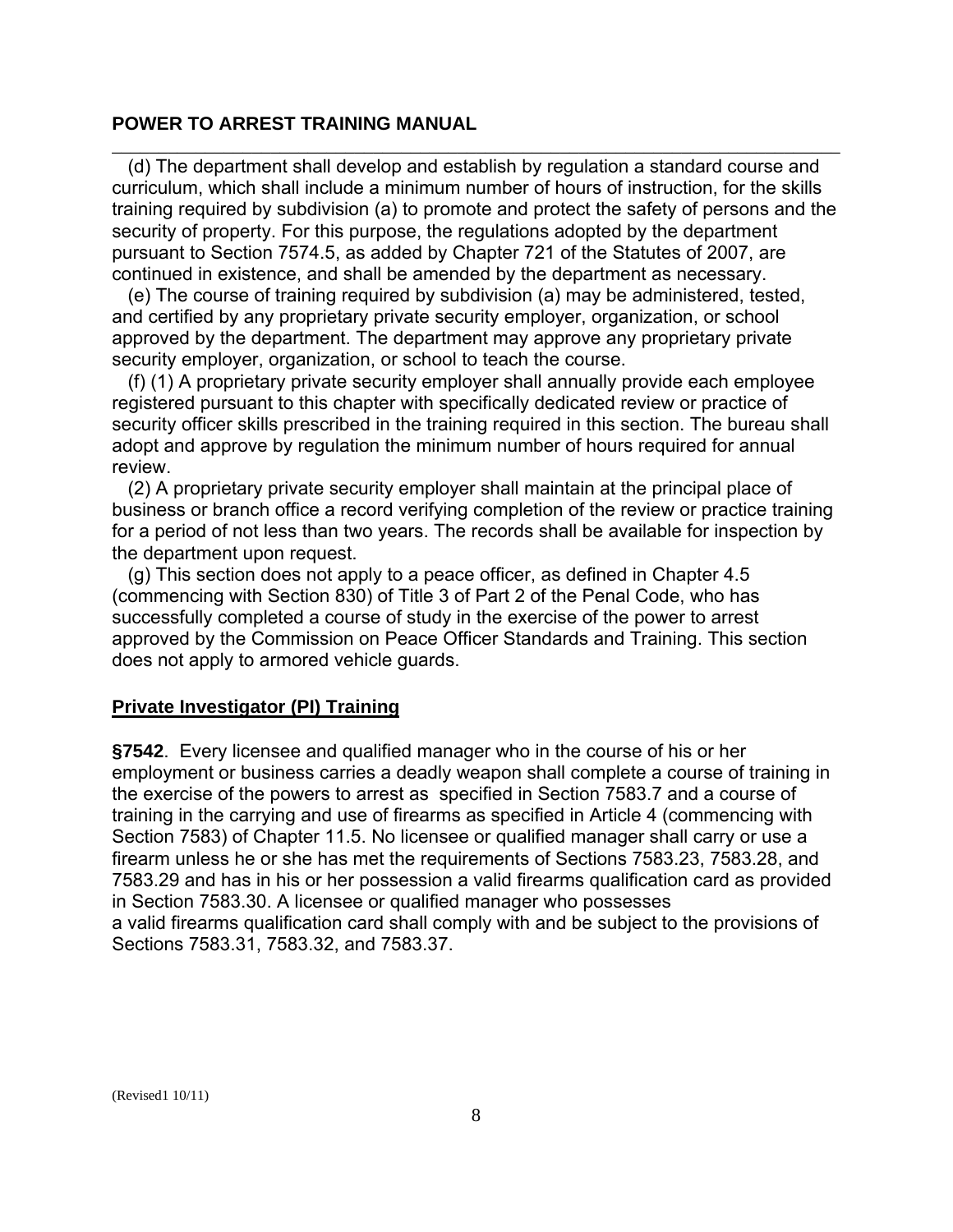### **Alarm Company Responder (ACE) Training**

 system. Evidence of completion shall consist of certification by the licensee or **§7598.1.** Every person entering the employ of a licensee, performing the function of an alarm agent who responds to alarm systems shall complete a course in the exercise of the powers to arrest, prior to being assigned to a duty location responding to an alarm instructor that the exercise of the powers to arrest course has been taught, the date the course was taught, and certification by the employee that the instruction was received. Evidence of completion of the powers to arrest shall be maintained in the licensee's employee records and made available to the bureau upon request.

\_\_\_\_\_\_\_\_\_\_\_\_\_\_\_\_\_\_\_\_\_\_\_\_\_\_\_\_\_\_\_\_\_\_\_\_\_\_\_\_\_\_\_\_\_\_\_\_\_\_\_\_\_\_\_\_\_\_\_\_\_\_\_\_\_\_\_\_\_\_\_\_\_\_\_\_\_\_

A qualified manager is not required to register under this article.

**§7598.2.** The course of training in the exercise of the power to arrest may be administered, tested, and certified by any licensee. The department may approve any person or school to teach the course in the exercise of the power to arrest. The course of training shall be approximately two hours in length and cover the following topics:

- (a) Responsibilities and ethics in citizen arrest.
- (b) Relationship with the public police in arrest.
- (c) Limitations on security guard power to arrest.
- (d) Restrictions on searches and seizures.
- (e) Criminal and civil liabilities.
- (1) Personal liability.
- (2) Employer liability.

The department shall make available a guide book as a standard for teaching the course in the exercise of the power to arrest. The department shall encourage additional training and may provide a training guide recommending additional courses.

**§7598.3.** No employee of a licensee performing the function of an alarm agent who responds to alarm systems shall be issued a firearms qualification card until proper certification by the instructor that the exercise of the power to arrest course has been taught and the employee's certification that the instruction was received has been delivered to the department.

#### **Training Syllabus**

To view the training syllabus for security guards (California Code of Regulations Title 16, Div. 7, §643) and proprietary private security officers (California Code of Regulations Title 16, Div. 7, §645), please visit the Bureau of Security and Investigative Services website [\(www.bsis.ca.gov\)](http://www.bsis.ca.gov/).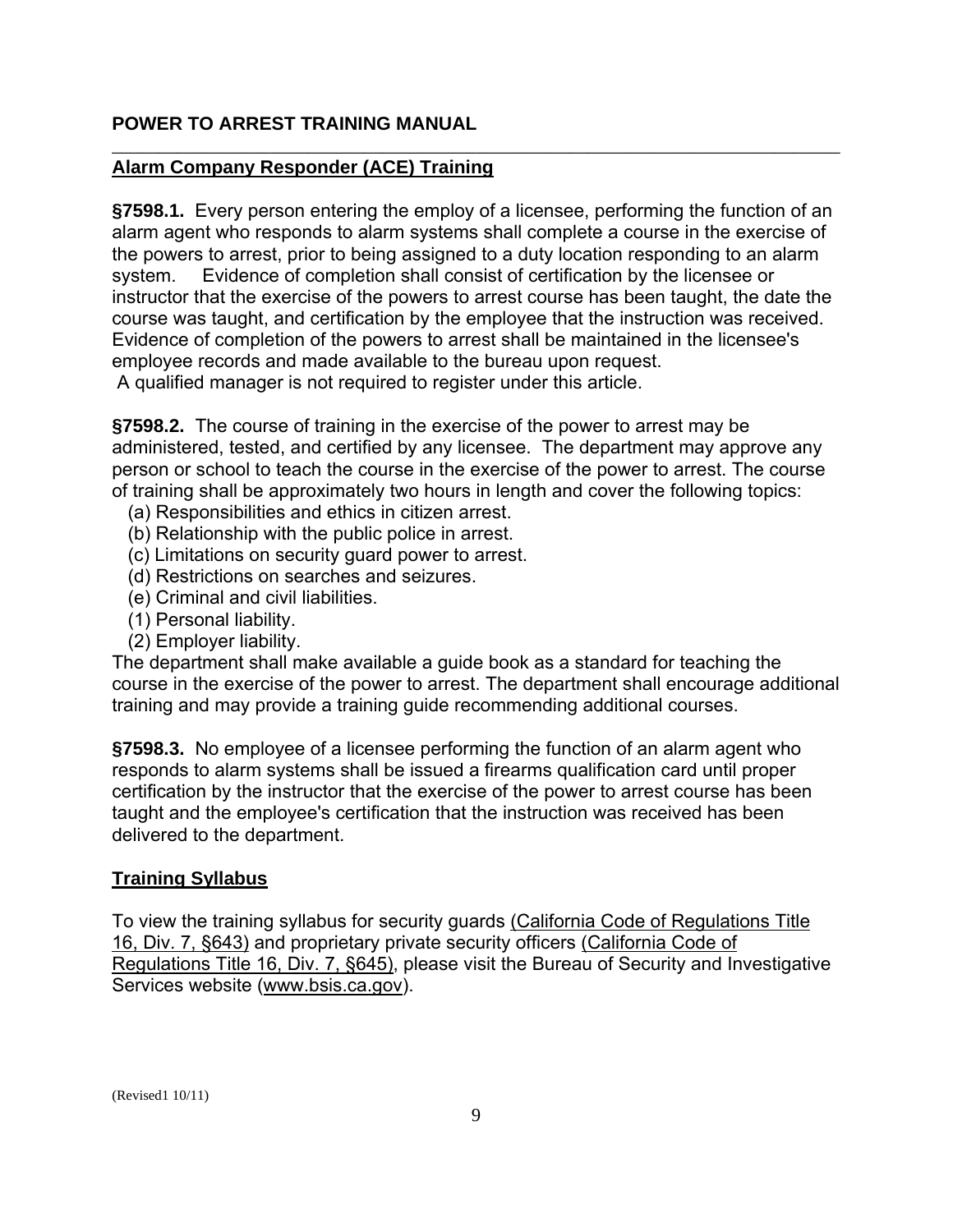# **EXAM INFORMATION**

\_\_\_\_\_\_\_\_\_\_\_\_\_\_\_\_\_\_\_\_\_\_\_\_\_\_\_\_\_\_\_\_\_\_\_\_\_\_\_\_\_\_\_\_\_\_\_\_\_\_\_\_\_\_\_\_\_\_\_\_\_\_\_\_\_\_\_\_\_\_\_\_\_\_\_\_\_\_

An applicant must receive a score of 100 percent on the examination in order to successfully complete the course [Title 16, California Code of Regulations (CCR) Section 628]. Trainees who fail the final examination the first time may restudy their weak areas and try again. If the trainee has difficulty understanding the material as presented in the booklet, the instructor will be expected to offer guidance. This does not mean that you are to provide the answer key along with the booklet, but rather to assist the applicant to understand the questions.

If you are an employer administering the examination, keep in mind that you may be held responsible for your employee's conduct while on duty; therefore, it is in your interest to ensure that they are properly trained. If you are a Bureau-approved instructor, you may be held liable for the conduct of those to whom you have provided instruction; therefore, it is in your interest to train the students properly.

These booklets are intended for reuse. Please be sure to caution applicants to refrain from writing in the booklets. You are responsible for making any additional copies.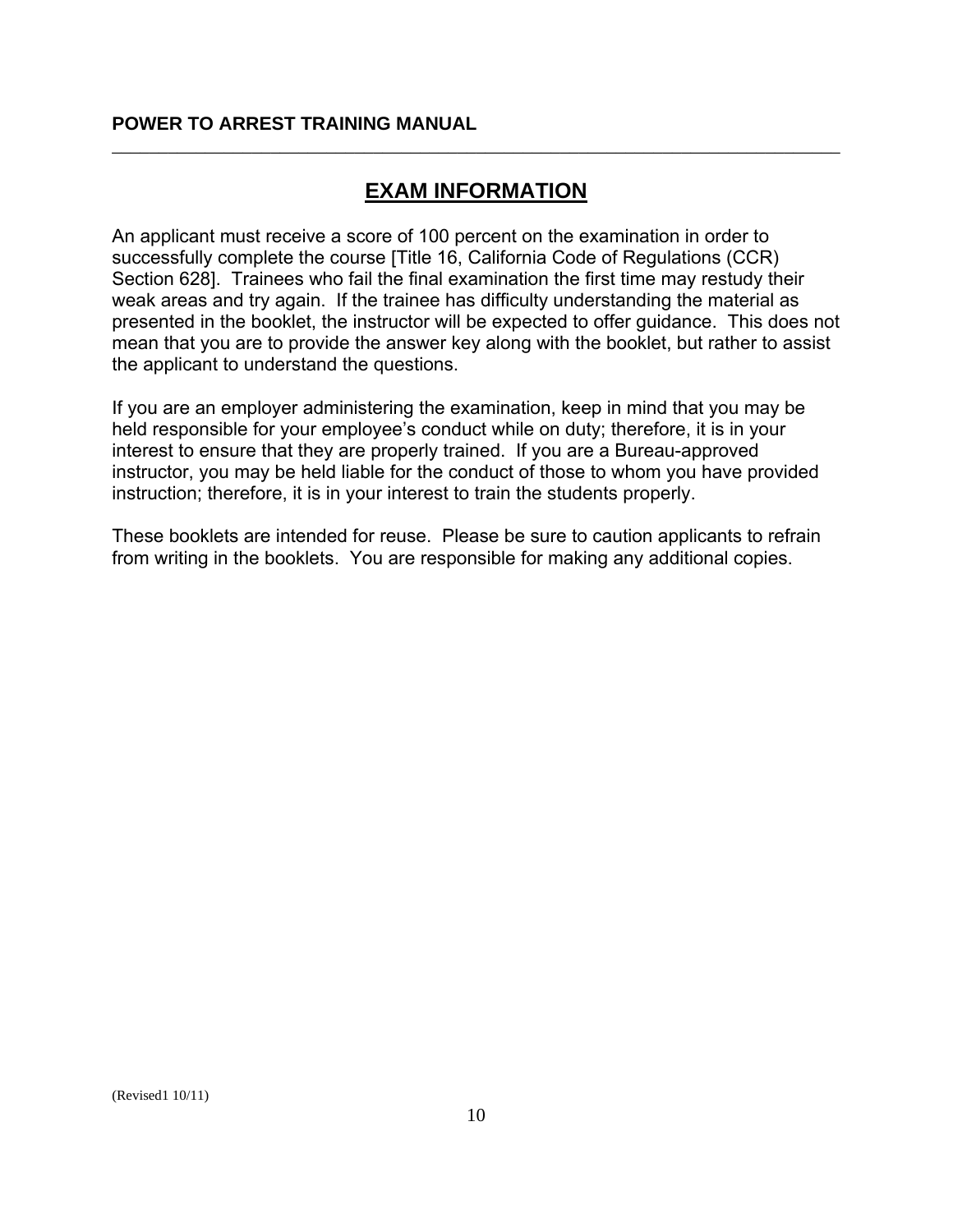# \_\_\_\_\_\_\_\_\_\_\_\_\_\_\_\_\_\_\_\_\_\_\_\_\_\_\_\_\_\_\_\_\_\_\_\_\_\_\_\_\_\_\_\_\_\_\_\_\_\_\_\_\_\_\_\_\_\_\_\_\_\_\_\_\_\_\_\_\_\_\_\_\_\_\_\_\_\_ **STEPS TO ADMINISTERING POWER TO ARREST**

Allow each person as much time as needed to finish the examination. Before beginning the examination, determine whether anyone would benefit from having the examination questions read aloud.

- 1. Explain the reason for *"Power to Arrest"* and that the final score of 100 percent is required before you can sign the security guard registration application. Explain that this is an open-book examination, and that answers may be corrected before being submitted for grading. The course is intended to be a learning experience as well as a guide to understanding.
- 2. Supply each applicant with a pencil and scratch paper as well as a *Power to Arrest* answer sheet. A quiet place should be provided for the examination.
- 3. *Have trainees read through to Question #65.* They should read the study material and answer the questions by writing on the scratch paper provided. You may answer any questions that may arise. If you are an employer, you may wish to inform the applicants of your own company policies at this point. Discuss answers.
- 4. Review the most important points in the text:
	- ¾ A security guard/proprietary private security officer is *NOT* a peace officer.
	- $\triangleright$  A security guard/proprietary private security officer's primary responsibility should be to protect the property or persons he or she is assigned to protect.
	- $\triangleright$  The main role of a security guard/proprietary private security officer should be *PREVENTION*.
	- $\triangleright$  If prevention is not possible, the role of a security guard/proprietary private security officer should be to *OBSERVE and REPORT*.
	- ¾ In reporting activity, a *FACT* is an event that actually occurs. A *CONCLUSION*  is a belief one reaches as a result of the existence of certain facts.
	- $\triangleright$  A security guard/proprietary private security officer is an agent of the property owner and can question people on the owner's property.
	- $\triangleright$  A security guard/private security officer may prevent someone from entering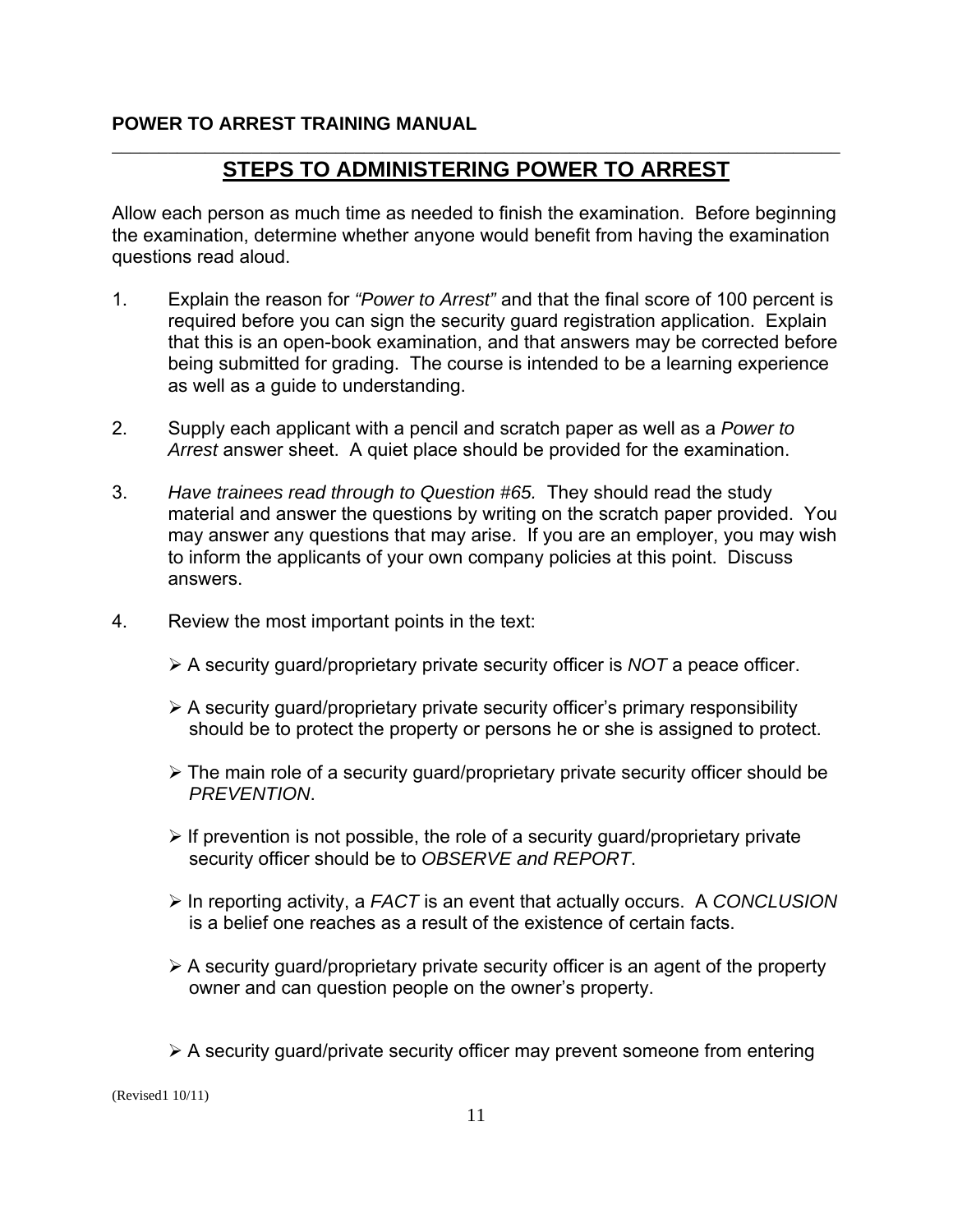private property by standing in his way.

 $\triangleright$  A security guard/proprietary private security officer should not touch an employee's belongings when inspecting them.

\_\_\_\_\_\_\_\_\_\_\_\_\_\_\_\_\_\_\_\_\_\_\_\_\_\_\_\_\_\_\_\_\_\_\_\_\_\_\_\_\_\_\_\_\_\_\_\_\_\_\_\_\_\_\_\_\_\_\_\_\_\_\_\_\_\_\_\_\_\_\_\_\_\_\_\_\_\_

- $\triangleright$  A security guard/proprietary private security officer's power to arrest is the same as any other private person's.
- ¾ *CRIMINAL LIABILITY* refers to criminal penalties that can be imposed for a wrongful act. For example, carrying a loaded weapon concealed in your jacket is a violation of the Penal Code; the criminal penalty for the offense is a fine or jail sentence or both.
- ¾*CIVIL LIABILITY* refers to penalties arising from lawsuits that private persons bring against each other.
- ¾A security guard's registration card does not allow the security guard to carry a weapon; the security guard must also have a valid exposed firearm permit and/or a baton certificate. It is *ILLEGAL* to carry a firearm without a firearm permit and a valid security guard registration. It is *ILLEGAL* to carry a baton without a baton permit and a valid security guard registration.
- $\triangleright$  A proprietary private security officer's registration card does not allow the proprietary private security officer to carry a weapon.
- ¾A firearm permit and/or a baton permit **cannot** be issued a PPSO registrant.
- ¾ Negligence and law violations by a security guard/proprietary private security officer may cause the employer and the client to be held *CIVILLY* responsible.
- ¾ A security guard/proprietary private security officer *IS NOT OBLIGATED* by law to make an arrest. When he/she does make an arrest, it is called an arrest by a private person or citizen's arrest (Penal Code §837).
- $\triangleright$  A misdemeanor is generally a crime for which the offender can be fined and/or sentenced to county jail for a period not to exceed one year. In order for a security guard/proprietary private security officer to make a proper misdemeanor arrest, it is necessary that the security guard/private security officer actually sees or witnesses the misdemeanor offense committed or attempted in his presence.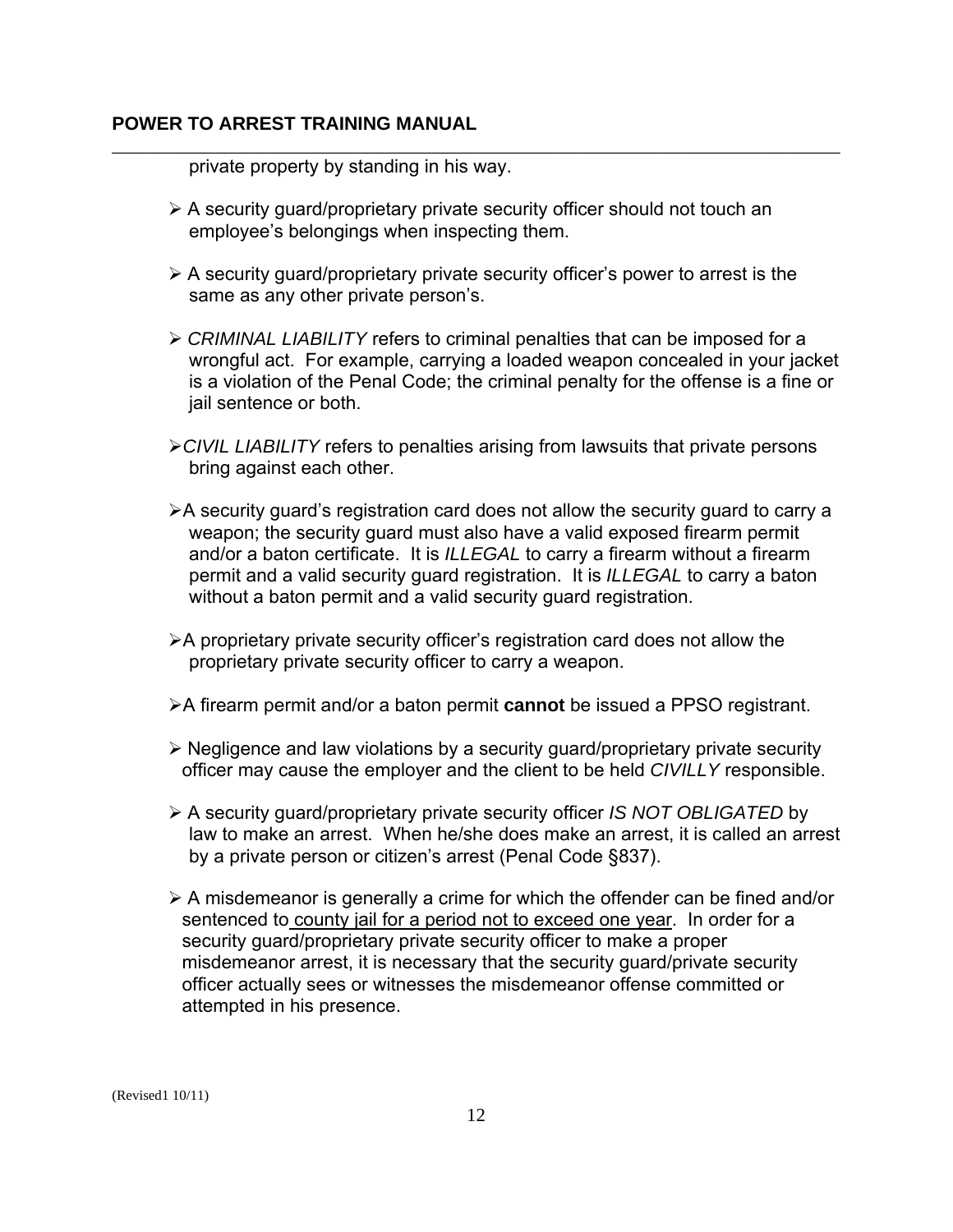$\triangleright$  A felony is generally a crime for which the offender can be sentenced to state prison for a period exceeding one year or in the case of a capital offense, executed. In order for a security guard/proprietary private security officer to make a proper felony arrest, a felony must have been committed, and the security guard/proprietary private security officer must have *REASONABLE CAUSE* to believe the person being arrested committed the offense.

\_\_\_\_\_\_\_\_\_\_\_\_\_\_\_\_\_\_\_\_\_\_\_\_\_\_\_\_\_\_\_\_\_\_\_\_\_\_\_\_\_\_\_\_\_\_\_\_\_\_\_\_\_\_\_\_\_\_\_\_\_\_\_\_\_\_\_\_\_\_\_\_\_\_\_\_\_\_

- ¾ An arrested person is called a *SUSPECT* until the court finds him/her innocent or guilty.
- $\triangleright$  A security guard/proprietary private security officer making a citizen's arrest must tell the suspect of the *INTENTION* to arrest, the *CAUSE* for the arrest, and the security guard/proprietary private security officer's *AUTHORITY* to make a citizen's arrest. (Penal Code §841)
- ¾ *REASONABLE FORCE* in an arrest situation is a degree of force reasonably needed to detain an individual and to protect oneself. (People v. Garcia, (1969) 78 Cal.Rptr. 775)
- $\triangleright$  If a suspect does not feel free to walk away because of a security guard/proprietary private security officer's statements and actions, he may claim to have been under arrest.
- $\triangleright$  A security guard/proprietary private security officer should never touch a suspect except when they are protecting a citizen, protecting their employers property, in self defense, or when necessary to use reasonable force in effecting an arrest.
- $\triangleright$  Upon arrest, A security guard/proprietary private security officer may search for *WEAPONS ONLY* and may search only when they have cause to believe that the arrested person is armed. This decision is at the discretion of the security guard/proprietary private security officer's employer.
- ¾ A suspect *MAY NOT* be legally searched for weapons until he is actually arrested. (Penal Code §846) This decision is at the discretion of the security guard/proprietary private security officer's employer.
- $\triangleright$  If contraband or stolen items are discovered while searching for weapons, those items should be left on the suspect, unless there is a likelihood the suspect will dispose of them. When the suspect is turned over to the peace officer, he should be notified of the discovered items. The decision regarding this statement would be at the direction of the employer. The employer may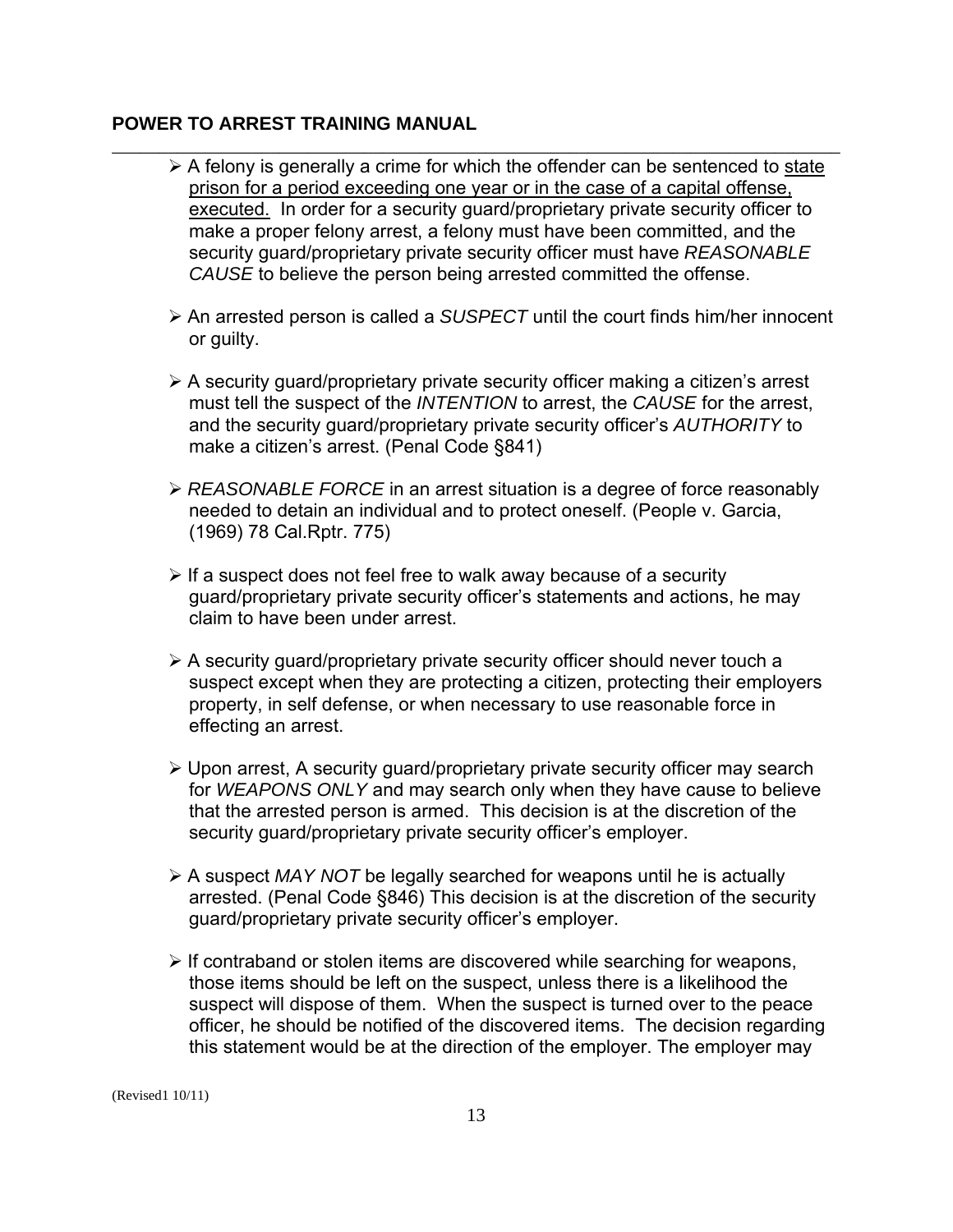prohibit certain items from entering their business or function.

¾ If a private citizen has made a lawful arrest, the peace officer by law *MAY* take custody of the suspect.

\_\_\_\_\_\_\_\_\_\_\_\_\_\_\_\_\_\_\_\_\_\_\_\_\_\_\_\_\_\_\_\_\_\_\_\_\_\_\_\_\_\_\_\_\_\_\_\_\_\_\_\_\_\_\_\_\_\_\_\_\_\_\_\_\_\_\_\_\_\_\_\_\_\_\_\_\_\_

- ¾ The person/security guard/proprietary private security officer who makes an arrest will be recorded as the arresting party.
- 5. Administer the final exam. Have trainees write their answers on the *"Power to Arrest"* answer sheet. If they fail the first time, have them review the material again and correct the answers they missed.
- 6. Have each security guard/proprietary private security officer fill out an application for registration for employment as a security guard/proprietary private security officer or alarm agent. Sign on the *"instructor's signature"* line.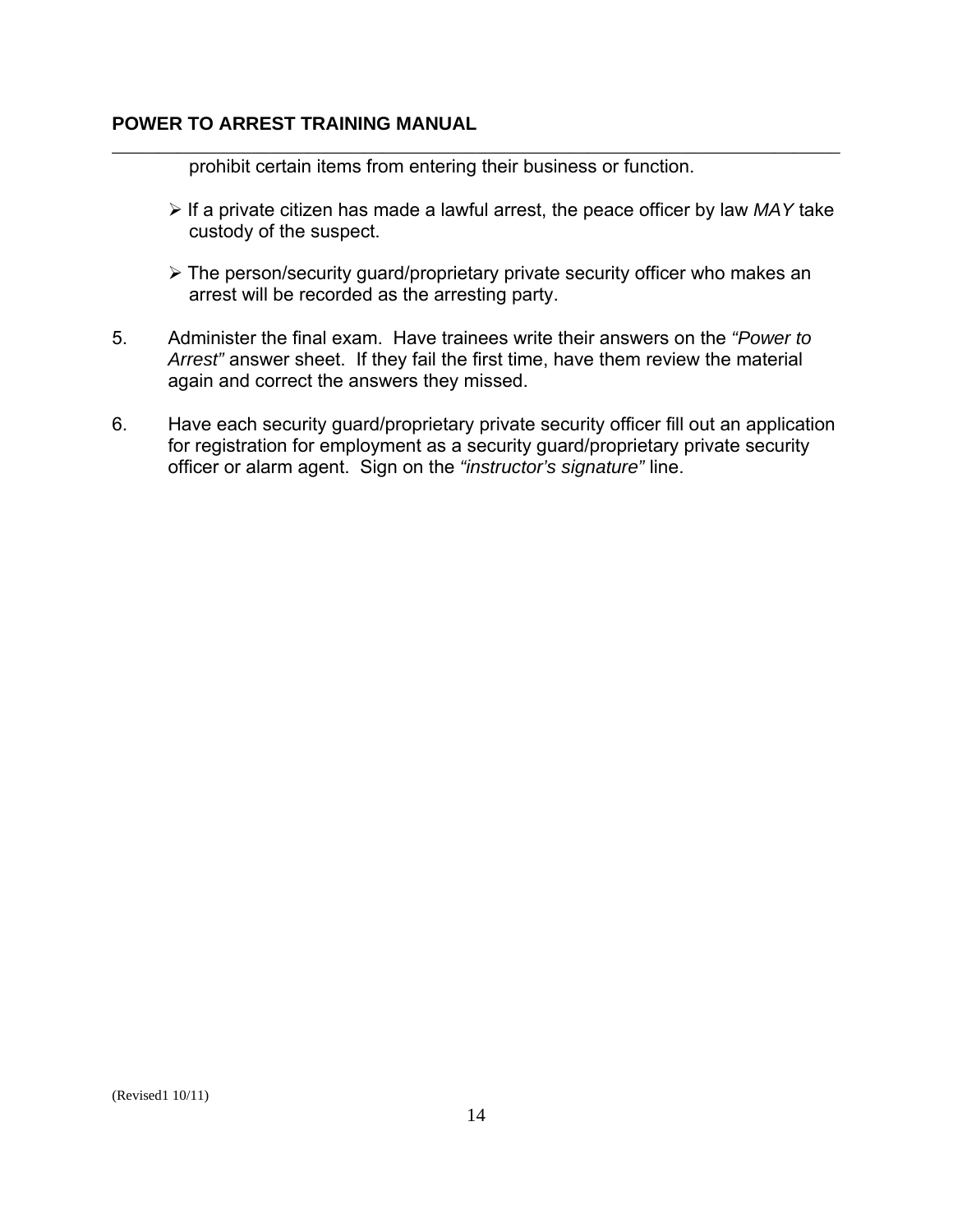# **THE RESPONSIBILITIES OF THE SECURITY GUARD/PROPRIETARY PRIVATE SECURITY OFFICER AND EMPLOYER**

\_\_\_\_\_\_\_\_\_\_\_\_\_\_\_\_\_\_\_\_\_\_\_\_\_\_\_\_\_\_\_\_\_\_\_\_\_\_\_\_\_\_\_\_\_\_\_\_\_\_\_\_\_\_\_\_\_\_\_\_\_\_\_\_\_\_\_\_\_\_\_\_\_\_\_\_\_\_

As a registered security guard/proprietary private security officer, you have certain responsibilities to the Bureau of Security and Investigative Services and your employer. In order to prevent possible denial or revocation of your registration card, it is important that you are aware of the following:

- 1. Security guard/proprietary private security officers must meet several requirements before they begin work. These requirements include submitting your application by mail or online (only guards can apply online at this time) with the required fees to the Bureau.
- 2. Submitting your fingerprints to the Department of Justice via Live Scan immediately and include a copy of the completed live scan form with the application and fees to the Bureau.
- 3. Livescan fingerprint are sometimes rejected by the Department of Justice and/or the Federal Bureau of Investigation (FBI) for being illegible. If the fingerprints are rejected, you will receive a reject letter from the Bureau and you will be instructed to have your fingerprints redone.
- 4. While on duty you are required to possess a valid security guard/proprietary private security officer registration or a screen-printout of the Bureau's approval from the Bureau's Web site at [www.bsis.ca.gov,](http://www.dca.ca.gov/bsis) along with a valid California photo identification.
- 5. A proprietary private security officer may not carry a firearm or a baton.
- 6. A security guard, private patrol operator, private investigator or alarm agent responder who carries a gun or a baton must have a valid exposed firearm permit and/or a valid baton certificate.
- 7. If you move or change your address, you must notify the Bureau within 30 days, or you may be issued an administrative fine.
- 8. If your employer or any instructor encourages you to violate any of the above requirements, you may report him/her to the Bureau in writing.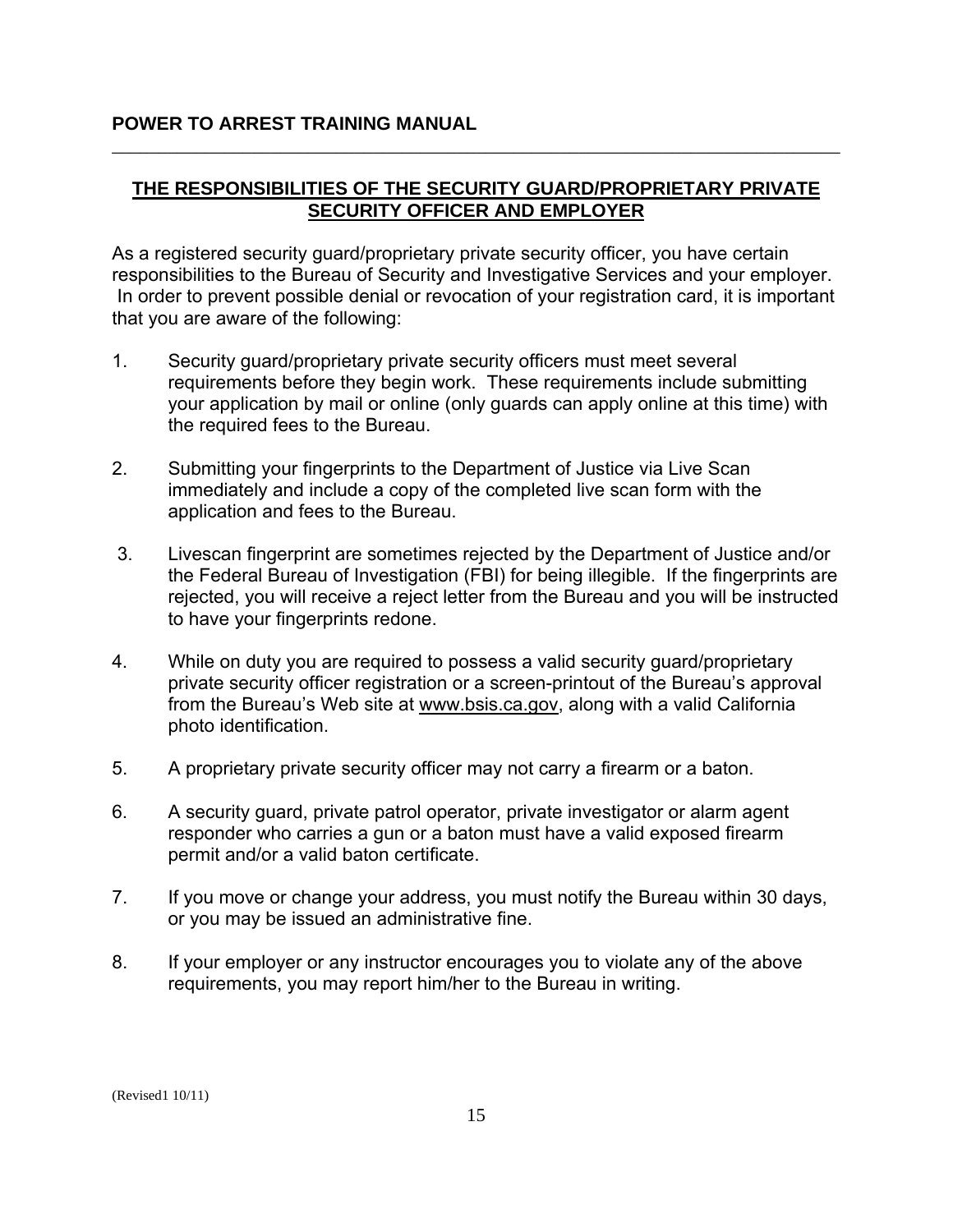AT THE END OF EACH SECTION OF THIS MANUAL, you will be asked several questions to assist you in reviewing how well you UNDERSTOOD and REMEMBER what you read. You will need:

\_\_\_\_\_\_\_\_\_\_\_\_\_\_\_\_\_\_\_\_\_\_\_\_\_\_\_\_\_\_\_\_\_\_\_\_\_\_\_\_\_\_\_\_\_\_\_\_\_\_\_\_\_\_\_\_\_\_\_\_\_\_\_\_\_\_\_\_\_\_\_\_\_\_\_\_\_\_

- An ANSWER SHEET for the final examination,
- PAPER for answering the review questions, and
- A PEN or PENCIL.

Please get this ready. Then go on to the next page for your first review.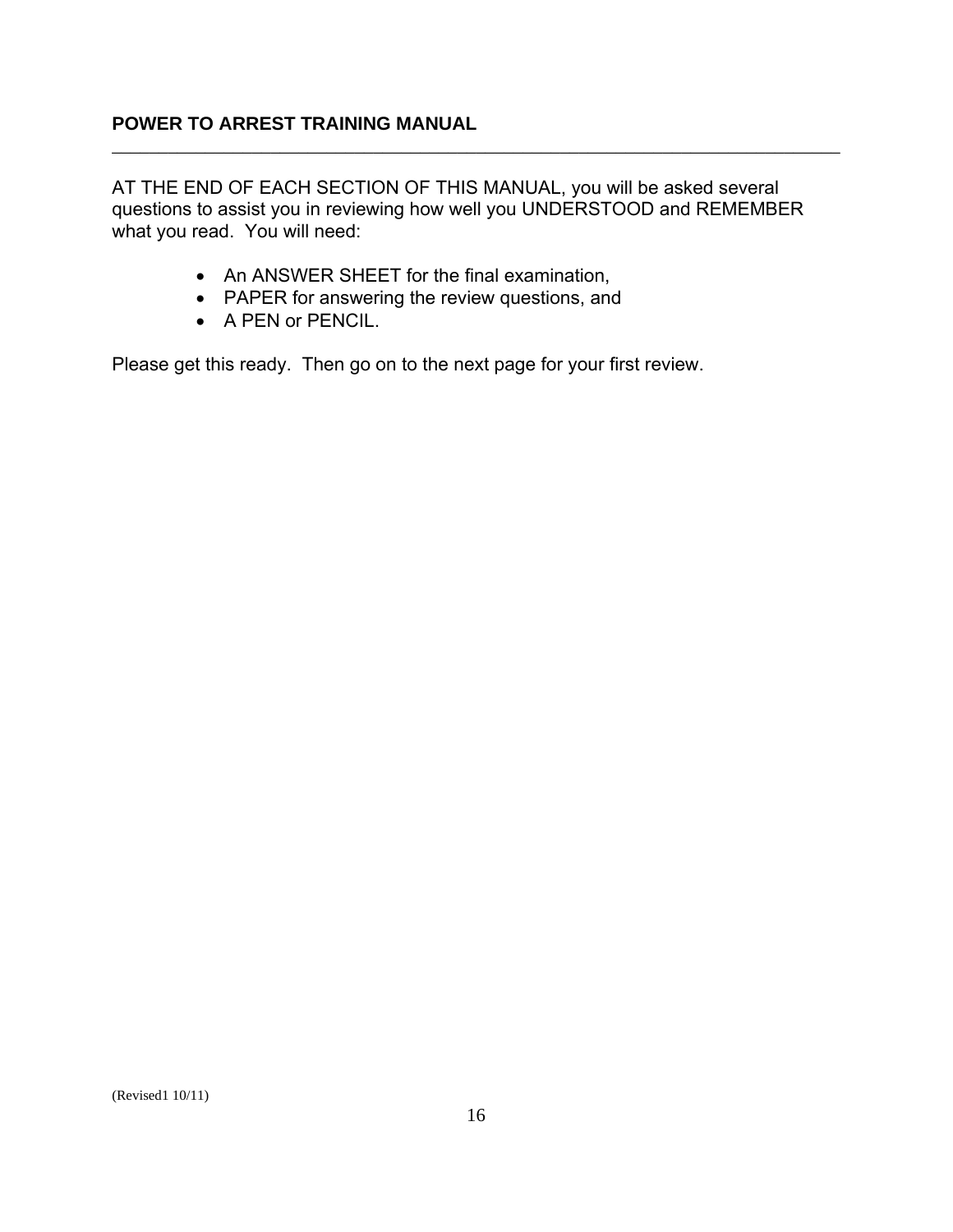#### **PART A.**

# **THE ROLE AND RESPONSIBILITIES OF THE SECURITY GUARD/PROPRIETARY PRIVATE SECURITY OFFICER AND EMPLOYER**

\_\_\_\_\_\_\_\_\_\_\_\_\_\_\_\_\_\_\_\_\_\_\_\_\_\_\_\_\_\_\_\_\_\_\_\_\_\_\_\_\_\_\_\_\_\_\_\_\_\_\_\_\_\_\_\_\_\_\_\_\_\_\_\_\_\_\_\_\_\_\_\_\_\_\_\_\_\_

#### It is important to remember:

As a security guard/proprietary private security officer, you are *NOT* a peace officer!!!

### How are security guard/proprietary private security officers *DIFFERENT* from peace officers?

Security guard/proprietary private security officers *do not* have:

- $\triangleright$  The same job duties as peace officers;
- $\triangleright$  The same training; or
- $\triangleright$  The same powers as peace officers, according to the law.

What happens when a security guard/proprietary private security officer *PRETENDS* to be a peace officer?

Any security guard/proprietary private security officer who *pretends* or even implies (lets others think) that he is a peace officer is *committing a crime*. A person who is found guilty of impersonating a peace officer could be punished by a *fine* and or *county jail* sentence and his registration may be denied or revoked.

What are a security guard/proprietary private security officer's *ROLES AND RESPONSIBILITIES*?

A security guard/proprietary private security officer's role should be to *PROTECT*  people and property for his employer.

A security guard/proprietary private security officer's responsibility *BEFORE* an incident/offense has occurred should be *PREVENTION.* 

A security guard/proprietary private security officer's responsibility *DURING* or *AFTER* an incident/offense has occurred should be to *OBSERVE* and *REPORT*.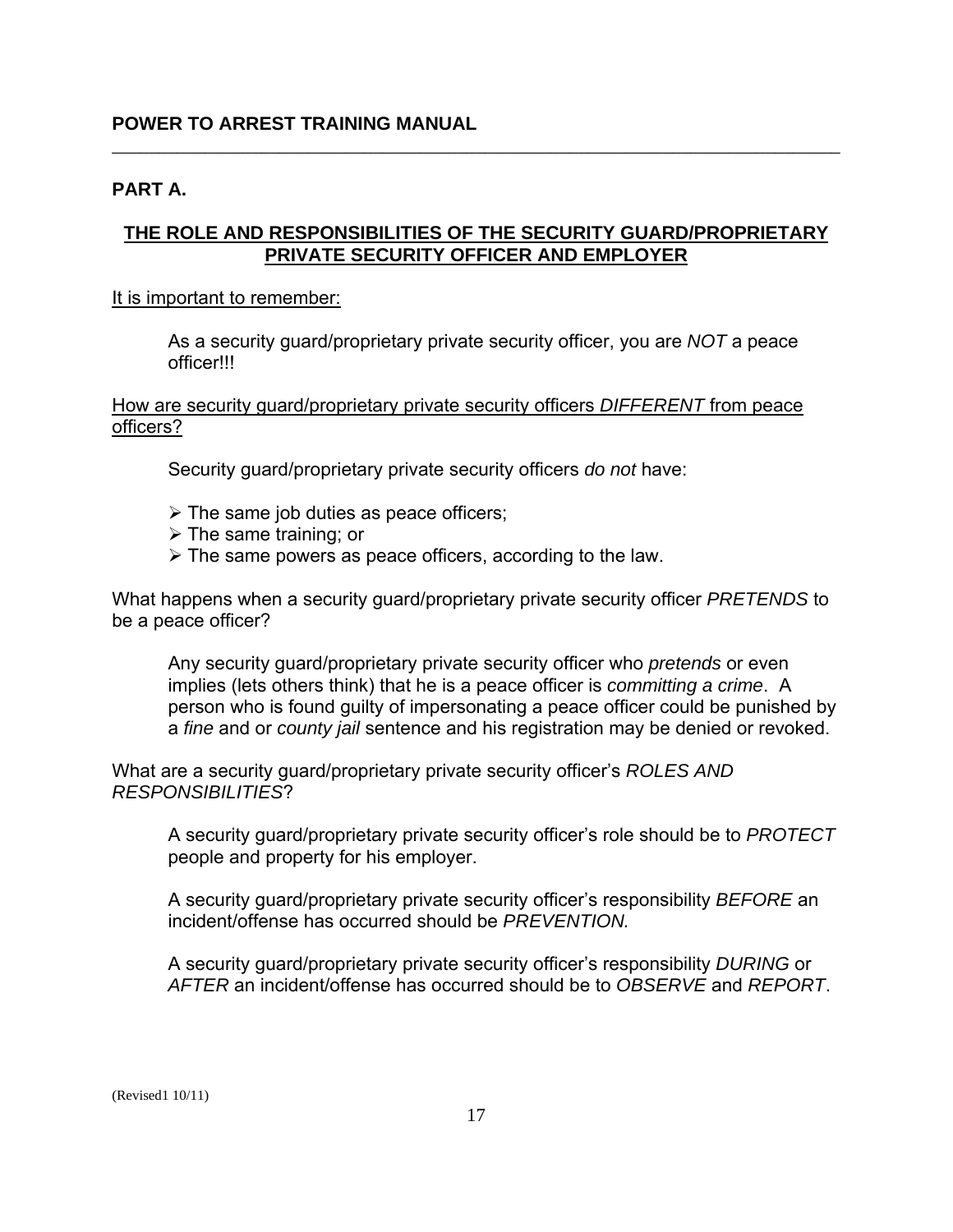#### How should security guard/proprietary private security officers PERFORM their job?

\_\_\_\_\_\_\_\_\_\_\_\_\_\_\_\_\_\_\_\_\_\_\_\_\_\_\_\_\_\_\_\_\_\_\_\_\_\_\_\_\_\_\_\_\_\_\_\_\_\_\_\_\_\_\_\_\_\_\_\_\_\_\_\_\_\_\_\_\_\_\_\_\_\_\_\_\_\_

The major responsibility of a security guard/proprietary private security officer is should be prevention *BEFORE* an incident/offense occurs. Thus, a security guard/proprietary private security officer should be *highly visible*. By being seen, the security guard/proprietary private security officer may discourage anyone who might be considering theft, damage, or personal injury. A security guard/proprietary private security officer's job focus should be *PREVENTION*. To do the job well, the security guard/proprietary private security officer *MUST*:

- ¾ **Be alert**
- ¾ **Listen**
- ¾ **Watch**

**The decision on how the security guard/proprietary private security officer should react to any given situation is at the discretion of the security guard/proprietary private security officer's employer.** 

What is a sign that a security guard/proprietary private security officer is doing a good job?

The absence of incidents or offenses (crimes) is one sign that a security guard/proprietary private security officer is doing a good job.

What should a security guard/proprietary private security officer do if an incident or offense occurs?

If an incident/offense occurs, a security guard/proprietary private security officer should not immediately intervene. Instead, the security guard/proprietary private security officer should:

#### ¾ **Stay** *calm*

#### ¾ **Observe and** *remember* **events**

¾ **Report to the police/or the security guard/proprietary private security officer's supervisor (follow the employer policy).** 

*The above direction is a suggestion and is at the discretion of the employer. Some employers may want their security personnel to be more proactive as long as they stay within the parameters of what is lawful regarding private persons (citizen's) arrest.*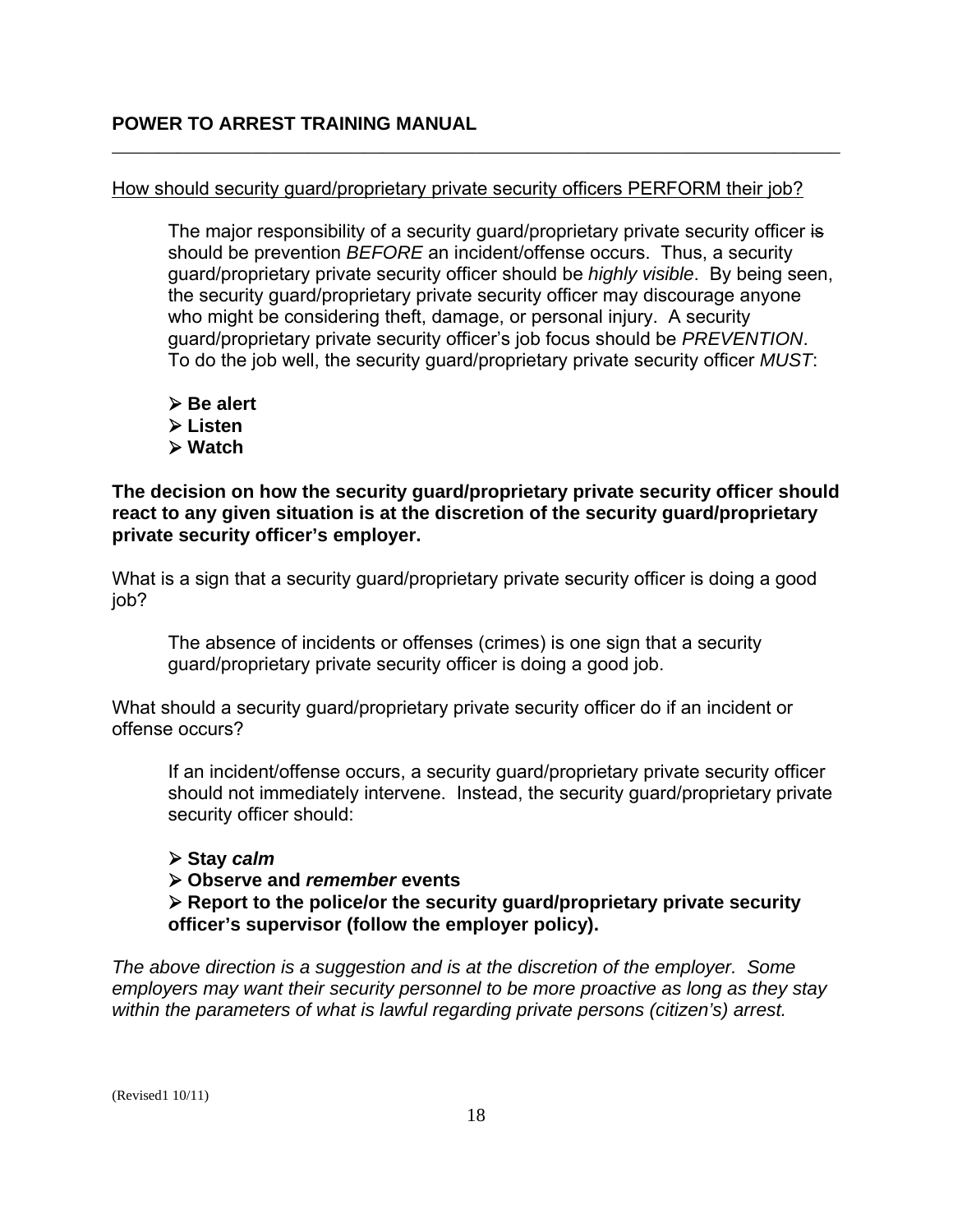# **EXAM REVIEW NO. 1**

\_\_\_\_\_\_\_\_\_\_\_\_\_\_\_\_\_\_\_\_\_\_\_\_\_\_\_\_\_\_\_\_\_\_\_\_\_\_\_\_\_\_\_\_\_\_\_\_\_\_\_\_\_\_\_\_\_\_\_\_\_\_\_\_\_\_\_\_\_\_\_\_\_\_\_\_\_\_

NOW, on another sheet of paper, answer the following questions:

- Q.1 THE *PRIMARY ROLE* OF A SECURITY GUARD/PROPRIETARY PRIVATE SECURITY OFFICER SHOULD BE TO:
	- A. Enforce the law.
	- B. Protect people and property.
	- C. Act like a peace officer.
	- D. Arrest law breakers.
- Q.2 A SECURITY GUARD/PROPRIETARY PRIVATE SECURITY OFFICER'S ROLE IS THE SAME AS THAT OF A PEACE OFFICER.
	- A. True
	- B. False
- Q.3 WHAT SHOULD THE RESPONSIBILITY OF A SECURITY GUARD/PROPRIETARY PRIVATE SECURITY OFFICER BE *BEFORE* AN INCIDENT/OFFENSE HAS OCCURRED?
	- A. Detain and punish.
	- B. Stay out of sight.
	- C. Prevent.
	- D. Search and seize.
- Q.4 IT IS *AGAINST THE LAW* FOR A SECURITY GUARD/PROPRIETARY PRIVATE SECURITY OFFICER TO:
	- A. Arrest someone.
	- B. Protect property.
	- C. Observe and report.
	- D. Make someone think he is a peace officer.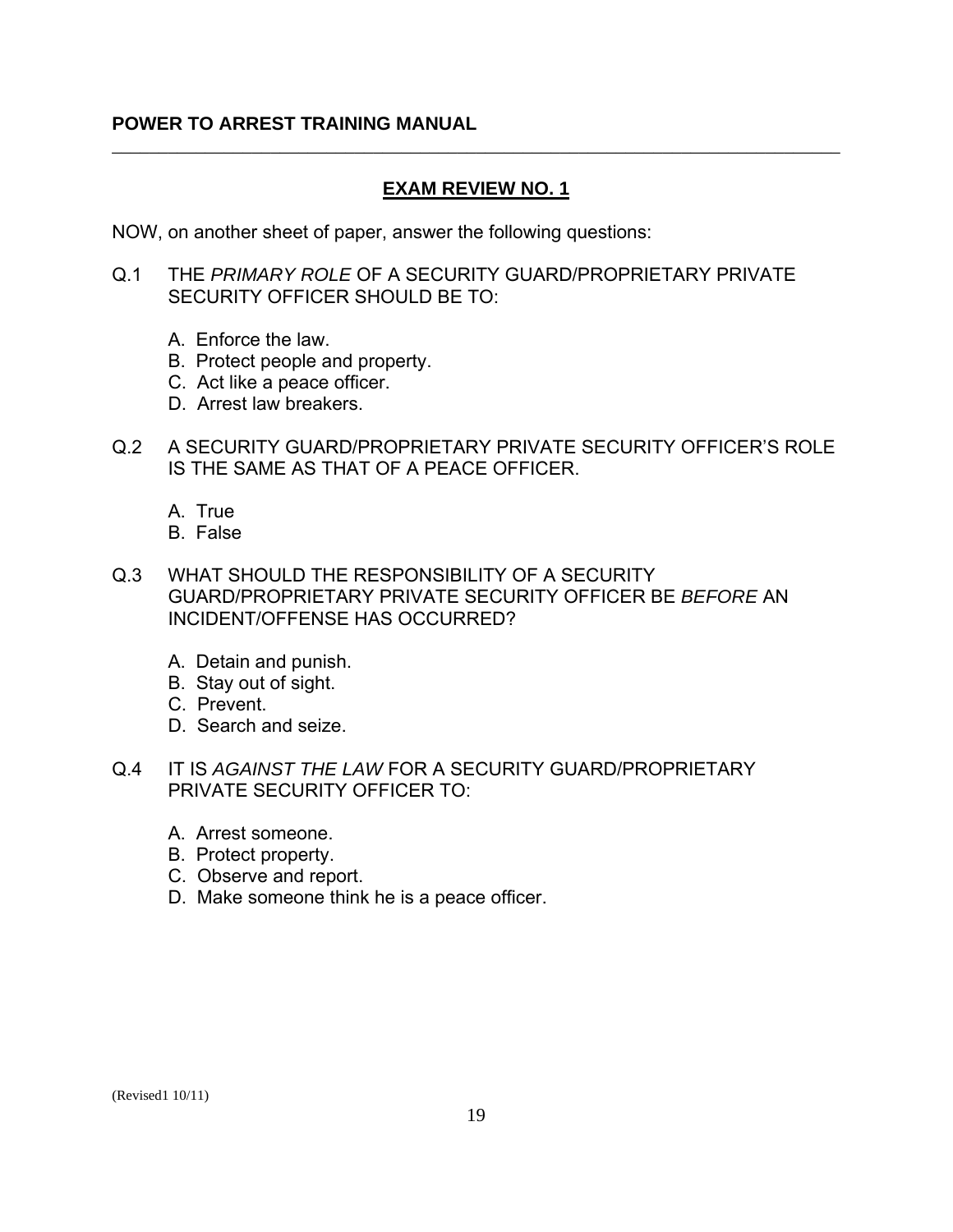# **1. AREAS OF RESPONSIBILITY**

#### *WHAT IS A SECURITY GUARD/PROPRIETARY PRIVATE SECURITY OFFICER'S JOB?*

\_\_\_\_\_\_\_\_\_\_\_\_\_\_\_\_\_\_\_\_\_\_\_\_\_\_\_\_\_\_\_\_\_\_\_\_\_\_\_\_\_\_\_\_\_\_\_\_\_\_\_\_\_\_\_\_\_\_\_\_\_\_\_\_\_\_\_\_\_\_\_\_\_\_\_\_\_\_

*A security guard/proprietary private security officer is assigned to protect specific people and property*. This may include detecting some of the same offenses that would cause a peace officer to act, such as a fight or burglary. But it would not include other offenses such as motor vehicle traffic violations or prostitution. This decision is at the discretion of the security guard's, PPSO's, PI's or ACE's employer.

For example, if you were on duty at a plant gate and you observed two teenagers having an auto race down a public road, you would not try to arrest them. You may decide to report it to the police if a telephone is nearby. But you were hired to protect the plant -not to arrest speeders.

(In fact, you should be *suspicious* of any activity that may draw you away from your post. It could be a *plan* to draw your attention away from your duties.)

#### *WHAT IS A PEACE OFFICER'S JOB?*

*Peace officers are law enforcement officers such as Sheriffs and their Deputies, Constables, Marshals, members of city police forces and other officers whose duty is to enforce the law and preserve the public peace*. If a law is violated, peace officers are required to pursue and apprehend the person responsible. This is not required of a security guard/proprietary private security officer/private investigator/alarm agent responder!

*REMEMBER, a peace officer's responsibilities are different* from a security guard/proprietary private security officer's responsibilities.

¾ *SECURITY GUARD/PROPRIETARY PRIVATE SECURITY OFFICERS* only protect *specific people* and *property* as directed by their employers.

¾ *POLICE (PEACE OFFICERS)* protect all people and all property and enforce laws.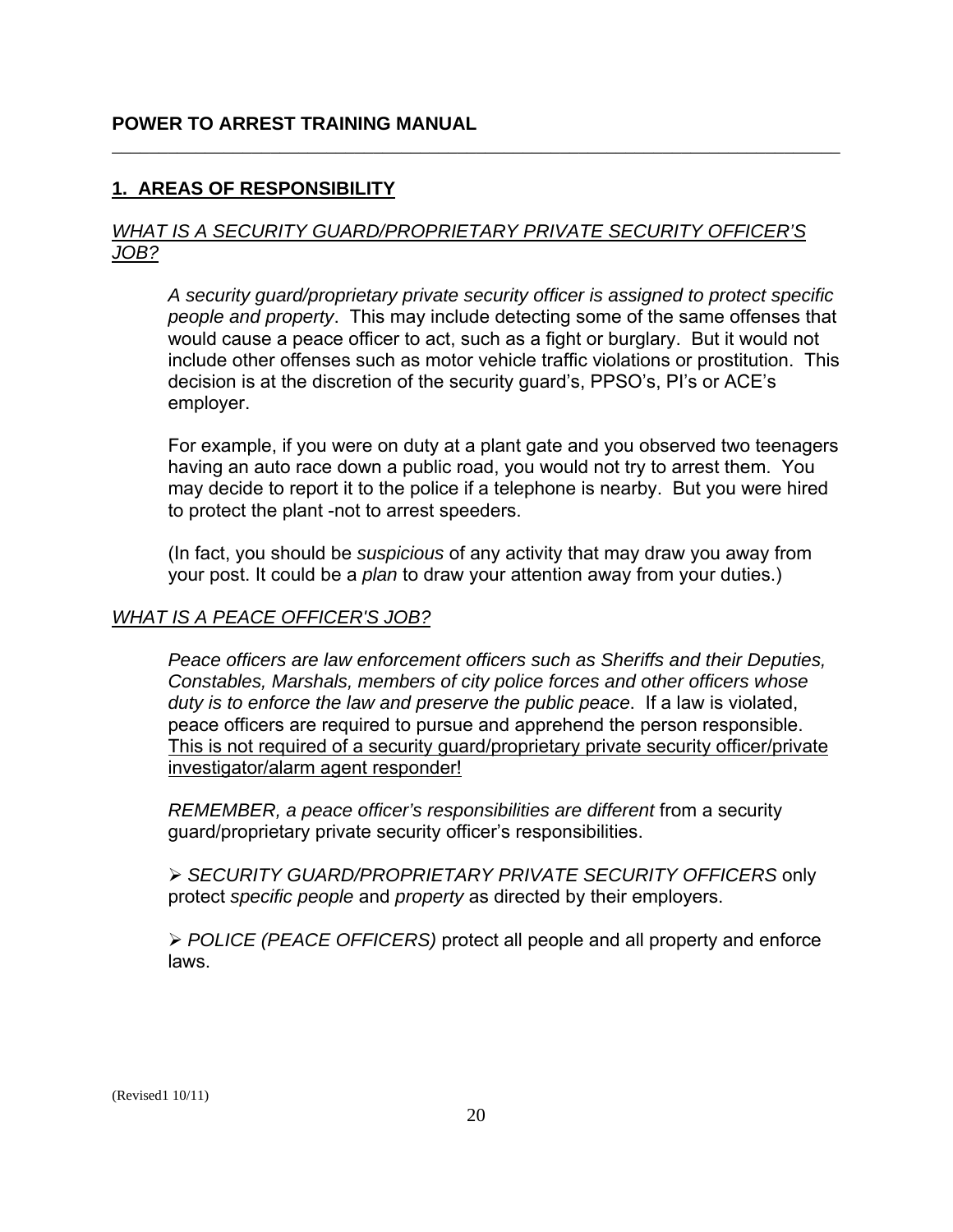#### *WHAT OTHER DUTIES COULD A SECURITY GUARD/PROPRIETARY PRIVATE SECURITY OFFICER HAVE?*

\_\_\_\_\_\_\_\_\_\_\_\_\_\_\_\_\_\_\_\_\_\_\_\_\_\_\_\_\_\_\_\_\_\_\_\_\_\_\_\_\_\_\_\_\_\_\_\_\_\_\_\_\_\_\_\_\_\_\_\_\_\_\_\_\_\_\_\_\_\_\_\_\_\_\_\_\_\_

A security guard/proprietary private security officer may be responsible for maintaining certain *company rule*s established by his/her employer. These could include:

¾ Requiring employees to show their *badges* when entering the property;

¾ Inspecting *lunch pails* as employees leave the plant; or

¾ Monitoring *safety standards* and reporting hazards, blocked exits, fire safety, slippery floors, etc.

A security guard/proprietary private security officer's supervisor or employer most likely offer instructions on helping employees observe company rules and policies.

# **EXAM REVIEW NO. 2**

*NOW*, on another sheet of paper, answer the following questions:

- Q.5 YOU ARE STANDING SECURITY GUARD/PROPRIETARY PRIVATE SECURITY OFFICER INSIDE A DEPARTMENT STORE AND YOU OBSERVE TWO MEN COMING OUT OF A BAR ACROSS THE STREET. THEY START TO FIGHT. YOU SHOULD:
	- A. Go over and try to break up the fight.
	- B. Call the police if you can remain at your post.
- Q.6 YOU ARE HIRED BY A BAR/RESTAURANT AS A SECURITY GUARD/PROPRIETARY PRIVATE SECURITY OFFICER. AN ANGRY CUSTOMER REFUSES TO PAY HIS CHECK. YOUR JOB IS TO:
	- A. Arrest him/her and everyone in his party.
	- B. Keep the peace and follow restaurant policy.

COMMENT: Notice the difference between situations in Questions 5 and 6. In Question 5, the fight does not relate to your responsibility at the department store. In Question 6, the customer is on your employer's premises. This dispute relates to your responsibility to protect your employer's property because a fight could damage or destroy property.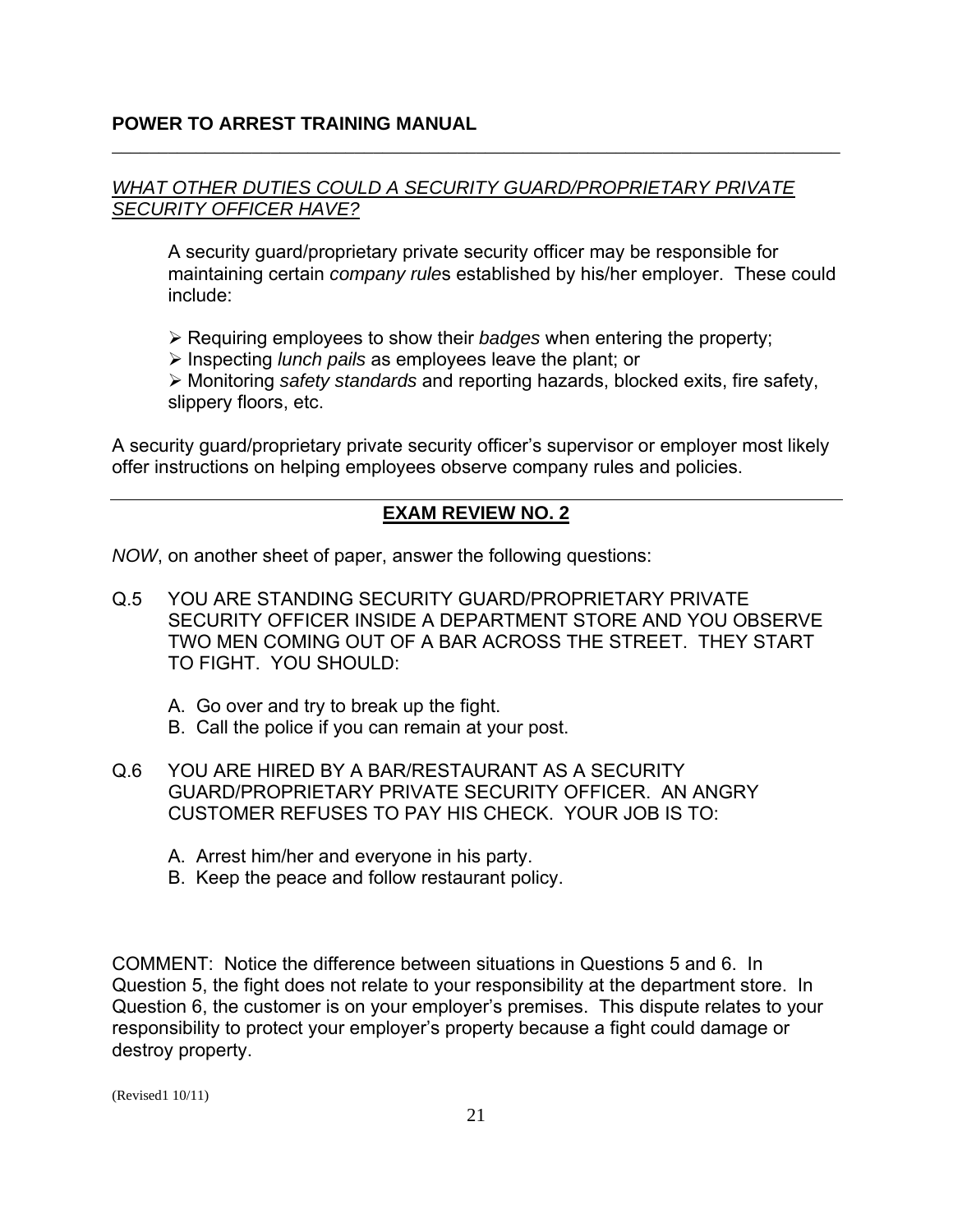# **2. PREVENTION IS THE KEY**

The security guard/proprietary private security officer's primary role should be to protect persons and prevent damage or destruction to property. *PREVENTION* is the key word.

<span id="page-21-0"></span>\_\_\_\_\_\_\_\_\_\_\_\_\_\_\_\_\_\_\_\_\_\_\_\_\_\_\_\_\_\_\_\_\_\_\_\_\_\_\_\_\_\_\_\_\_\_\_\_\_\_\_\_\_\_\_\_\_\_\_\_\_\_\_\_\_\_\_\_\_\_\_\_\_\_\_\_\_\_

For example, if you spotted some people trying to climb a fence to enter private property, you should shout at them or turn on the lights. Do anything lawful that would *discourage* their trespassing, don't wait until they cross the fence so you can arrest them.

Another typical situation might be, a person intends to steal from a store, but suddenly sees a uniformed security guard/proprietary private security officer on patrol. The person leaves the store without stealing anything. The security guard/proprietary private security officer, simply by being in uniform, has *prevented* a crime.

# **3. OBSERVE AND REPORT**

If you can't prevent an incident, the proper action should be to *observe and report*. You should:

- ¾ *Observe carefully* and
- ¾ *Report immediately* to the local law enforcement and/or your supervisor.

# **SECURITY GUARD/PROPRIETARY PRIVATE SECURITY OFFICER'S ROLE**

#### **INCIDENT**

# **SECURITY ROLE**

*BEFORE* the incident: *PREVENTION* 

*DURING OR AFTER* the incident: *OBSERVE AND REPORT and* 

*Notify law enforcement*  $\sim$  *Notify law enforcement* 

*The above direction is a suggestion and is at the discretion of the employer. Some employers may want their security personnel to be more proactive as long as they stay within the parameters of what is lawful regarding private persons (citizen's) arrest.*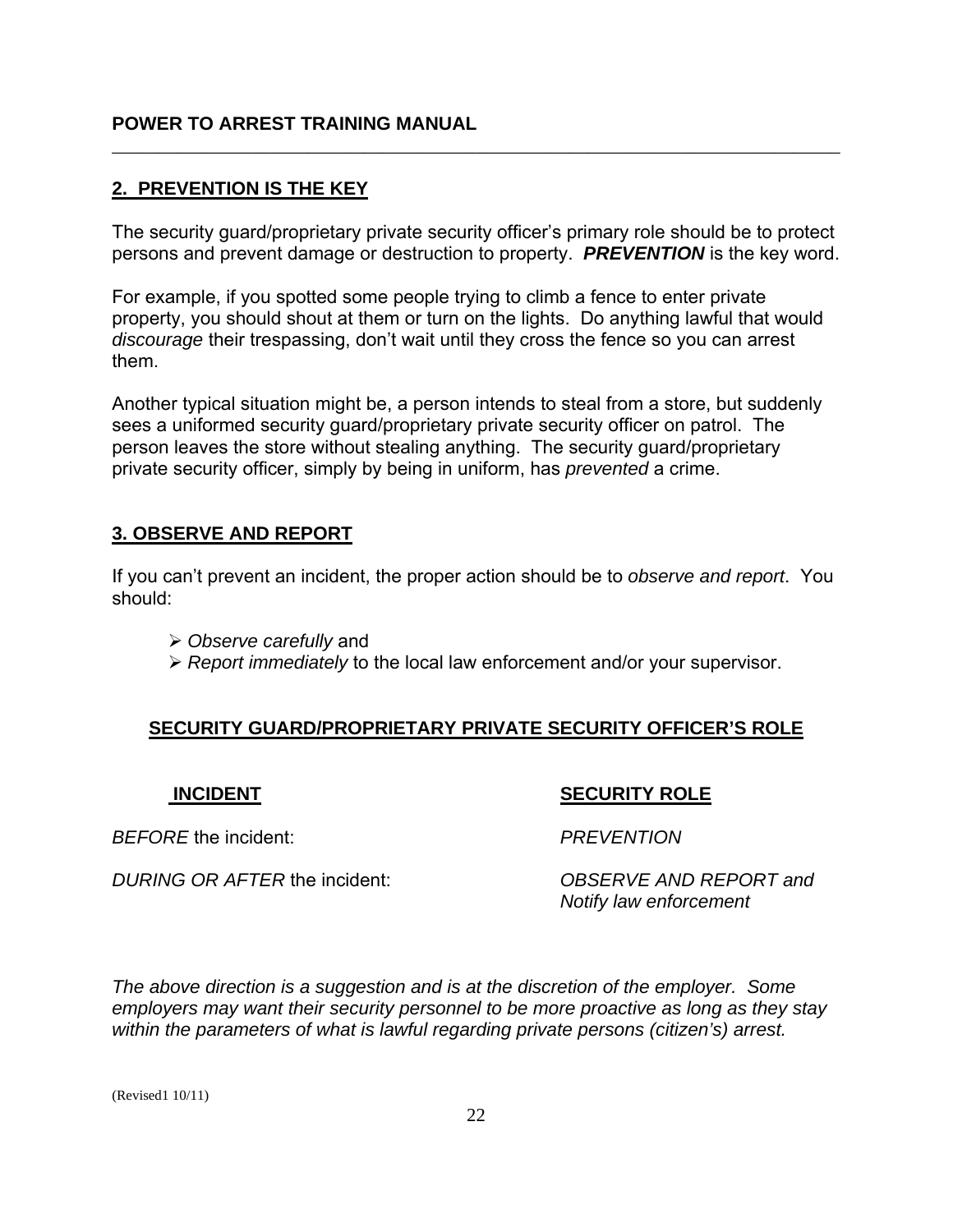# **4. GET HELP**

If a serious offense, such as *robbery, burglary, or assault with a deadly weapon*, has been committed, *you will need* help to apprehend the suspect.

<span id="page-22-0"></span>\_\_\_\_\_\_\_\_\_\_\_\_\_\_\_\_\_\_\_\_\_\_\_\_\_\_\_\_\_\_\_\_\_\_\_\_\_\_\_\_\_\_\_\_\_\_\_\_\_\_\_\_\_\_\_\_\_\_\_\_\_\_\_\_\_\_\_\_\_\_\_\_\_\_\_\_\_\_

*CALL THE POLICE IMMEDIATELY*. Even police who are trained to make forcible arrests are encouraged to call for help in dangerous situations.

Examples:

- #1: You are patrolling the grounds of a factory at 2:00 a.m. and see two armed adults entering the stock room. What should you do? *(You should call the police, then observe and report.)*
- #2: While you are guarding a sporting goods store, a man runs out of the store. Ten seconds later, the owner runs to you and says there has been a robbery. What should you do? *(Have the owner call the police, then observe and report.)*
- #3: You are patrolling a store parking lot. A shopper loads Christmas gifts into a station wagon parked in the lot and goes back to do more shopping. The windows of the wagon are open, and three boys are gathered around the station wagon looking in. What should you do? *(You should try to prevent a possible theft by making your presence known.)*
- #4: You are on security quard/proprietary private security officer in a jewelry store. An employee showing diamond rings to a customer is called to the telephone. The customer is left alone with the display box of diamond rings. What should you do? *(You should try to discourage a theft by making your presence known.)*

*The above direction is a suggestion and is at the discretion of the employer. Some employers may want their security personnel to be more proactive as long as they stay within the parameters of what is lawful regarding private persons (citizen's) arrest.*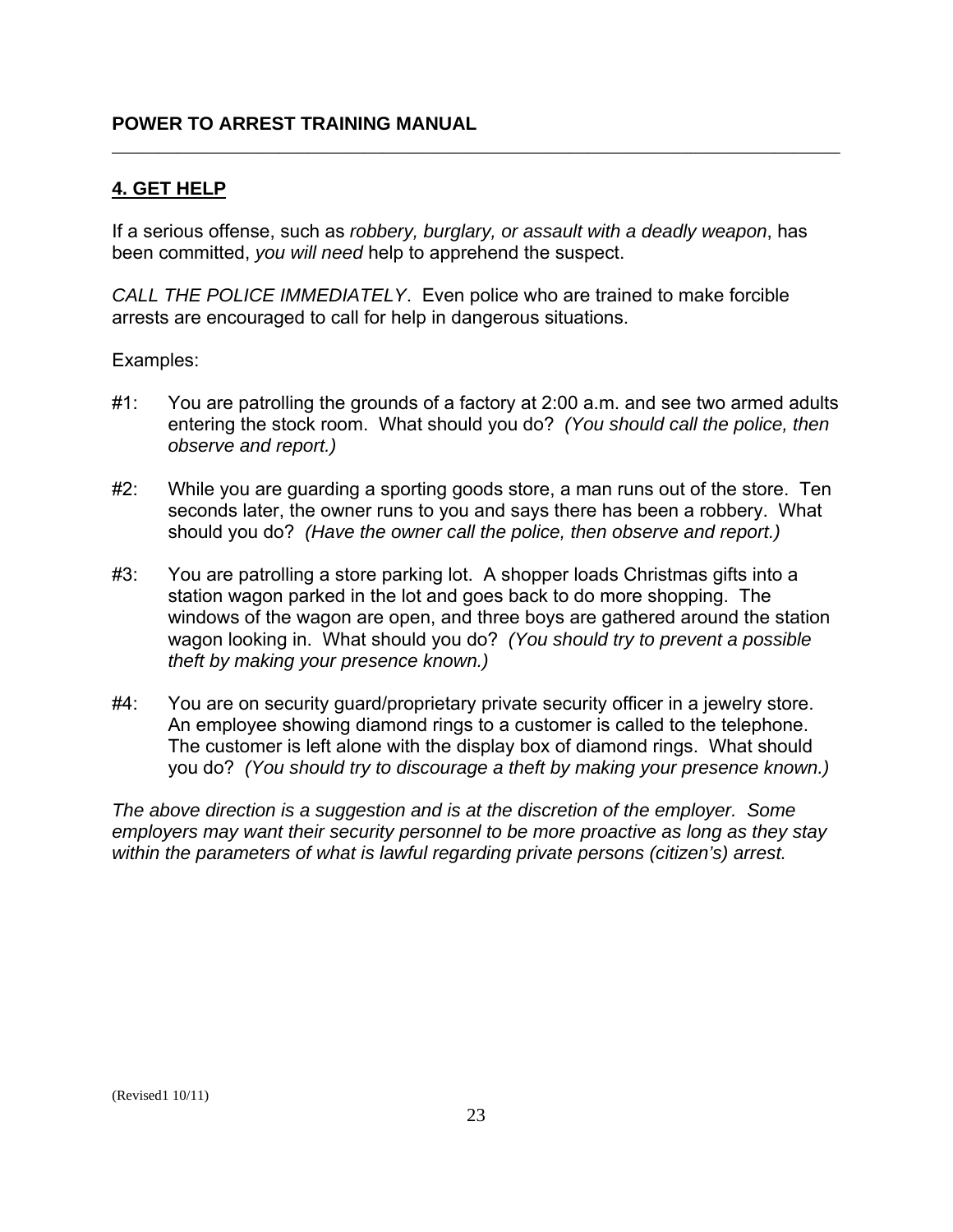#### **PART B.**

### **RELATIONS WITH LOCAL PEACE OFFICERS OR LAW ENFORCEMENT**

\_\_\_\_\_\_\_\_\_\_\_\_\_\_\_\_\_\_\_\_\_\_\_\_\_\_\_\_\_\_\_\_\_\_\_\_\_\_\_\_\_\_\_\_\_\_\_\_\_\_\_\_\_\_\_\_\_\_\_\_\_\_\_\_\_\_\_\_\_\_\_\_\_\_\_\_\_\_

Your job is made easier if you have *a good working relationship* with the local peace officers.

- $\blacktriangleright$ ¾ *NEVER play "cop."* You don't have the training for it and you don't have the *legal*  authority to do the same things a peace officer can do. Also, playing "cop" may antagonize the local law enforcement and hurt your company's working relations with them. Impersonating a peace officer is a felony.
- ¾ *DON'T MISLEAD PEOPLE*. Because of your uniform, badge, hat or other gear, some people may think you are a peace officer. *DON'T* do anything to encourage this false idea. Whenever the opportunity arises, make it a point to let them know that you are *NOT* a peace officer, but a security guard/proprietary private security officer.
- ¾ *DURING AN EMERGENCY*, you may not interfere with peace officers who may be on the scene even if they are on the private property of your employer or client. You must cooperate to the extent possible with these peace officers or you may be subject to arrest. Penal Code section 150 addresses aid to a peace officer, the person must be at least 18 years of age and be physically fit. If a peace officer's life is endangered citizens must render aid to the peace officer (Posse Comitatus).

#### *REMEMBER:*

*Your roles are different!* A peace officer is charged with the enforcement of laws in a city or county. *A security guard/proprietary private security officer is responsible for protecting only the specific people or property he is hired to protect.* 

*The above direction is a suggestion and is at the discretion of the employer. Some employers may want their security personnel to be more proactive as long as they stay within the parameters of what is lawful regarding private persons (citizen's) arrest.* 

*\* Note: Posse Comitatus, literally means "power of the country".*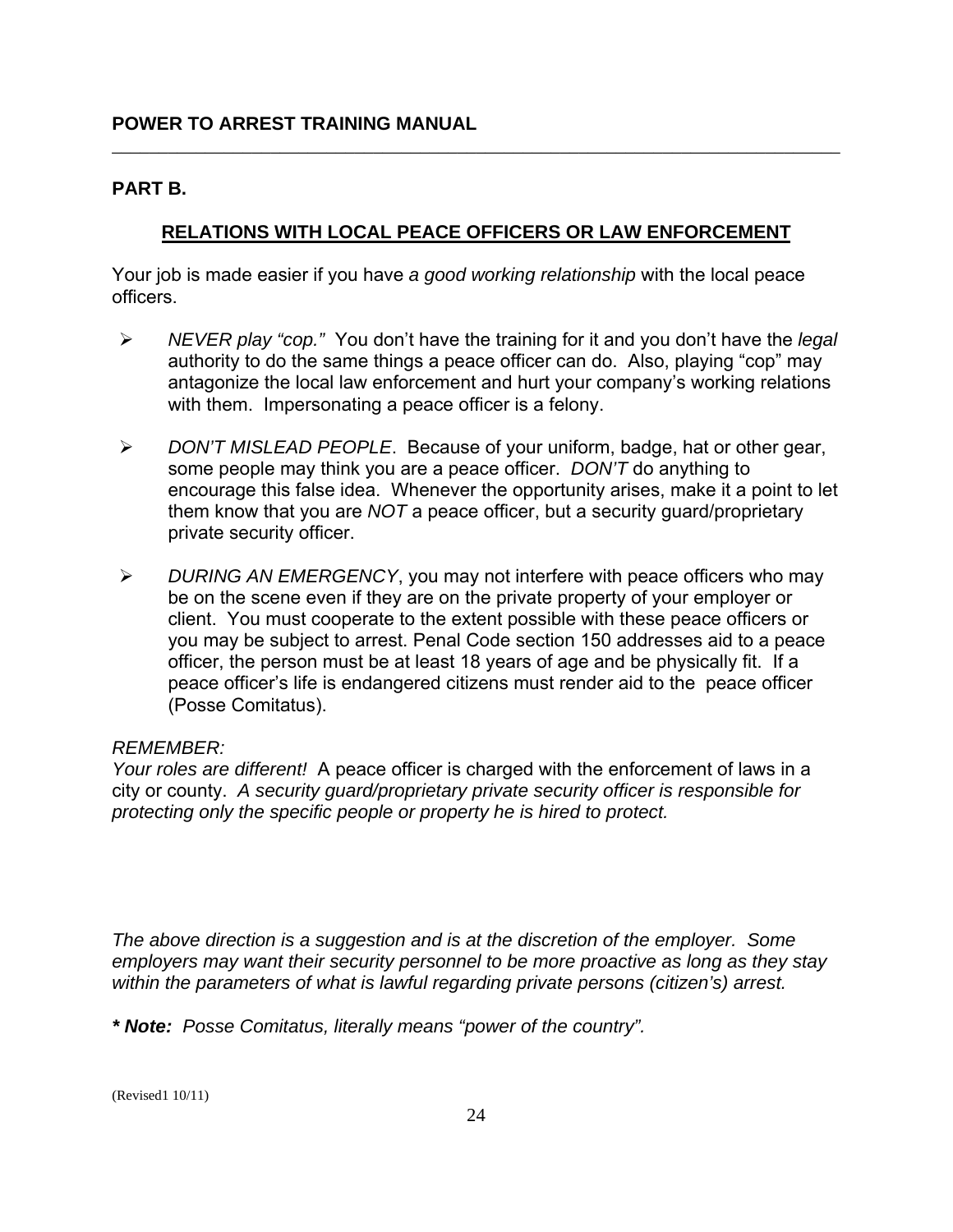### **EXAM REVIEW NO.3**

\_\_\_\_\_\_\_\_\_\_\_\_\_\_\_\_\_\_\_\_\_\_\_\_\_\_\_\_\_\_\_\_\_\_\_\_\_\_\_\_\_\_\_\_\_\_\_\_\_\_\_\_\_\_\_\_\_\_\_\_\_\_\_\_\_\_\_\_\_\_\_\_\_\_\_\_\_\_

*NOW*, on another sheet of paper, answer the following questions:

- Q.7 A SECURITY GUARD/PROPRIETARY PRIVATE SECURITY OFFICER'S LAWFUL AUTHORITY IS THE SAME AS THAT OF A PEACE OFFICER.
	- A. Yes
	- B. No
- Q.8 DURING AN EMERGENCY ON THE EMPLOYER'S PROPERTY, A PEACE OFFICER INSTRUCTS A SECURITY GUARD/PROPRIETARY PRIVATE SECURITY OFFICER TO STAND OUT OF THE WAY BEHIND A POLICE LINE, THE SECURITY GUARD/PROPRIETARY PRIVATE SECURITY OFFICER MUST:

A. Refuse, as the security guard/proprietary private security officer's duties are different from those of the peace officer.

B. Cooperate and follow the lawful orders of the peace officer.

C. Apprehend the persons violating the law on the employer's or client's property since the security guard/proprietary private security officer's duty is to protect the property and person of the employer or client.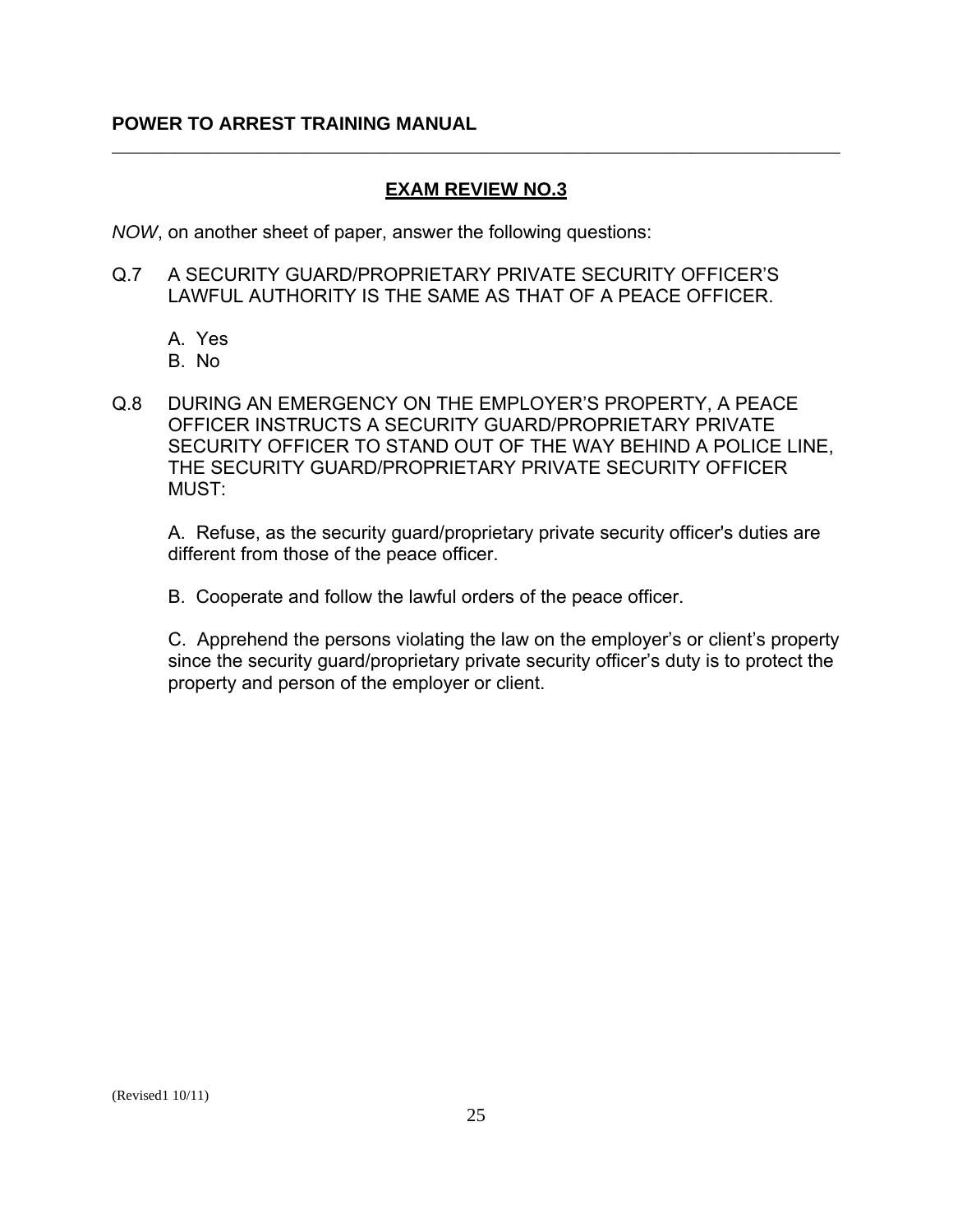### **PART C**

#### **OBSERVATION AND REPORT WRITING**

\_\_\_\_\_\_\_\_\_\_\_\_\_\_\_\_\_\_\_\_\_\_\_\_\_\_\_\_\_\_\_\_\_\_\_\_\_\_\_\_\_\_\_\_\_\_\_\_\_\_\_\_\_\_\_\_\_\_\_\_\_\_\_\_\_\_\_\_\_\_\_\_\_\_\_\_\_\_

*STOP! LOOK! LISTEN!* In a sense, *security guard/proprietary private security officers are paid observers*. As a security guard/proprietary private security officer your role should be *PREVENTION*. When an offense has been committed, your responsibility should be to *OBSERVE* and *REPORT*. You may be required to:

- $\triangleright$  Report to the police
- $\triangleright$  Write a report for your employer
- $\triangleright$  Testify as to what you saw, heard, and did

*The above direction is a suggestion and at the discretion of the employer. Some employers may want their security personnel to be more proactive as long as they stay within the parameters of what is lawful regarding private persons (citizen's) arrest.* 

*FACT* vs. *CONCLUSION.* You will need to know the difference between a fact and conclusion.

- ¾ A *FACT* is what has actually happened, or is known to be true.
- ¾ A *CONCLUSION* is a judgement or opinion formed as a result of the facts.

*Peace officers and your employer are interested only in the FACTS*. With proper facts, they can reach their own conclusions. For example:

 $FACT$ As I came around the corner, I saw two men kneeling at the door. One was holding a crowbar. The door had markings around the lock.

CONCLUSION: The men are burglars.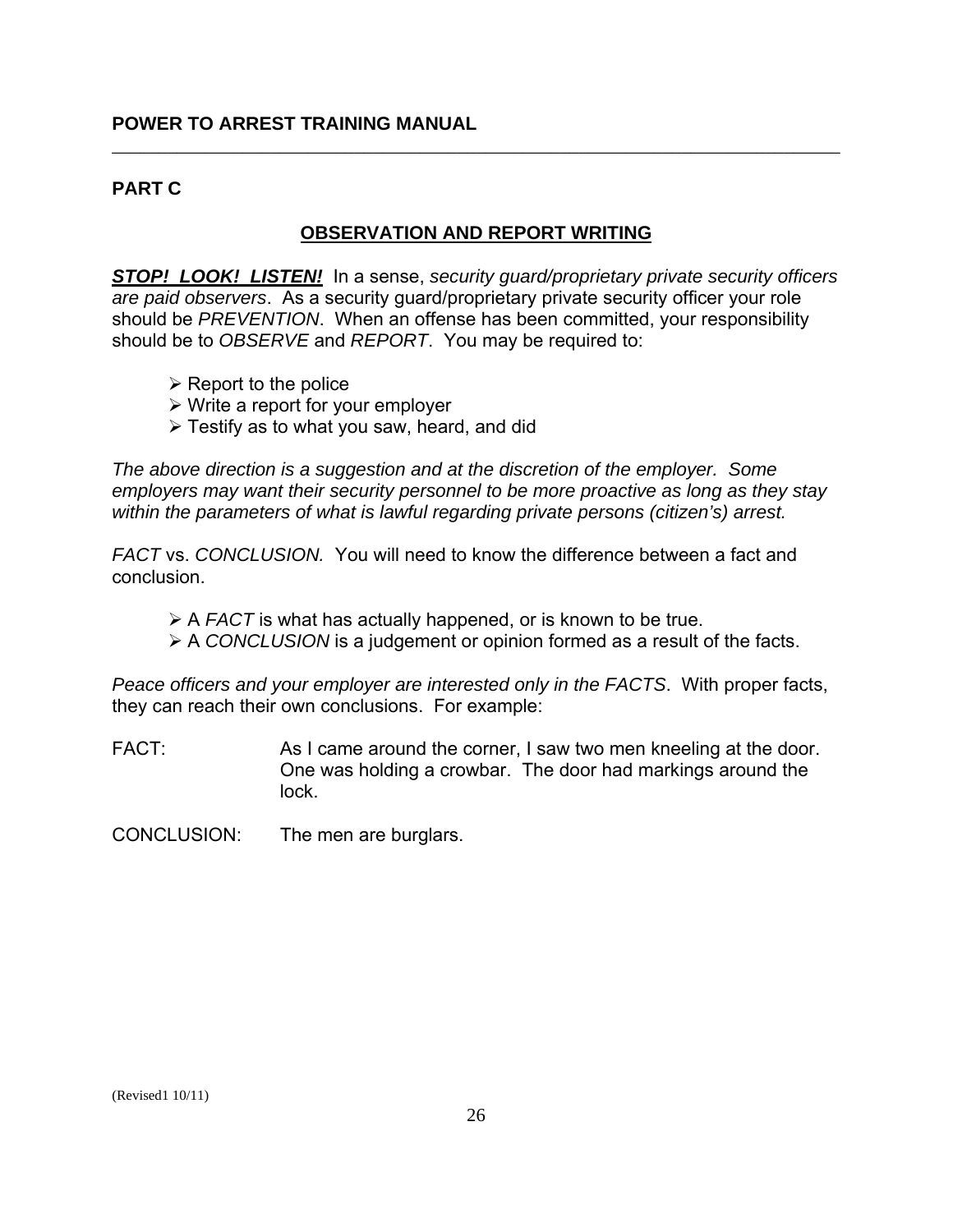| <b>Facts</b>                                                                                                                      | <b>Conclusion</b>                                                                             |
|-----------------------------------------------------------------------------------------------------------------------------------|-----------------------------------------------------------------------------------------------|
| $\triangleright$ A man was walking inside of a<br>fenced area, looking at the<br>loading dock.                                    | $\triangleright$ A man was wandering around<br>looking for something to steal                 |
| $\triangleright$ A young man was weaving back<br>and forth and almost fell down<br>twice in the two minutes I<br>observed him.    | $\triangleright$ He was drunk and couldn't even<br>walk right.                                |
| $\triangleright$ A Woman got into the car and<br>tried to start it.                                                               | $\triangleright$ She tried to steal the car.                                                  |
| $\triangleright$ A girl picked up the necklace,<br>examined it, placed in her purse,<br>and walked directly to the north<br>exit. | $\triangleright$ After she stole the necklace, she<br>tried to get away by the north<br>exit. |

*PRACTICE MAKES PERFECT!* It will take practice to become a good *OBSERVER* and to be able to *REPORT* facts instead of conclusions.

*When you write a report*, remember to include these six facts:

- 1. Who
- 2. What
- 3. Where
- 4. When
- 5. How
- 6. Names of witnesses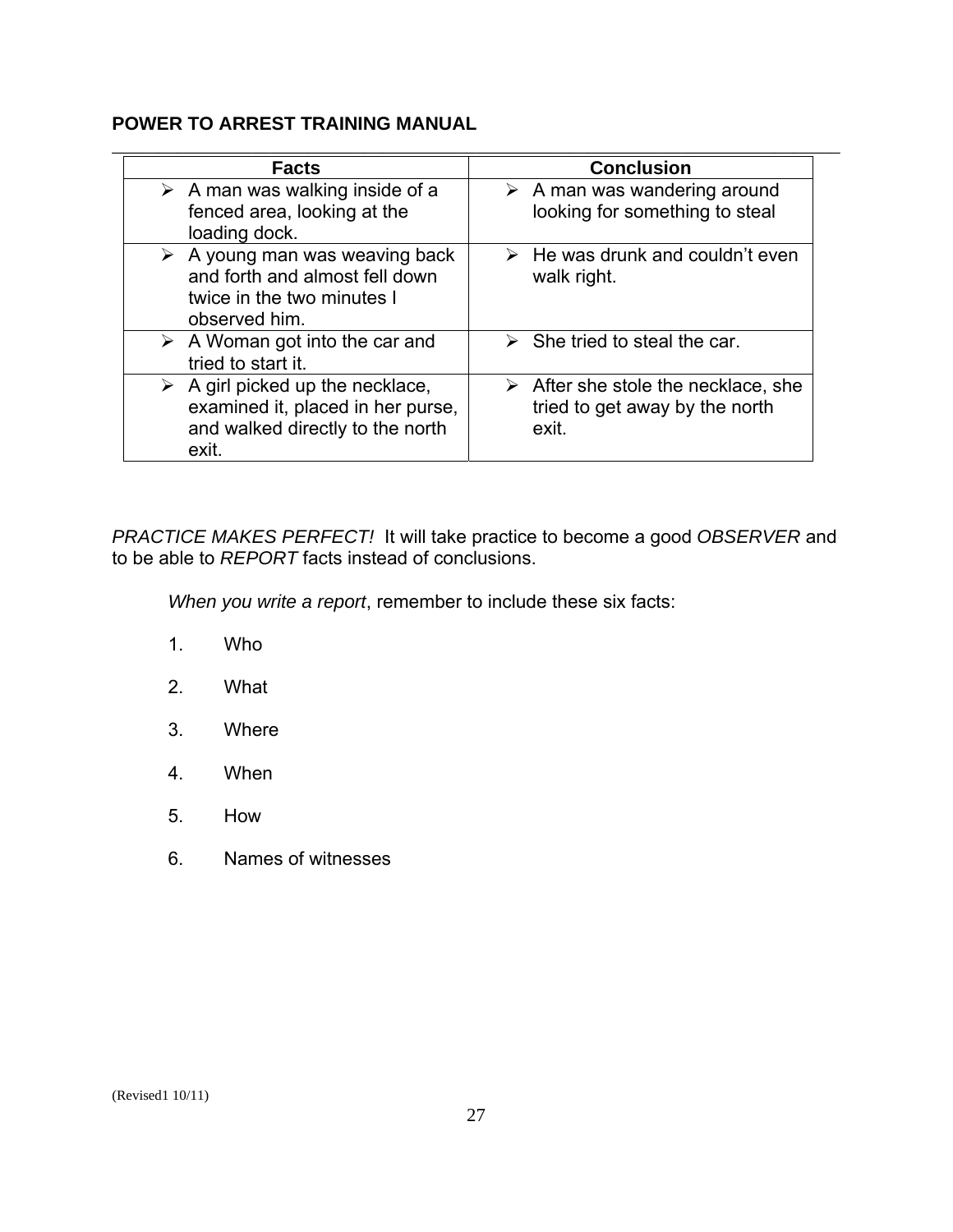#### \_\_\_\_\_\_\_\_\_\_\_\_\_\_\_\_\_\_\_\_\_\_\_\_\_\_\_\_\_\_\_\_\_\_\_\_\_\_\_\_\_\_\_\_\_\_\_\_\_\_\_\_\_\_\_\_\_\_\_\_\_\_\_\_\_\_\_\_\_\_\_\_\_\_\_\_\_\_ **EXAM REVIEW NO. 4**

*NOW*, on another sheet of paper, answer the following questions:

- Q.9 IN ORDER TO MAINTAIN A GOOD WORKING RELATIONSHIP WITH THE LOCAL LAW ENFORCEMENT, YOU SHOULD:
	- A. Never play "cop."
	- B. Cooperate with local law enforcement.
	- C. Both A and B.
- Q. 10 WRITE AN "F" IF IT IS A FACT OR A "C" IF IT IS A CONCLUSION.
	- A. He intended to kill her.
	- B. She was trying to steal the ring from the jewelry counter.
	- C. He ran to the fence.
	- D. He opened the window and entered.
- Q. 11 WHAT SIX POINTS SHOULD BE INCLUDED IN A REPORT?

*DO NOT WRITE IN THIS BOOK - USE ANOTHER PIECE OF PAPER.*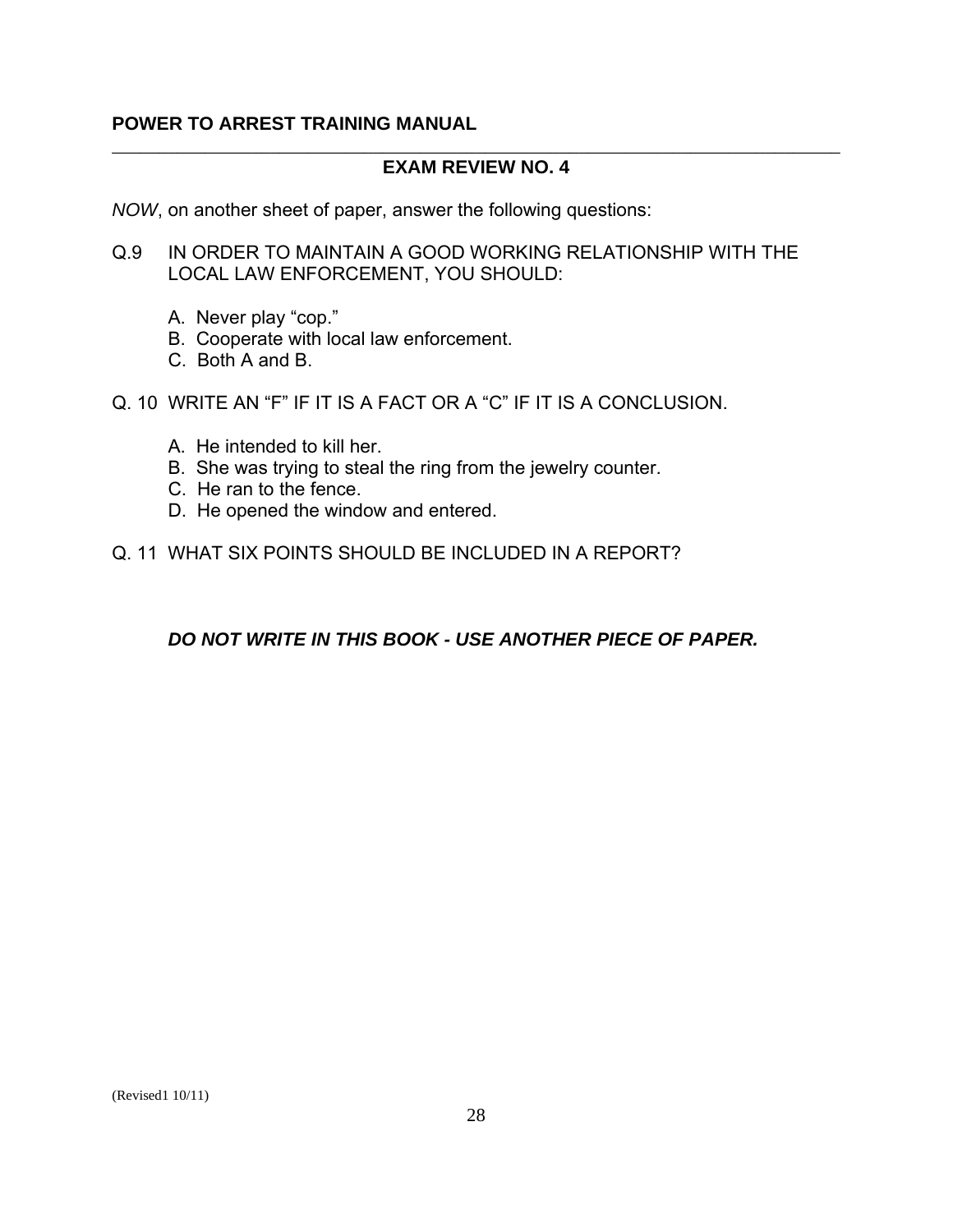#### **PART D**

#### **AUTHORITY TO QUESTION AND BASIS FOR MAKING DECISIONS**

\_\_\_\_\_\_\_\_\_\_\_\_\_\_\_\_\_\_\_\_\_\_\_\_\_\_\_\_\_\_\_\_\_\_\_\_\_\_\_\_\_\_\_\_\_\_\_\_\_\_\_\_\_\_\_\_\_\_\_\_\_\_\_\_\_\_\_\_\_\_\_\_\_\_\_\_\_\_

#### *A SECURITY GUARD/PROPRIETARY PRIVATE SECURITY OFFICER'S AUTHORITY TO QUESTION PEOPLE*

A security guard/proprietary private security officer is an agent of the owner of the private property and, in this role, can exercise the owner's right to ask people on the (owner's) property what they are doing there, who they are, etc. If they refuse to answer the questions or if their answers are not satisfactory, the security guard/proprietary private security officer may ask them to leave. If they do not leave, the security guard/proprietary private security officer may arrest (citizen's arrest) them for *trespassing*, and should call local law enforcement without unreasonable delay.

When on property and *not* employed as a security guard/proprietary private security officer, your authority is no greater than any other person's. On the other hand, your authority to question people is greater on property where you are *on duty as a security guard/proprietary private security officer*.

#### *WHAT ARE THE PROPERTY OWNER'S RIGHTS?*

The owner of the property has the right to establish certain rules on his property that may not be a part of the Penal Code. For instance, if an employee shows up for work drunk, he may be violating a company rule. The client may want the employee sent home or may intend to fire the employee. How this situation is handled is between the employer and the employee, and has nothing to do with the police or public law. *A SECURITY GUARD/PROPRIETARY PRIVATE SECURITY OFFICER MUST KNOW WHAT THE EMPLOYER'S POLICY STATES.* 

*Trying to enforce company policy could, however, result in a violation of public law, by you or by the employee.* 

For example, if the employee is asked to leave and refuses, he may be arrested for violating the public law against trespassing. On the other hand, if the security guard/proprietary private security officer uses unnecessary force in removing the employee from the premises, the security guard/proprietary private security officer may be arrested for committing assault and/or battery.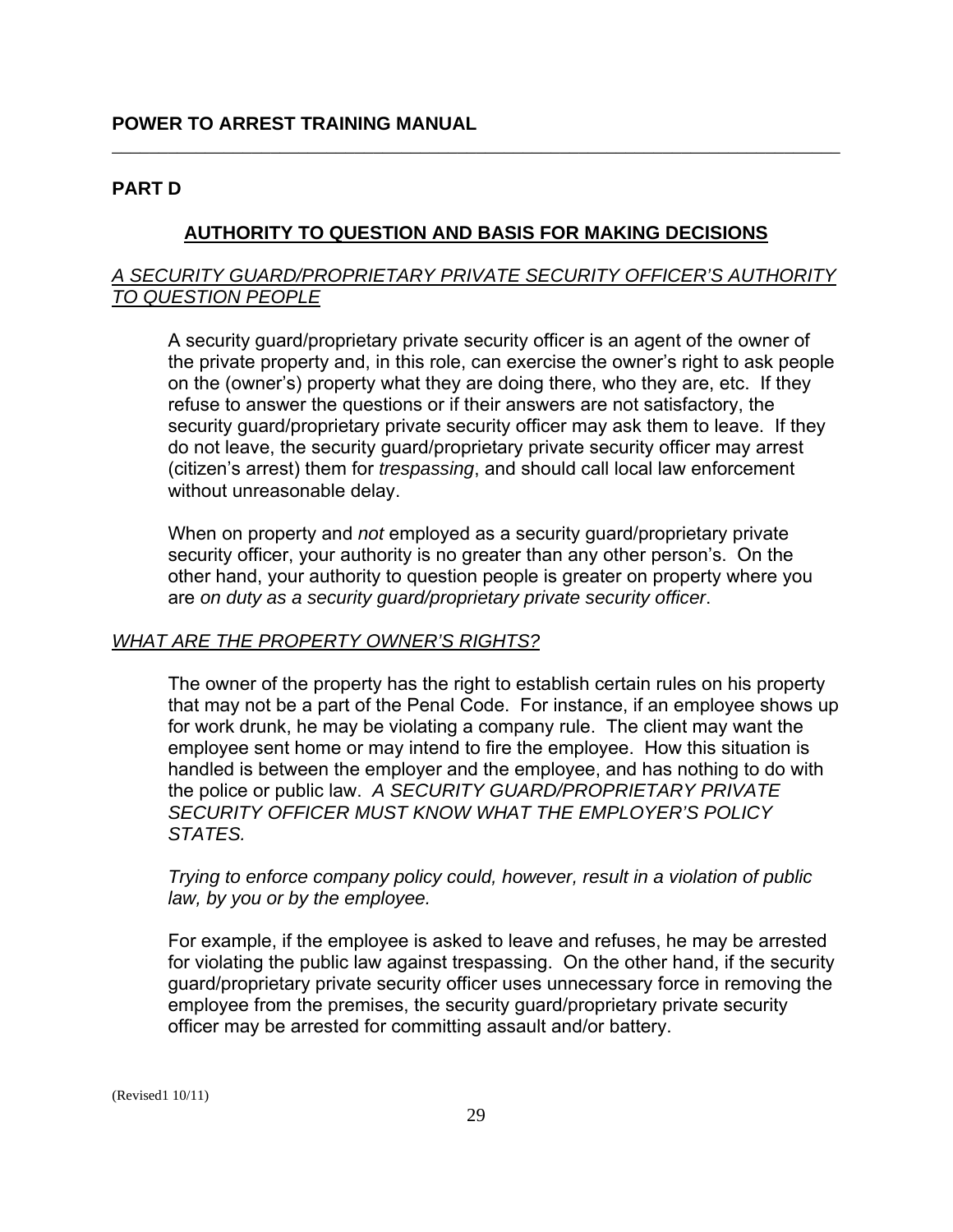### *HOW SHOULD YOU HANDLE VIOLATIONS?*

As a security guard/proprietary private security officer, acting as a representative of the owner on the owner's private property, you can physically prevent a person from entering an *area - but only as a last resort!* Be sure to check with your employer regarding the way to handle a violation of *company rules*, as well as how to handle violation' of certain *laws*.

\_\_\_\_\_\_\_\_\_\_\_\_\_\_\_\_\_\_\_\_\_\_\_\_\_\_\_\_\_\_\_\_\_\_\_\_\_\_\_\_\_\_\_\_\_\_\_\_\_\_\_\_\_\_\_\_\_\_\_\_\_\_\_\_\_\_\_\_\_\_\_\_\_\_\_\_\_\_

# **EXAM REVIEW NO. 5**

*NOW*, on another sheet of paper, answer the following questions:

- Q. 12 ON PRIVATE PROPERTY OWNED BY YOUR EMPLOYER, YOUR AUTHORITY TO QUESTION IS:
	- A. No more than any private person's.
	- B. The same as the owner of the property and greater than that of other private parties.
	- C. The same as peace officer's.
- Q. 13 EMPLOYEES ARE TOLD THEY MAY NOT ENTER THE FACTORY WITHOUT THEIR IDENTIFICATION BADGES. ONE EMPLOYEE SHOWS UP WITHOUT HIS BADGE AND TRIES TO ENTER. HE IS VIOLATING:
	- A. A company rule.
	- B. A public law.
	- C. Both a company rule and a public law.
- Q. 14 IF YOU ASKED THE EMPLOYEE REFERRED TO IN QUESTION #13 TO LEAVE AND HE REFUSES, HE IS VIOLATING A PUBLIC LAW.
	- A. Yes
	- B. No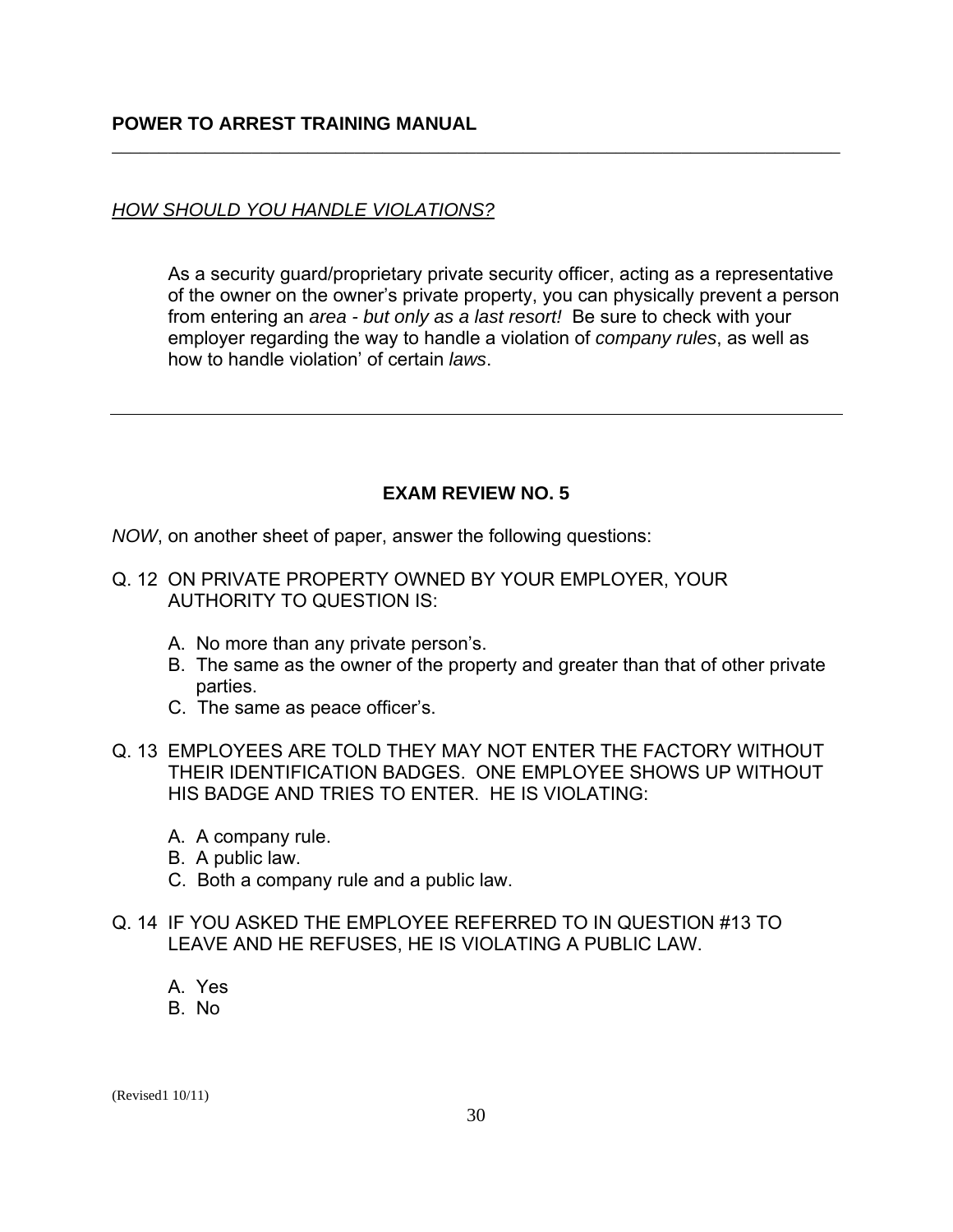#### *A BASIS FOR MAKING DECISIONS:*

The very nature of security work requires security personnel to be constantly aware of their surroundings, the law, and the mission of private security in today's society.

\_\_\_\_\_\_\_\_\_\_\_\_\_\_\_\_\_\_\_\_\_\_\_\_\_\_\_\_\_\_\_\_\_\_\_\_\_\_\_\_\_\_\_\_\_\_\_\_\_\_\_\_\_\_\_\_\_\_\_\_\_\_\_\_\_\_\_\_\_\_\_\_\_\_\_\_\_\_

Three factors to consider when making timely and reasonable decisions are:

*FACTS:* 

¾ Consider the *FACTS* involved in the incident. The facts of any incident will be learned by answering the following questions:

*WHO? WHAT? WHEN? WHERE? HOW? and possibly WHY?* 

*LAW:* 

¾ Consider the *LAWS* that may apply to the incident. Has a city, county, state, or federal *law* been violated?

*POLICY:* 

¾ Consider any *POLICY* that may apply to the incident. What is the *POLICY* of your employer regarding this incident?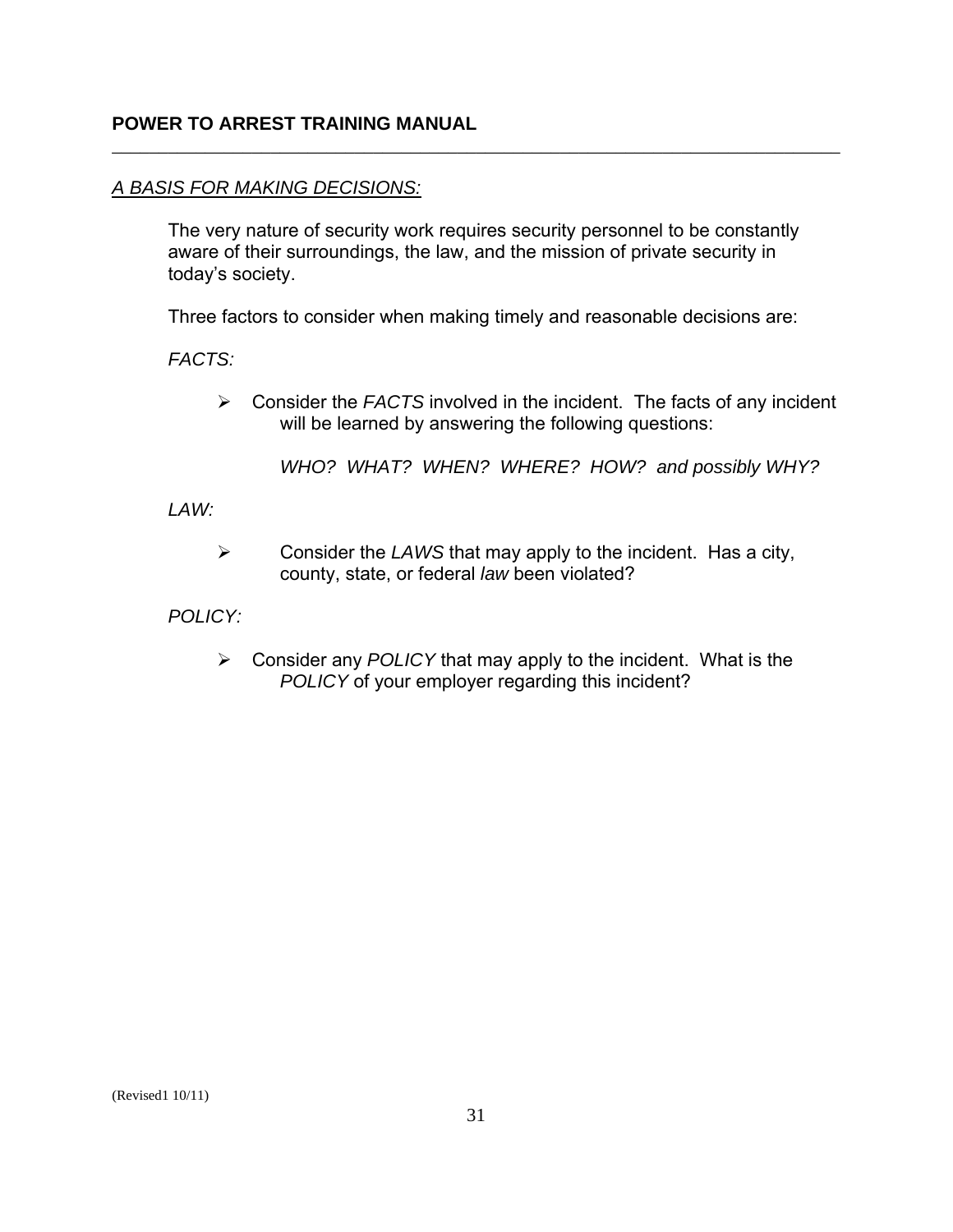# **PART E.**

### **INSPECTIONS**

\_\_\_\_\_\_\_\_\_\_\_\_\_\_\_\_\_\_\_\_\_\_\_\_\_\_\_\_\_\_\_\_\_\_\_\_\_\_\_\_\_\_\_\_\_\_\_\_\_\_\_\_\_\_\_\_\_\_\_\_\_\_\_\_\_\_\_\_\_\_\_\_\_\_\_\_\_\_

### *WHAT IS AN INSPECTION?*

As a security guard/proprietary private security officer, your employer may enlist your assistance in conducting inspections of employees. This is not a search. Always make sure the employer has notified the employees first. Such inspections are often conducted at the end of the work day by looking into employees' cars, lunch pails, purses, or tote bags to make sure unauthorized items are not being take off the premises.

#### *WHAT IS AN INSPECTION?*

An inspection is always conducted *with the employees' cooperation*.

For example, when you want to look inside a lunch pail, purse, or tote bag, ask the employee to open it up for you to look inside. If you can't see the contents because something is in the way, ask the employee to remove the obstruction. If the employee tries to hand the item to you, politely refuse. *NEVER TOUCH THE EMPLOYEE OR HANDLE THE EMPLOYEE'S PROPERTY.* 

#### *WHAT IS AN INSPECTION?*

Understand company policy. Generally, if an employee does not cooperate, you should record:

- $\triangleright$  Date, time, and location
- $\triangleright$  Name
- $\triangleright$  Physical description
- $\triangleright$  Badge ID number
- $\triangleright$  License number of any vehicles involved
- ¾ *Then* make a full report, *in writing to* your employer

*The above direction is a suggestion and is at the discretion of the employer. Some employers may want their security personnel to be more proactive as long as they stay within the parameters of what is lawful regarding private persons (citizen's) arrest.*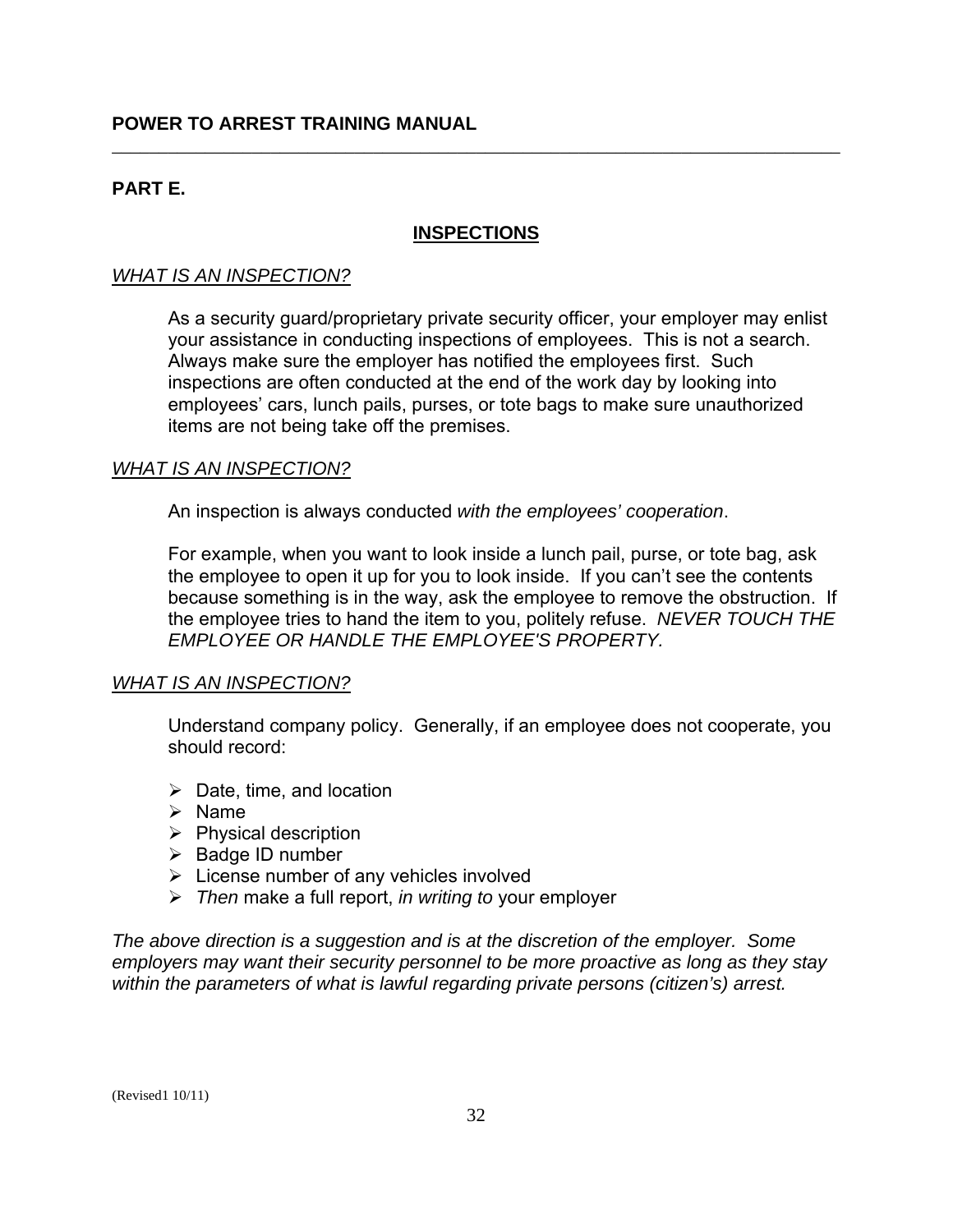# **EXAM REVIEW NO. 6**

*NOW*, on another sheet of paper, answer the following questions:

Q. 15 YOUR EMPLOYER ASKS YOU TO INSPECT THE PERSONAL BELONGINGS OF EMPLOYEES LEAVING THE PLANT. HE HAS ANNOUNCED THIS POLICY TO ALL EMPLOYEES. WHAT IS IMPORTANT TO REMEMBER ABOUT INSPECTIONS?

\_\_\_\_\_\_\_\_\_\_\_\_\_\_\_\_\_\_\_\_\_\_\_\_\_\_\_\_\_\_\_\_\_\_\_\_\_\_\_\_\_\_\_\_\_\_\_\_\_\_\_\_\_\_\_\_\_\_\_\_\_\_\_\_\_\_\_\_\_\_\_\_\_\_\_\_\_\_

- A. Never inspect without cooperation from the employee.
- B. Never touch the employee.
- C. Never touch the employee's belongings.
- D. All the rules above.
- Q. 16 AN EMPLOYEE WHO IS LEAVING WORK WALKS UP TO YOU AND HANDS YOU HIS LUNCH PAIL FOR INSPECTION. WHAT SHOULD YOU DO?
	- A. Accept it and open it to look inside.

B. Decline to take it and instead ask the employee to open it so you can inspect the contents.

- C. Take it but have the employee open it.
- Q. 17 YOU ARE WALKING THROUGH THE PARKING LOT AND OBSERVE COMPANY EQUIPMENT IN THE BACK SEAT OF A CAR THROUGH A CLOSED BUT UNOBSTRUCTED WINDOW OF THE VEHICLE. YOU MAY:
	- A. Look closely through the window (without entering the vehicle) at the equipment, and make notes which identify the equipment, the make and model of the vehicle and its license number as well as the vehicle's location in the parking lot, and render this report to your employer or client.
	- B. Enter the vehicle to determine if the equipment is stolen and if so take it to your employer or client.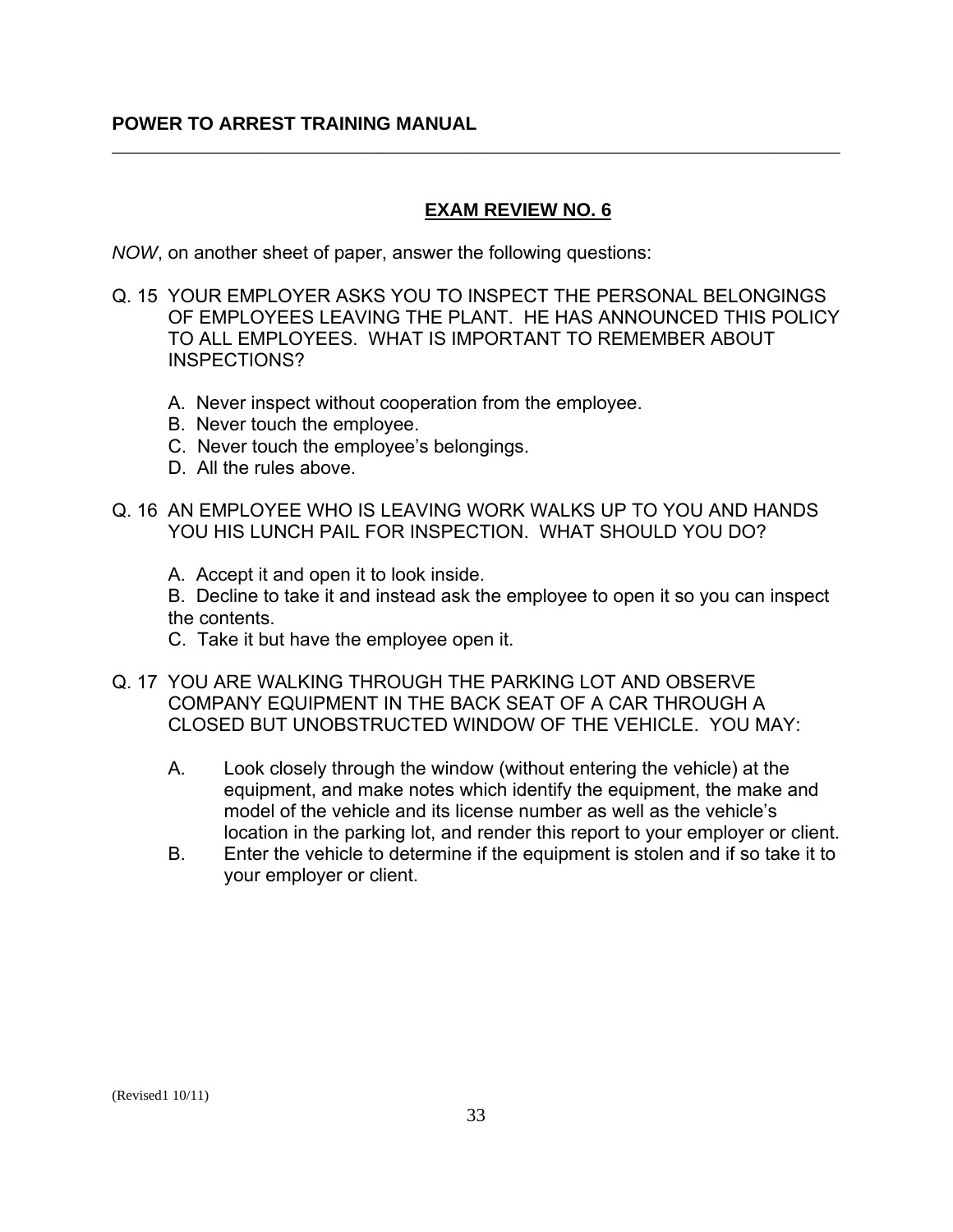#### **PART F.**

### **THE SECURITY GUARD/PROPRIETARY PRIVATE SECURITY OFFICER'S LEGAL RESPONSIBILITIES AND LIABILITIES**

\_\_\_\_\_\_\_\_\_\_\_\_\_\_\_\_\_\_\_\_\_\_\_\_\_\_\_\_\_\_\_\_\_\_\_\_\_\_\_\_\_\_\_\_\_\_\_\_\_\_\_\_\_\_\_\_\_\_\_\_\_\_\_\_\_\_\_\_\_\_\_\_\_\_\_\_\_\_

Actions based on poor judgement can lead to legal problems for both you and your employer. You must, by law, *avoid certain actions*. Legal responsibilities and liabilities that affect you are presented in this section.

#### **CRIMINAL LIABILITIES**

#### *WHO HAS THE POWER TO ARREST?*

The authority to arrest is given to *all private persons.* A security guard/proprietary private security officer has the same power to arrest as any other private person. However, because the security officer wears a uniform and badge, this can lead to misunderstanding and abuse.

#### *WHAT IS AN ARREST?*

An arrest is a form of lawful control by one person over the actions or movements of another. An arrest is taking a person into custody *IN A CASE* and *IN THE MANNER* authorized by law. An arrest may be made by a peace officer or a private person (citizen's arrest).

#### *WHAT IS CRIMINAL LIABILITY?*

Crimes are generally defined in penal statutes of a state, or the ordinances of local cities or counties. All persons are expected to obey these laws. Anyone who violates a criminal law is subject to a fine, and/or a term in jail, or prison, depending on the type of crime. The potential for punishment as a result of violating a criminal law is called *CRIMINAL LIABILITY*. Some acts by security guard/proprietary private security officers for which criminal liability is possible include:

#### ¾ *INTIMIDATION:*

Threatening physical harm or otherwise frightening people when they do not cooperate or confess to a crime.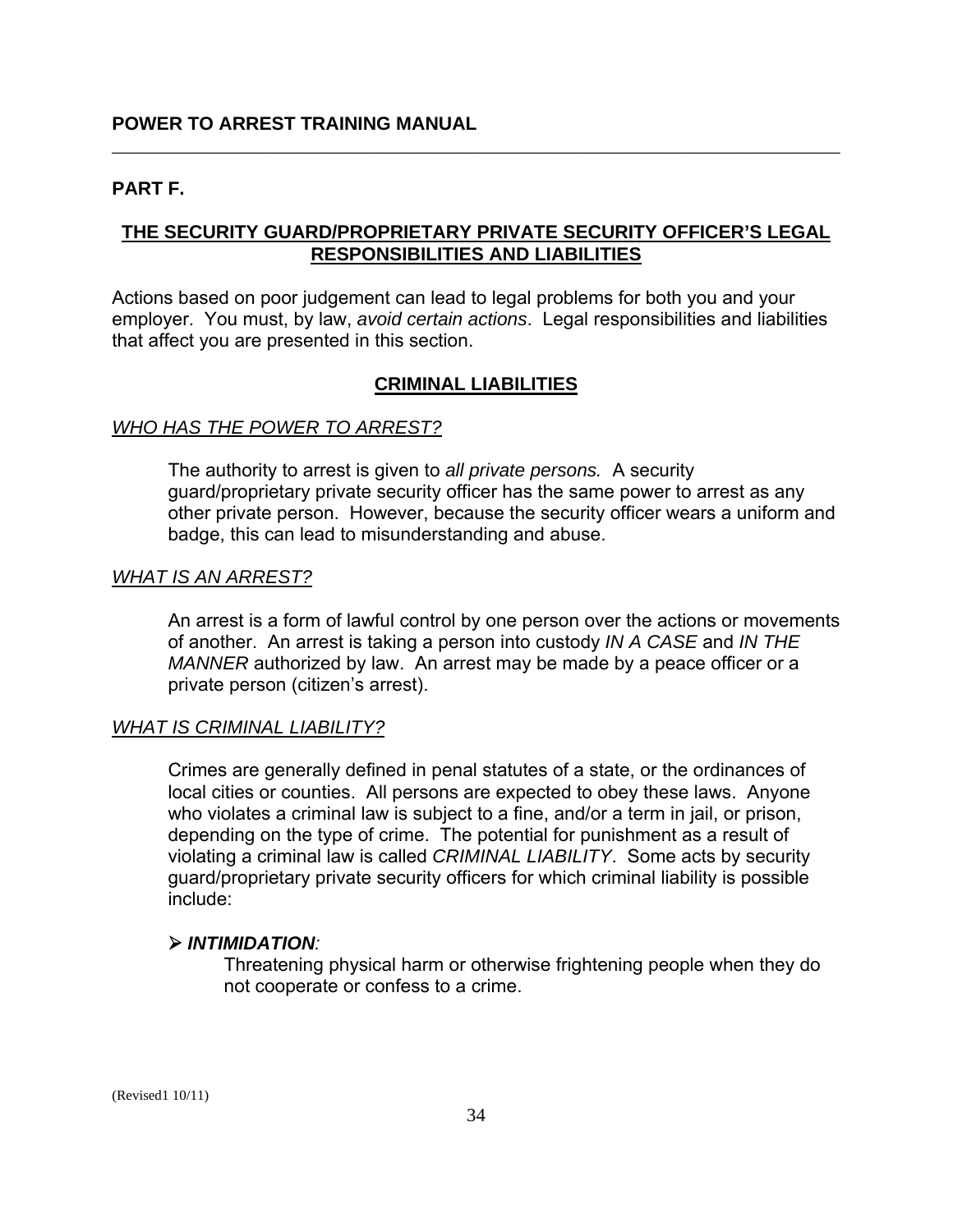#### ¾ *EXCESSIVE PHYSICAL FORCE***:**

Where an arrest is made, the law allows only the use of physical force, which is reasonable or necessary to restrain the suspect if he/she is resisting, in order to make the arrest. Where more force is used than that which the law allows, the arresting party is said to be using "excessive force" and may be held criminally as well as civilly liable. An example of excessive force is the discharge of a firearm in shooting a suspect in order to protect personal property. By law, deadly force is allowed only to protect lives.

\_\_\_\_\_\_\_\_\_\_\_\_\_\_\_\_\_\_\_\_\_\_\_\_\_\_\_\_\_\_\_\_\_\_\_\_\_\_\_\_\_\_\_\_\_\_\_\_\_\_\_\_\_\_\_\_\_\_\_\_\_\_\_\_\_\_\_\_\_\_\_\_\_\_\_\_\_\_

#### ¾ *USE OF UNAUTHORIZED DEADLY WEAPONS:*

Becoming registered as a security guard DOES NOT entitle a security guard to carry a weapon. Some weapons such as knives with blades longer then 2 inches or switch-blade knives, brass knuckles, nunchakus, or sawed-off shotguns cannot be carried by security guards. Security guards cannot carry a gun and/or a baton unless they have the additional exposed firearm permit and/or baton certificate. If they carry the gun concealed they must also have a concealed weapons permit issued by their local law enforcement agency.

**Proprietary private security officers are unarmed and cannot carry a gun or a baton.** Proprietary private security officers cannot carry any deadly weapons. Proprietary private security officer cannot carry weapons such as switchblade knives or knife's with blades over 2 inches in length, brass knuckles, nunchakus, batons, or guns as they are considered deadly weapons.

#### ¾ *UNLAWFUL USE OF DEFENSIVE WEAPONS***:**

Security guards cannot carry handguns and batons unless authorized by the Bureau. Security guards are allowed to carry an exposed firearm and/or baton only after the security guard completes the Bureau recognized training and the appropriate permits are issued.

#### ¾ *FALSE ARREST***:**

*MISDEMEANOR ARREST* - a private person making a misdemeanor arrest may be found criminally liable for a false arrest if the arrest is made and the arresting party did not actually observe the suspect commit the misdemeanor in his/her presence.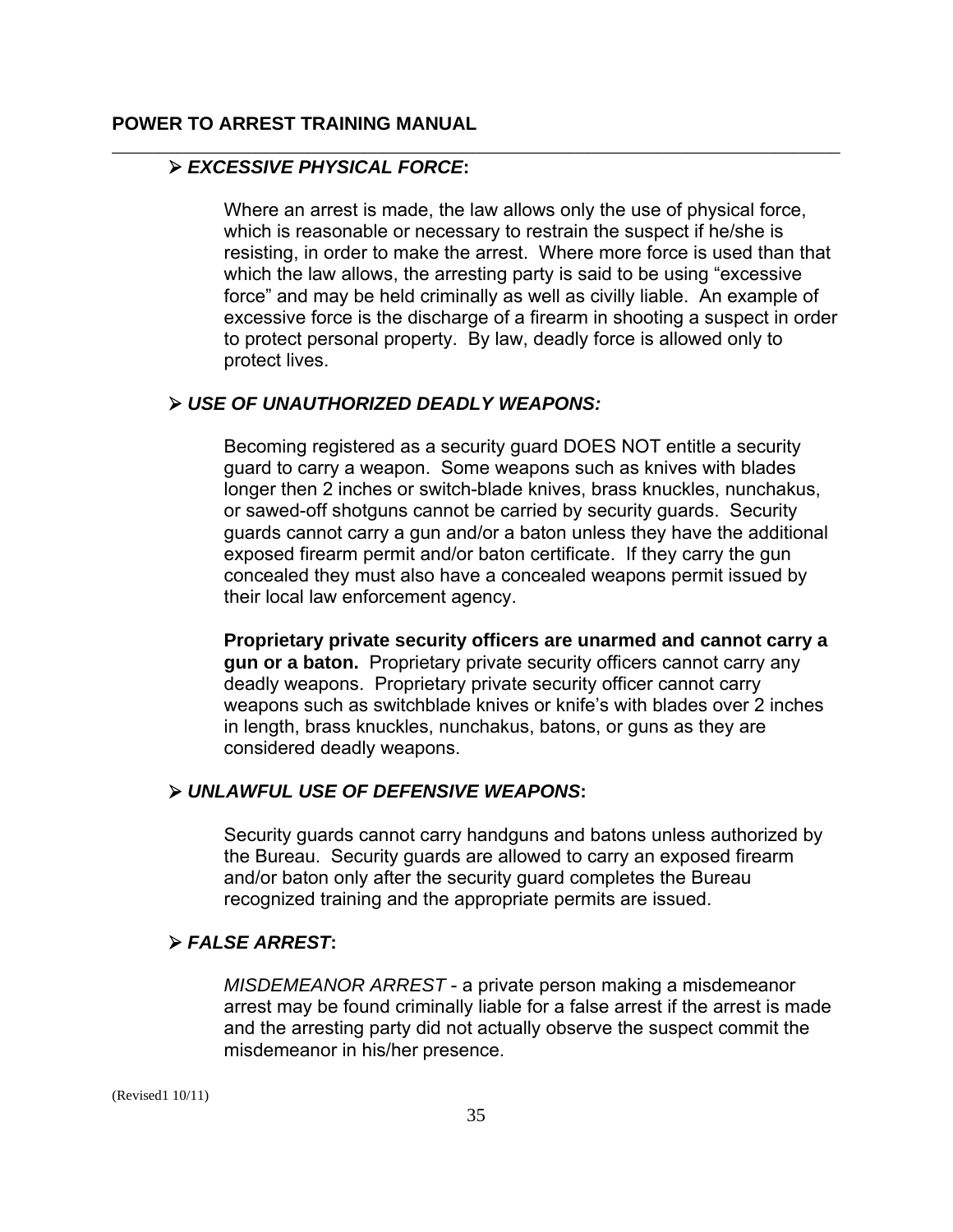*FELONY ARREST* - a private person making a felony arrest may be found criminally liable for a false arrest if the arrest is made or caused to be made by others and the arresting party does not have reasonable cause to believe that the person arrested committed the felony.

#### *EVERYONE HAS CIVIL LIABILITY*

The legal term *"PARTY"* can be a person, company, or organization.

When one party believes it has been injured, damaged, or wronged by another party, it may make a lawful claim for damages.

\_\_\_\_\_\_\_\_\_\_\_\_\_\_\_\_\_\_\_\_\_\_\_\_\_\_\_\_\_\_\_\_\_\_\_\_\_\_\_\_\_\_\_\_\_\_\_\_\_\_\_\_\_\_\_\_\_\_\_\_\_\_\_\_\_\_\_\_\_\_\_\_\_\_\_\_\_\_

The claim or *"LAWSUIT"* is presented to a civil court where both parties may explain their positions to a judge or jury.

A court judge may decide whether or not one party in a lawsuit has damaged another.

If damages are due, the court will decide, after a trial, how much money must be paid by one party to another.

The responsibility for the things we do, or fail to do, with the possibility of being sued by another is called *"CIVIL LIABILITY."* 

#### *WHY IS YOUR EMPLOYER ALSO RESPONSIBLE FOR YOUR ACTIONS?*

As a security guard/proprietary private security officer, you are a representative of your employer. Therefore, any negligence or wrongful acts committed by you may also cause your employer to be held responsible. Suits may be brought against you (the security guard/proprietary private security officer) and/or your employer.

#### *FOR EXAMPLE:*

A security guard/proprietary private security officer makes a false arrest. The person arrested may file a civil suit for damages against the security guard/proprietary private security officer, his employer, and all of those believed to be responsible.

Even if the civil suit against you (the security guard/proprietary private security officer) or your employer fails, the action may be costly for you and your employer to defend.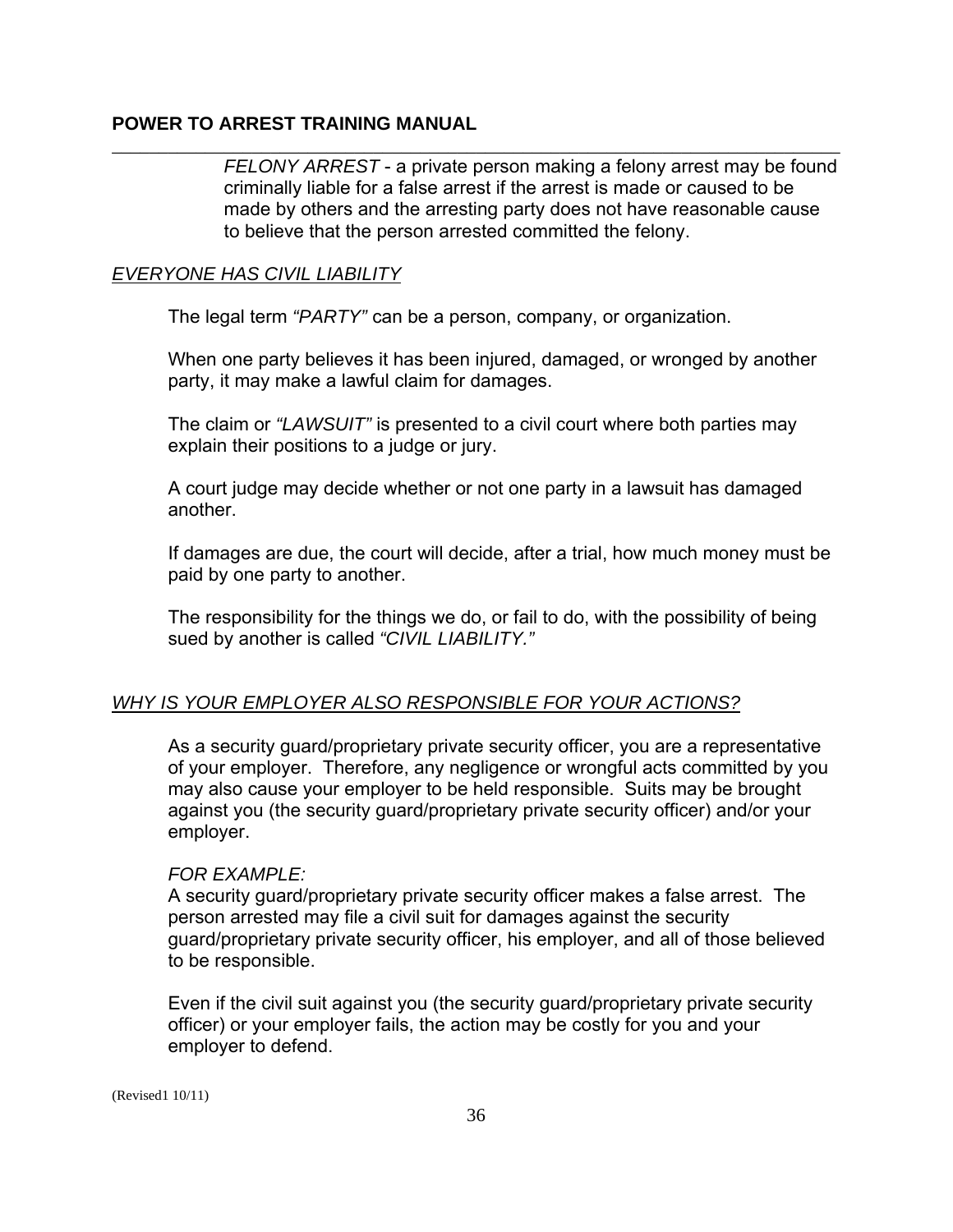#### \_\_\_\_\_\_\_\_\_\_\_\_\_\_\_\_\_\_\_\_\_\_\_\_\_\_\_\_\_\_\_\_\_\_\_\_\_\_\_\_\_\_\_\_\_\_\_\_\_\_\_\_\_\_\_\_\_\_\_\_\_\_\_\_\_\_\_\_\_\_\_\_\_\_\_\_\_\_ *WHEN SHOULD A SECURITY GUARD/PROPRIETARY PRIVATE SECURITY OFFICER ARREST?*

A security guard/proprietary private security officer who is expected to make arrests should receive explicit instructions and training on how to do so. Training should make clear the *circumstances* under which an arrest can be made and the *procedure* for making it, so as to minimize civil liability.

As a security guard/proprietary private security officer, you should work primarily in a preventive role. Use *good judgement* and *exercise caution* when faced with an arrest situation.

Every person must be accountable for his/her actions. Acts of a security guard or proprietary private security officer in an arrest situation are easy to defend when good judgement and good faith have been used. A security guard/proprietary private security officer must not be afraid to act in an arrest situation, but must use restraint and good judgment.

#### **EXAM REVIEW NO. 7**

*NOW*, on another sheet of paper, answer the following questions:

- Q. 18 TELLING A SUSPECT "YOU'D BETTER START TALKING OR YOU'LL BE SORRY," IS AN EXAMPLE OF:
	- A. Intimidation
	- B. Excessive physical force
- Q. 19 NO OTHER PERMIT IS REQUIRED TO CARRY A GUN IF YOU HAVE A SECURITY GUARD REGISTRATION, ALARM RESPONDERS REGISTRATION, PRIVATE INVESTIGATOR LICENSE OR PRIVATE PATROL OPERATOR LICENSE.
	- A. True
	- B. False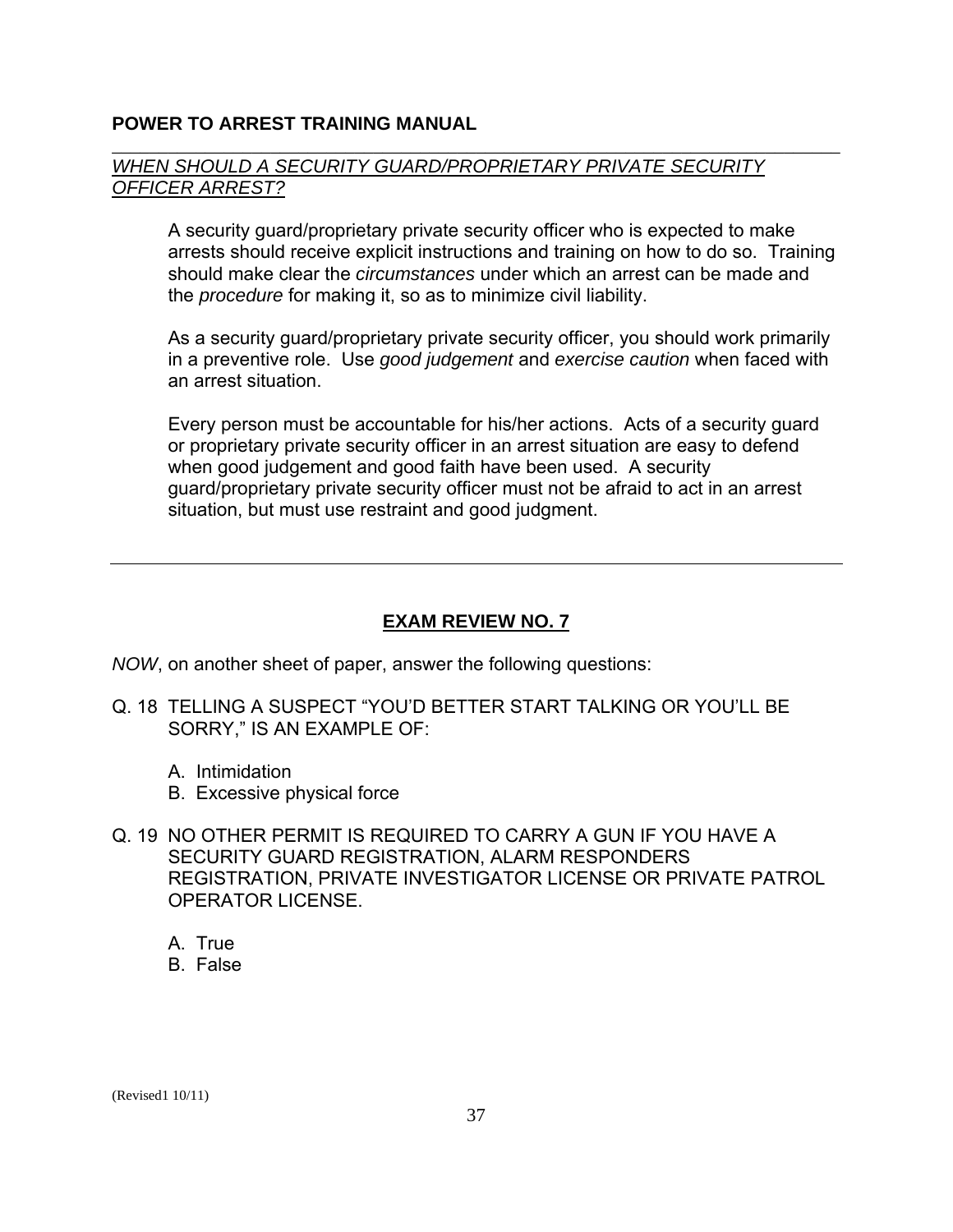# Q. 20 WHAT TYPE OF LIABILITY REFERS TO THE RIGHT A PARTY HAS TO INITIATE A LAWSUIT?

\_\_\_\_\_\_\_\_\_\_\_\_\_\_\_\_\_\_\_\_\_\_\_\_\_\_\_\_\_\_\_\_\_\_\_\_\_\_\_\_\_\_\_\_\_\_\_\_\_\_\_\_\_\_\_\_\_\_\_\_\_\_\_\_\_\_\_\_\_\_\_\_\_\_\_\_\_\_

- A. Criminal liability
- B. Civil liability
- Q. 21 IF A SECURITY GUARD IS CHARGED WITH MAKING A FALSE ARREST, WHAT TYPE OF LIABILITY IS INCURRED?
	- A. Criminal liability
	- B. Civil liability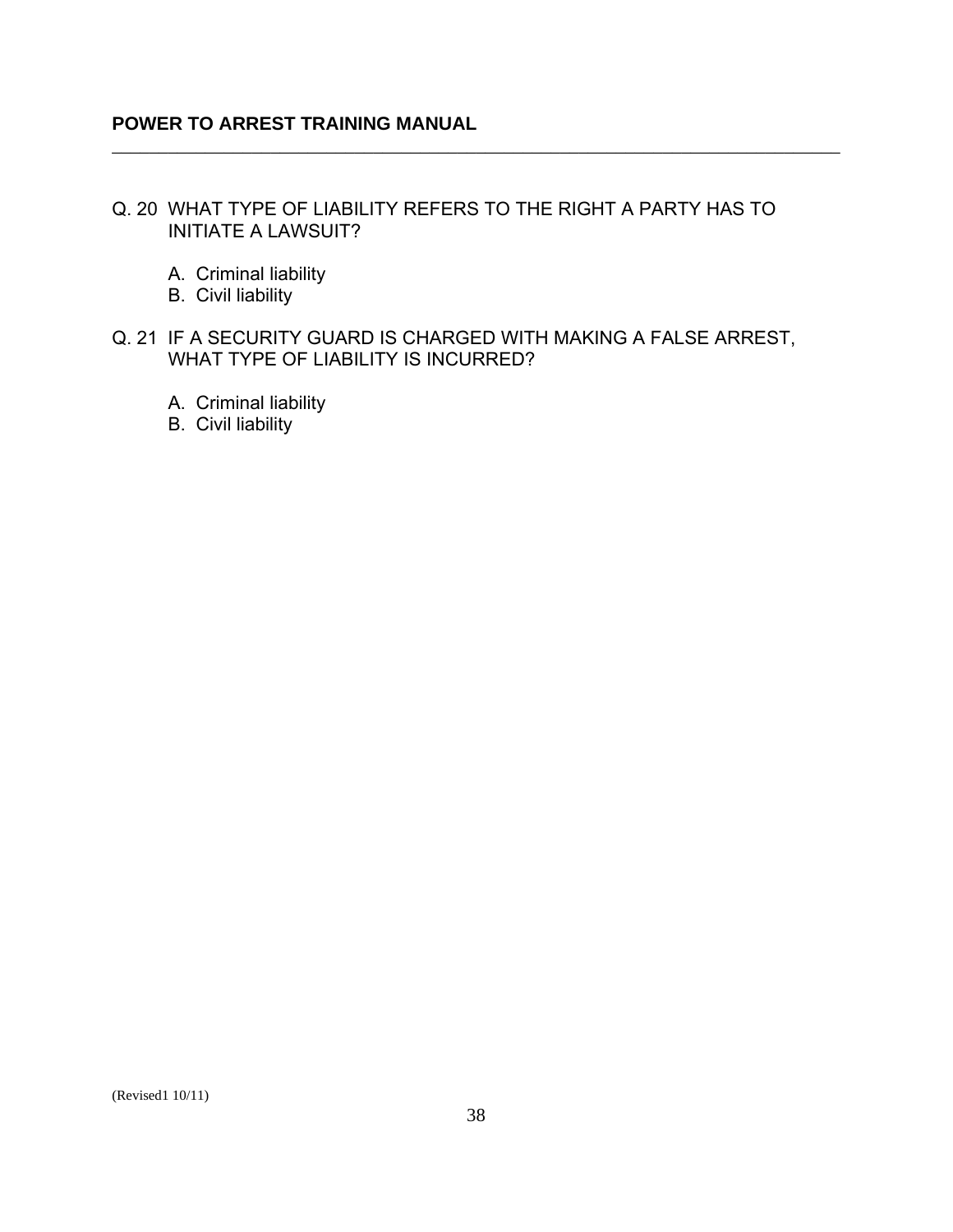### **PART G.**

# **FACTORS TO CONSIDER BEFORE MAKING AN ARREST**

\_\_\_\_\_\_\_\_\_\_\_\_\_\_\_\_\_\_\_\_\_\_\_\_\_\_\_\_\_\_\_\_\_\_\_\_\_\_\_\_\_\_\_\_\_\_\_\_\_\_\_\_\_\_\_\_\_\_\_\_\_\_\_\_\_\_\_\_\_\_\_\_\_\_\_\_\_\_

#### *ARE SECURITY GUARD/PROPRIETARY PRIVATE SECURITY OFFICERS REQUIRED TO MAKE ARRESTS?*

At no time are you, as a security guard/proprietary private security officer, obligated to make an arrest. You may be at the scene when a violation occurs, but you do not have to make an arrest.

### *WHAT ARE YOU PRIMARY RESPONSIBILITIES?*

Your first responsibility should be *prevention.* After a crime has been committed, your responsibility should be to *observe and report.* 

The purpose of this training is not to encourage you to make more arrests (citizen arrests), but to teach you the law concerning arrests, so you will know what you can and cannot do under the law.

*The above direction is a suggestion and is at the discretion of the employer. Some employers may want their security personnel to be more proactive as long as they stay within the parameters of what is lawful regarding private persons (citizen's) arrest.* 

#### *WHAT FACTORS SHOULD YOU CONSIDER?*

In addition to the law, there are other important factors you should consider before making an arrest. Here are a few:

1. *PHYSICAL SIZE*. Is the suspect bigger or stronger than you are? In better physical condition?

2. *WEAPONS.* Is the suspect armed? Could he/she be carrying a concealed weapon?

3. *ESCAPE.* If you do not make an arrest at this moment, will the suspect get away? Not just leave the scene - but get away completely? If you get a good description and call the police *WITHOUT DELAY*, the police may be able to make the arrest.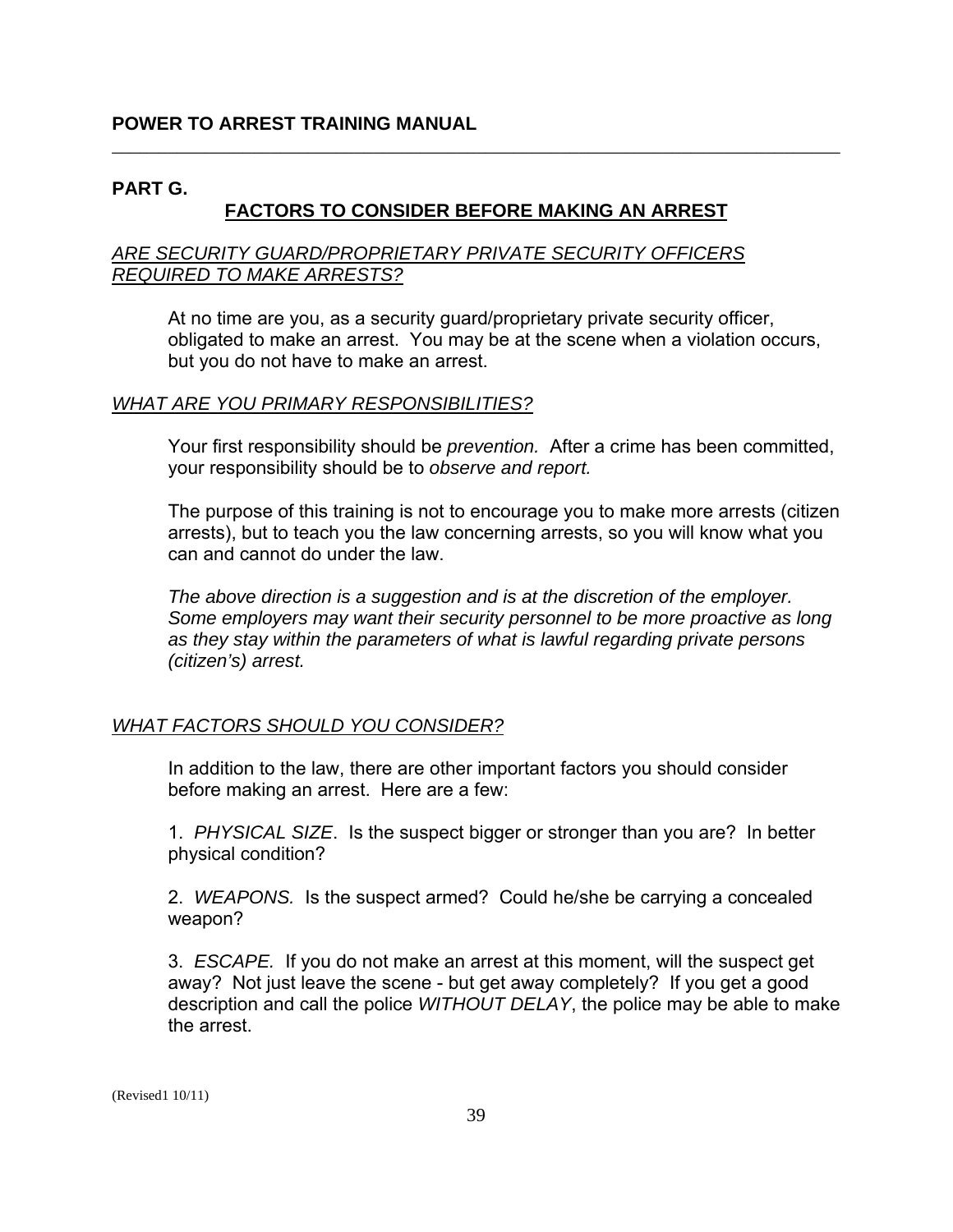4. *TYPE OF OFFENSE*. Is the offense major or minor? You should be more concerned with major offenses. A person setting fire on a loading dock is a more likely candidate for arrest than kids climbing a fence to steal apples from your employer's orchards.

\_\_\_\_\_\_\_\_\_\_\_\_\_\_\_\_\_\_\_\_\_\_\_\_\_\_\_\_\_\_\_\_\_\_\_\_\_\_\_\_\_\_\_\_\_\_\_\_\_\_\_\_\_\_\_\_\_\_\_\_\_\_\_\_\_\_\_\_\_\_\_\_\_\_\_\_\_\_

5. *RELATION TO YOUR JOB*. Does the offense relate to property or persons you were hired to protect? As a good citizen, you want to uphold the law, but your first duty is to your employer. After all, your employer is paying you!

# **EXAM REVIEW NO. 8**

*NOW*, on another sheet of paper, answer the following questions:

- Q. 22 WHILE YOU ARE ON DUTY AT A SHOPPING CENTER, YOU SEE A 12-YEAR OLD JABBING AN ICE PICK INTO A PATRON'S CAR TIRES. YOU SHOULD *FIRST*:
	- A. Pick the 12-year old up and throw him/her out of the parking lot.
	- B. Get a good description and call the police.
	- C. Run at the 12-year old and yell so the child will run away.
	- D. Approach him/her and tell them to stop.
- Q. 23 A MAN IS SMASHING TABLES AND CHAIRS AT A BAR YOU ARE SECURITY GUARD/PROPRIETARY PRIVATE SECURITY OFFICERING. HE IS ABOUT 6' 8" AND WEIGHS 280 LBS. YOU SHOULD:
	- A. Consider your safety and the safety of others.
	- B. Request patrons of the bar to clear the area.
	- C. Call the police for assistance.
	- D. Take all of the measures above.
- Q. 24 YOU ARE SECURITY GUARD/PROPRIETARY PRIVATE SECURITY WORKING IN A JEWELRY STORE AT CLOSING TIME. THE LAST PATRON HAS LEFT AND YOUR EMPLOYER IS ABOUT TO LOCK UP. YOU NOTICE A MAN SITTING IN A CAR AND THE MOTOR IS RUNNING. YOU CLEARLY SEE HE HAS A GUN IN HIS HAND. YOU SHOULD *FIRST:* 
	- A. Run out to the car and tell him to freeze.
	- B. Have the owner call the police and get a description and vehicle license number if possible.
	- C. Walk to the car and order the man to leave.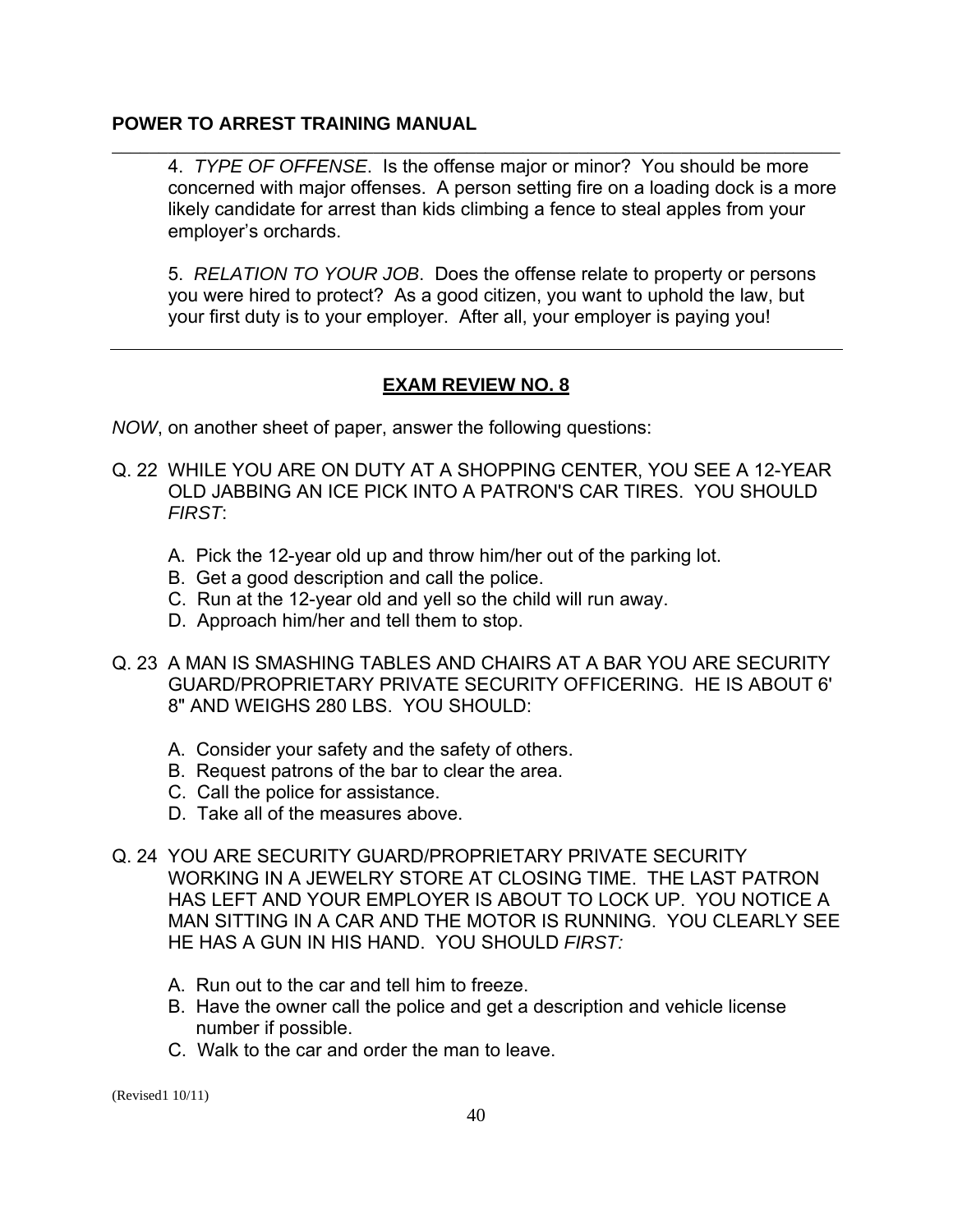Q. 25 YOU ARE WORKING AT A CLUB WHERE EVERYTHING IS QUIET. DOWN THE STREET TWO MEN GET INTO A FIGHT. YOU SHOULD:

\_\_\_\_\_\_\_\_\_\_\_\_\_\_\_\_\_\_\_\_\_\_\_\_\_\_\_\_\_\_\_\_\_\_\_\_\_\_\_\_\_\_\_\_\_\_\_\_\_\_\_\_\_\_\_\_\_\_\_\_\_\_\_\_\_\_\_\_\_\_\_\_\_\_\_\_\_\_

- A. Stay where you are. You have been hired to guard the dance. You could call the police if it doesn't involve leaving your post.
- B. Call someone over to watch the dance while you go down the street to break up the fight.
- C. Shout down the street for the men to break it up.
- Q. 26 YOU ARE PATROLLING A SHOPPING AREA WHEN YOU SEE A JUVENILE RIDING A SKATEBOARD. YOU KNOW THAT SKATING IS AGAINST THE MALL POLICY. YOUR BEST COURSE OF ACTION WOULD BE TO:
	- A. Handle the matter formally as a criminal offense.
	- B. Politely approach the boy and inform him of shopping mall policy regarding skating in the mall.

*The above direction is a suggestion and is at the discretion of the employer. Some employers may want their security personnel to be more proactive as long as they stay within the parameters of what is lawful regarding private persons (citizen's) arrest.*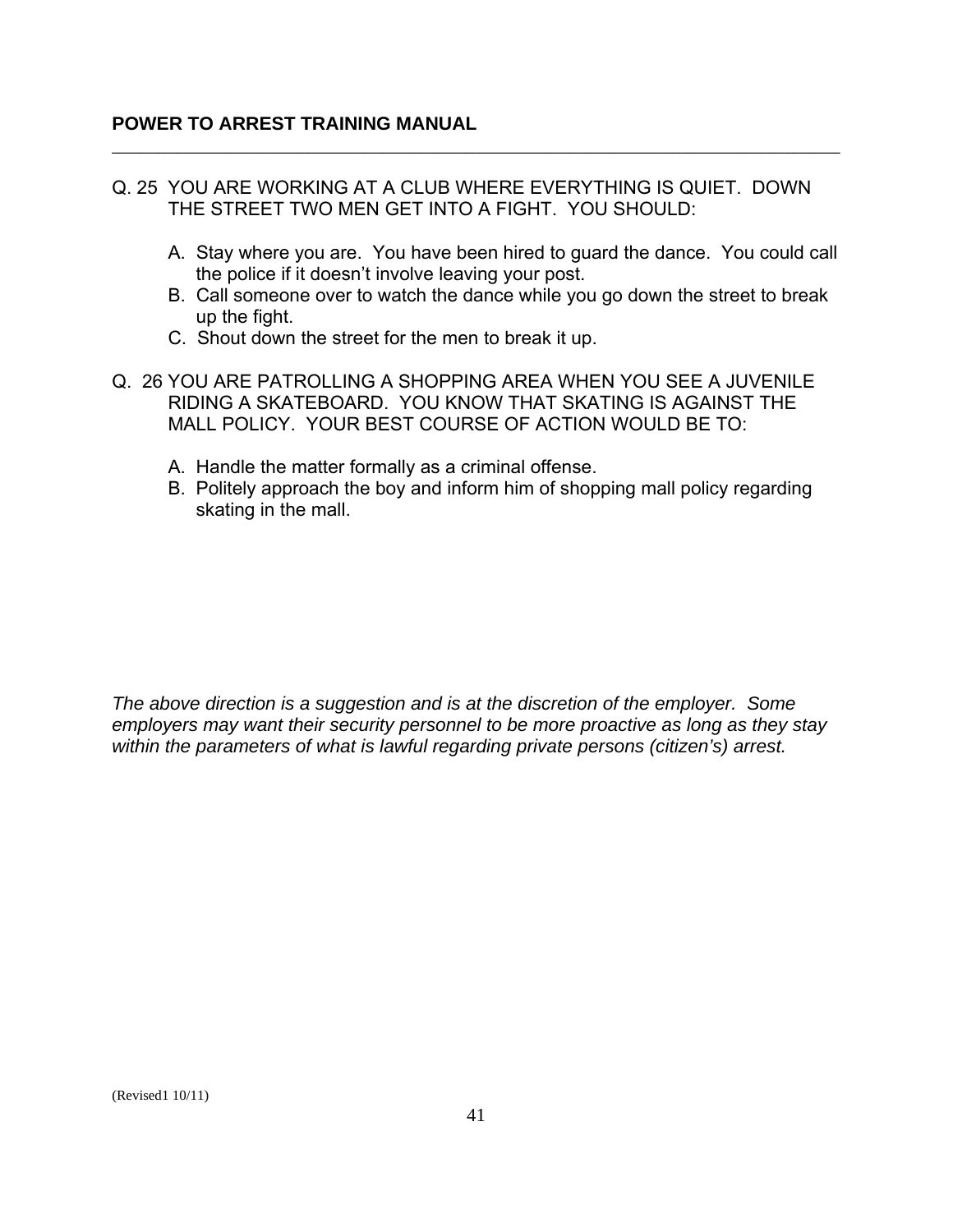#### **PART H**

### **ARRESTABLE OFFENSES**

\_\_\_\_\_\_\_\_\_\_\_\_\_\_\_\_\_\_\_\_\_\_\_\_\_\_\_\_\_\_\_\_\_\_\_\_\_\_\_\_\_\_\_\_\_\_\_\_\_\_\_\_\_\_\_\_\_\_\_\_\_\_\_\_\_\_\_\_\_\_\_\_\_\_\_\_\_\_

#### *WHAT ARE THE THREE CATEGORIES OF ARRESTABLE OFFENSES?*

The Penal Code defines criminal offenses. This program will not attempt to cover all of them, but will cover many of the most common ones. The Penal Code classifies crimes into three categories: *Infractions, Misdemeanors, and Felonies.* 

### **INFRACTIONS**

Infractions are offenses that are punishable only by a modest monetary fine. There is normally no jail sentence imposed for committing an offense, which is defined as an infraction, and the person committing the offense is normally cited at the scene in a fashion similar to the issuance of a traffic citation. The offender is normally not taken into custody or arrested but merely detained for purposes of issuing the citation. For the most part, infractions are reserved for specified traffic violations such as speeding (California Vehicle Code §40000.1), though other statutes impose infraction penalties as well (smoking on public transportation, Health and Safety Code §25949.8; littering public property, Penal Code §374.4.) Because most infractions occur on public property, public highways and roadways, or in areas not routinely patrolled by private security, most security guard/proprietary private security officers will not be confronted with situations involving the violations of laws which carry infraction penalties. Nor are private security guards/proprietary private security officers normally authorized to issue citations, commonly known as notices to appear in court. For this reason, enforcement of laws involving infractions are usually reserved for law enforcement officers.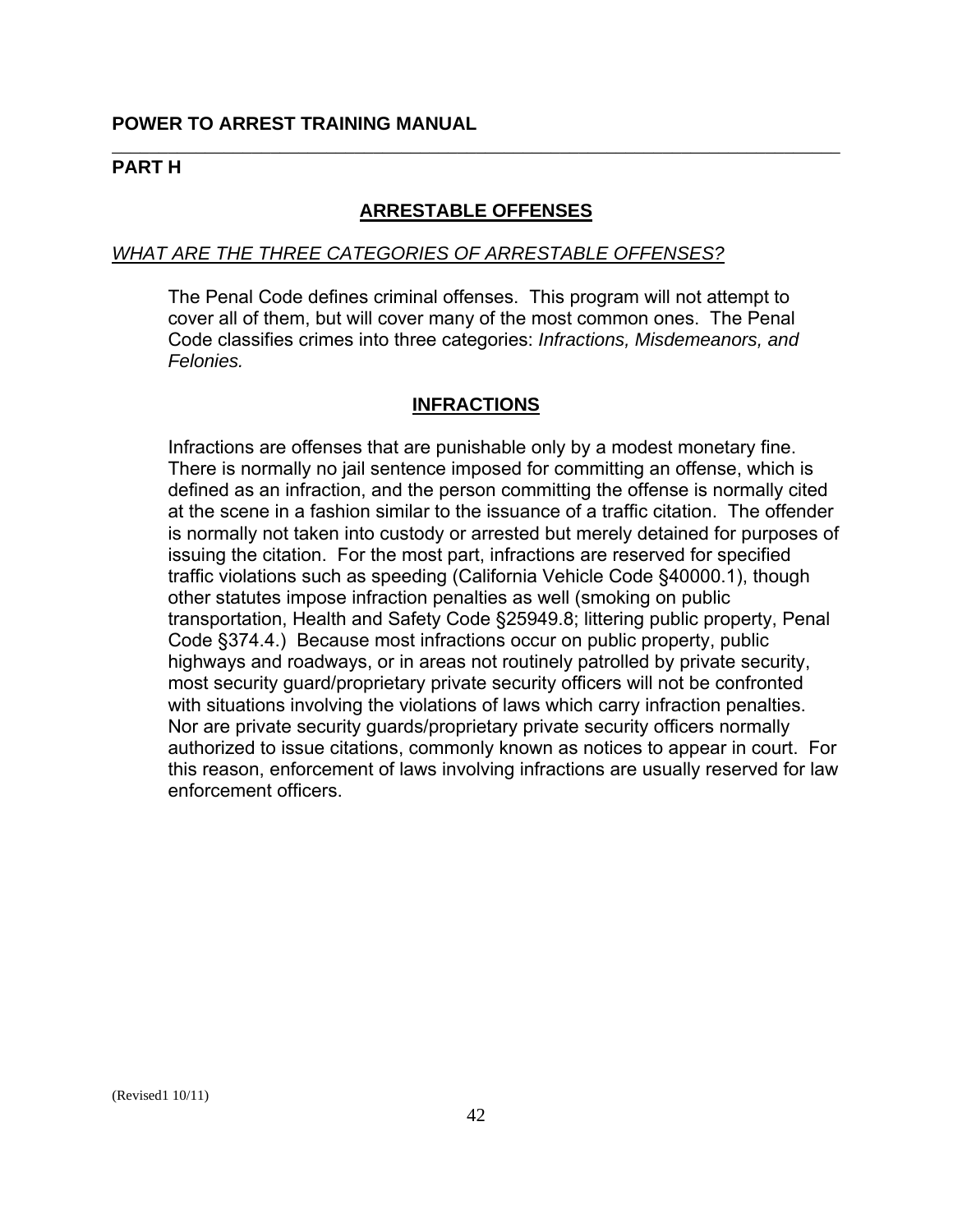#### \_\_\_\_\_\_\_\_\_\_\_\_\_\_\_\_\_\_\_\_\_\_\_\_\_\_\_\_\_\_\_\_\_\_\_\_\_\_\_\_\_\_\_\_\_\_\_\_\_\_\_\_\_\_\_\_\_\_\_\_\_\_\_\_\_\_\_\_\_\_\_\_\_\_\_\_\_\_ **MISDEMEANORS**

*Misdemeanors* are offenses that are punishable by a fine and/or term in the county jail. The following two conditions must exist in order for you to arrest a person on a misdemeanor charge:

- 1. The misdemeanor must have been *attempted* or *committed*.
- 2. It must have taken place (happened) *in your presence*.

The following are common misdemeanors (PC stands for Penal Code):

| > ASSAULT                                    | (§240 PC) An unlawful attempt coupled with the present<br>ability to commit a violent injury upon the person of another.                                                                                             |
|----------------------------------------------|----------------------------------------------------------------------------------------------------------------------------------------------------------------------------------------------------------------------|
| $\triangleright$ BATTERY                     | (§242 PC) Any willful and unlawful use of force or violence<br>upon another person.                                                                                                                                  |
| > DISTURBING<br>THE PEACE                    | (§415 PC) Unlawfully fighting in a public place or challenging<br>to fight; malicious and willful disturbances of another by loud<br>and unreasonable noise; using offensive words to provoke a<br>violent reaction. |
| $\triangleright$ INDECENT<br><b>EXPOSURE</b> | (§314 PC) The act of exposing the person or private parts<br>thereof in any public place where other persons may be<br>offended.                                                                                     |
| > LITTERING                                  | (§374 PC) Throwing waste matter in a place other than<br>designated containers.                                                                                                                                      |
| > PETTY THEFT                                | (§488 PC) The taking of property of a value of \$950.00 or<br>less (this is often the case in shoplifting.)                                                                                                          |
| > TRESPASSING                                | (§602 PC) Entering posted property without permission.<br>Damaging or destroying property, or refusing to leave when<br>asked by the owner or his agent.                                                             |
| > VANDALISM                                  | (§594 PC) Maliciously defacing, damaging, or destroying<br>property.                                                                                                                                                 |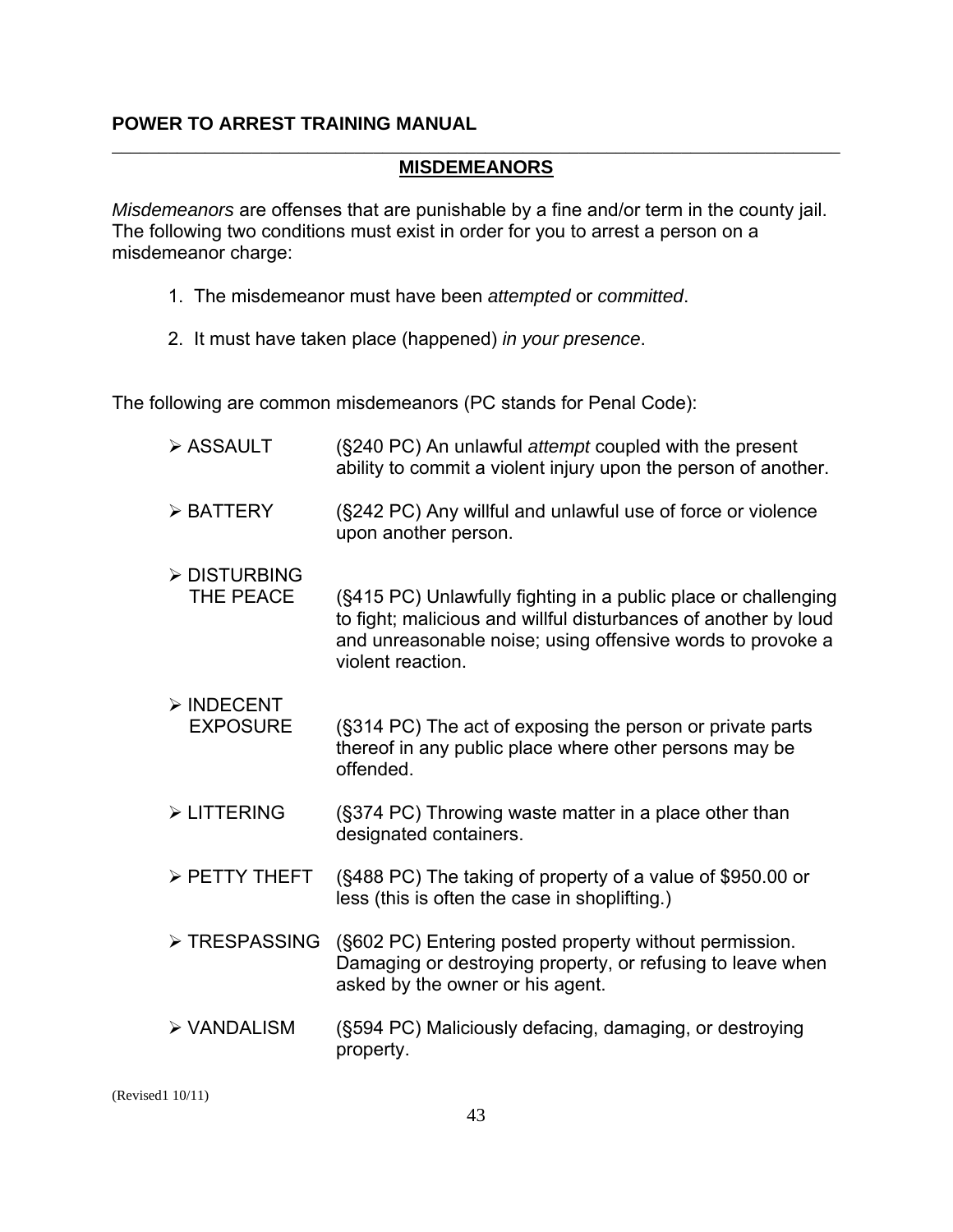### **FELONIES**

\_\_\_\_\_\_\_\_\_\_\_\_\_\_\_\_\_\_\_\_\_\_\_\_\_\_\_\_\_\_\_\_\_\_\_\_\_\_\_\_\_\_\_\_\_\_\_\_\_\_\_\_\_\_\_\_\_\_\_\_\_\_\_\_\_\_\_\_\_\_\_\_\_\_\_\_\_\_

A *felony* is a more serious offense that is punishable by a sentence of death, imprisonment in a jail or prison, and/or a fine.

The following two conditions must exist in order to arrest a person on a felony charge:

1. The felony *must have been committed*.

2. A reasonable cause must exist to believe that the person being arrested actually committed the crime. Such reasonable cause must be based on evidence linking the person to the crime. Examples of such evidence may include physical evidence such as articles of clothing belonging to the suspect and left at the scene of the crime, or testimonial evidence such as observations by the security guard/proprietary private security officer or by other persons which are told to the security guard/proprietary private security officer in which the suspect was observed committing the crime.

The following are common felonies (PC stands for Penal Code):

| > ASSAULT WITH A             |                                                                                                                                                              |
|------------------------------|--------------------------------------------------------------------------------------------------------------------------------------------------------------|
| <b>DEADLY WEAPON</b>         | (§245 PC) Assault of a person by another with a<br>deadly weapon or instrument or by any means of<br>force likely to produce great bodily injury.            |
| $\triangleright$ ARSON       | (§451 PC) The willful and unlawful setting of a fire.                                                                                                        |
| $\triangleright$ GRAND THEFT | (§487 PC) The taking of money, labor, or real or<br>personal property of a value exceeding \$950.00 or the<br>taking of property from the person of another. |
| > BURGLARY                   | (§459 PC) The entering of the residence or property<br>of another with the <i>intent</i> to commit grand theft, petty<br>theft, or any felony.               |
| $\triangleright$ KIDNAPPING  | (§207 PC) Taking and transporting a person against<br>his will.                                                                                              |
| > ROBBERY                    | (§211 PC) By force or intimidation, taking personal<br>property from a person or from the immediate<br>presence of a person against that person's will       |
|                              |                                                                                                                                                              |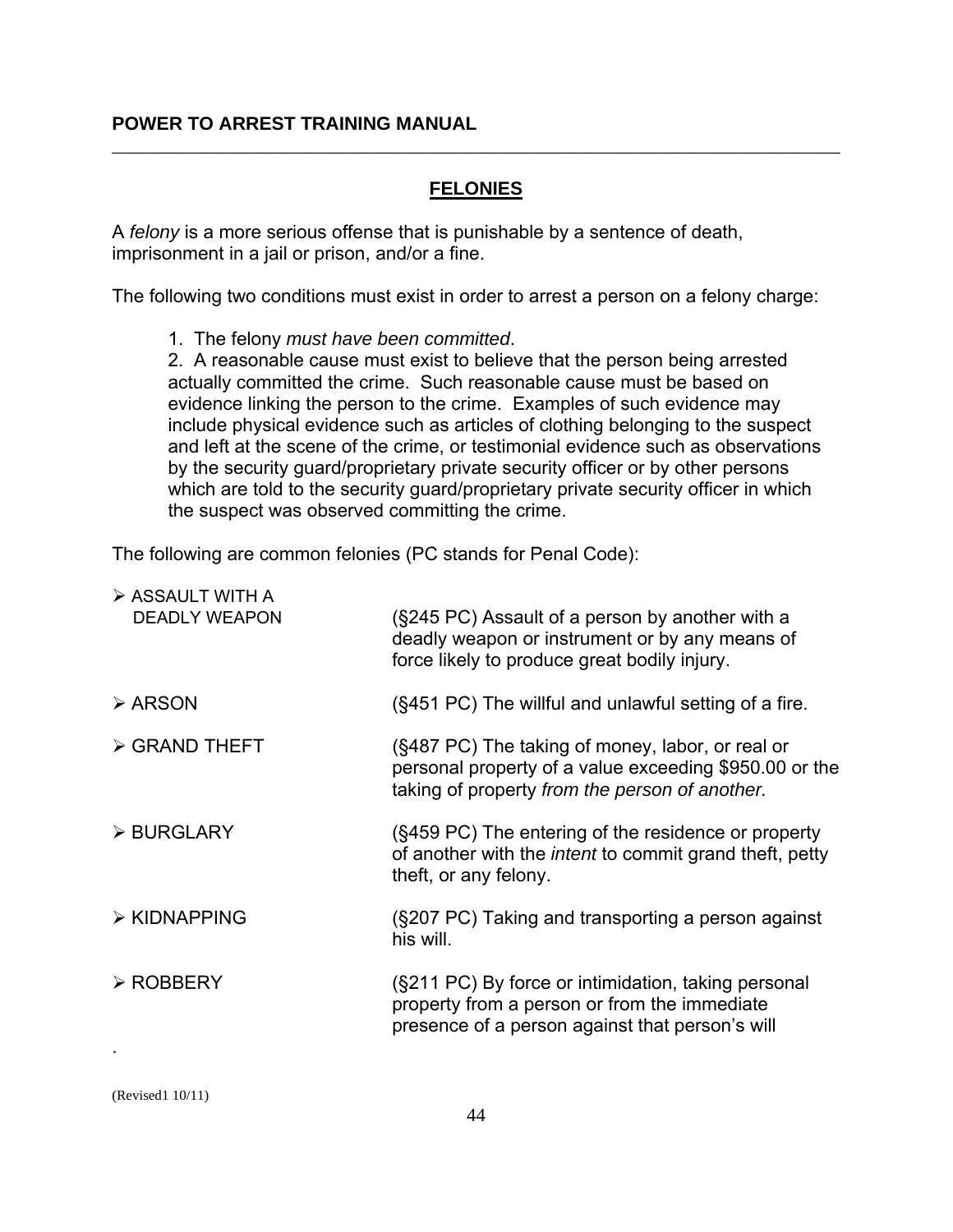| $\triangleright$ RAPE   | (§261 PC) Forcing sexual intercourse.                                                                                   |
|-------------------------|-------------------------------------------------------------------------------------------------------------------------|
| > MANSLAUGHTER          | (§192 PC) The unlawful killing of another human<br>being includes voluntary, involuntary, or vehicular<br>manslaughter. |
| $\triangleright$ MURDER | (§187 PC) The unlawful killing of another human<br>being with malice and forethought.                                   |

#### **EXAM REVIEW NO. 9**

*NOW,* on another sheet of paper, answer the following questions: *Identify the following crimes, based on the definitions you have just learned.*

- Q. 27 TWO MEN GRAB AN EMPLOYEE GETTING OUT OF HIS/HER CAR IN THE PARKING LOT. THEY SHOVE THE EMPLOYEE INTO THEIR CAR AND START DRIVING AWAY. THIS MAY BE:
	- A. Kidnapping, a felony.
	- B. Robbery, a felony.
- Q. 28 A FAMILY RETURNS HOME TO DISCOVER THEIR HOUSEHOLD FURNISHINGS ARE MISSING. THEY MAY BE VICTIMS OF:
	- A. Burglary, a felony.
	- B. Robbery, a felony.
- Q. 29 AN EX-EMPLOYEE OF A SUPERMARKET WAITS IN HER CAR UNTIL THE MANAGER CLOSES THE BUILDING AND WALKS TOWARDS HIS CAR. SHE STEPS OUT OF HER CAR, POINTS A GUN AT THE MANAGER, AND FIRES THREE SHOTS, KILLING THE MANAGER. WHAT CRIME MAY HAVE BEEN COMMITTED?
	- A. Arson, a felony.
	- B. Murder, a felony.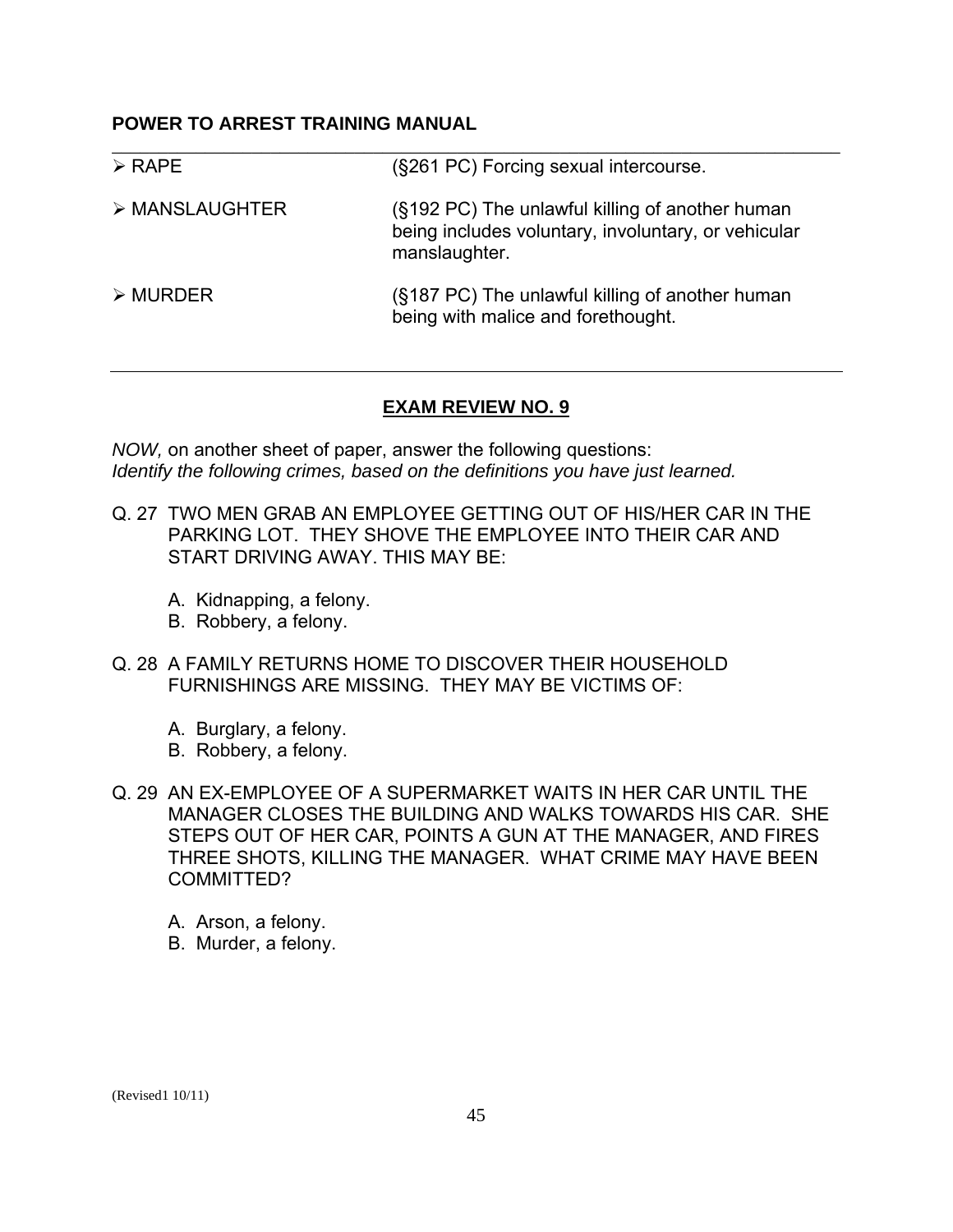Q. 30 TOM IS ANGERED BECAUSE JIM WAS DANCING WITH TOM'S GIRLFRIEND. TOM WAITS OUTSIDE THE DOOR WITH A LARGE BOARD HE PICKED UP FROM A CONSTRUCTION SITE. WHEN JIM COMES OUT OF THE BUILDING, TOM SWINGS THE BOARD AND HITS JIM IN THE FACE. THIS IS:

\_\_\_\_\_\_\_\_\_\_\_\_\_\_\_\_\_\_\_\_\_\_\_\_\_\_\_\_\_\_\_\_\_\_\_\_\_\_\_\_\_\_\_\_\_\_\_\_\_\_\_\_\_\_\_\_\_\_\_\_\_\_\_\_\_\_\_\_\_\_\_\_\_\_\_\_\_\_

- A. Assault with a deadly weapon, a felony.
- B. Battery, a misdemeanor.
- Q. 31 SECRETARIES LINDA AND JUDY GET INTO AN ARGUMENT OVER PAY RAISES. SECRETARY JUDY LEAVES THE ARGUMENT TO GO TO THE REST ROOM. SECRETARY LINDA, STILL ANGRY, HIDES BEHIND A LARGE BOOKCASE. AS JUDY RETURNS, LINDA TRIES TO TOPPLE THE BOOKCASE ONTO JUDY. THE BOOKCASE BARELY MISSES HER. THIS IS:
	- A. Assault, a misdemeanor
	- B. Assault with a deadly weapon, a felony.
	- C. Either A or B
- Q. 32 A MAN WHO HAS PURCHASED A NEW \$975.00 LAWN MOWER PUSHES IT OUT TO HIS CAR AND LEAVES IT BESIDE THE TRUNK WHILE HE GOES BACK INTO THE STORE TO GET A SACK OF FERTILIZER. WHILE HE IS GONE, SOMEONE DRIVES UP IN A STATION WAGON, PUTS THE NEW LAWN MOWER IN THE BACK OF THE WAGON, AND DRIVES OFF. WHAT CRIME IS THIS?
	- A. Robbery, a felony.
	- B. Grand theft, a felony.
- Q. 33 A MAN IS SITTING IN THE LOBBY OF AN AUTOMOBILE SHOWROOM. AT 5:00 P.M. THE SECURITY OFFICER STARTS TO LOCK UP FOR THE NIGHT AND ASKS THE MAN TO LEAVE. THE MAN REFUSES, SO THE SECURITY OFFICER ASKS IF THE MAN IS WAITING FOR SOMEONE. THE MAN REPLIES, "NONE OF YOUR BUSINESS." AGAIN, THE SECURITY OFFICER ASKS THE MAN TO LEAVE. HE REFUSES. THE MAN HAS COMMITTED THE CRIME OF:
	- A. Trespassing, a misdemeanor.
	- B. Disturbing the peace, a misdemeanor.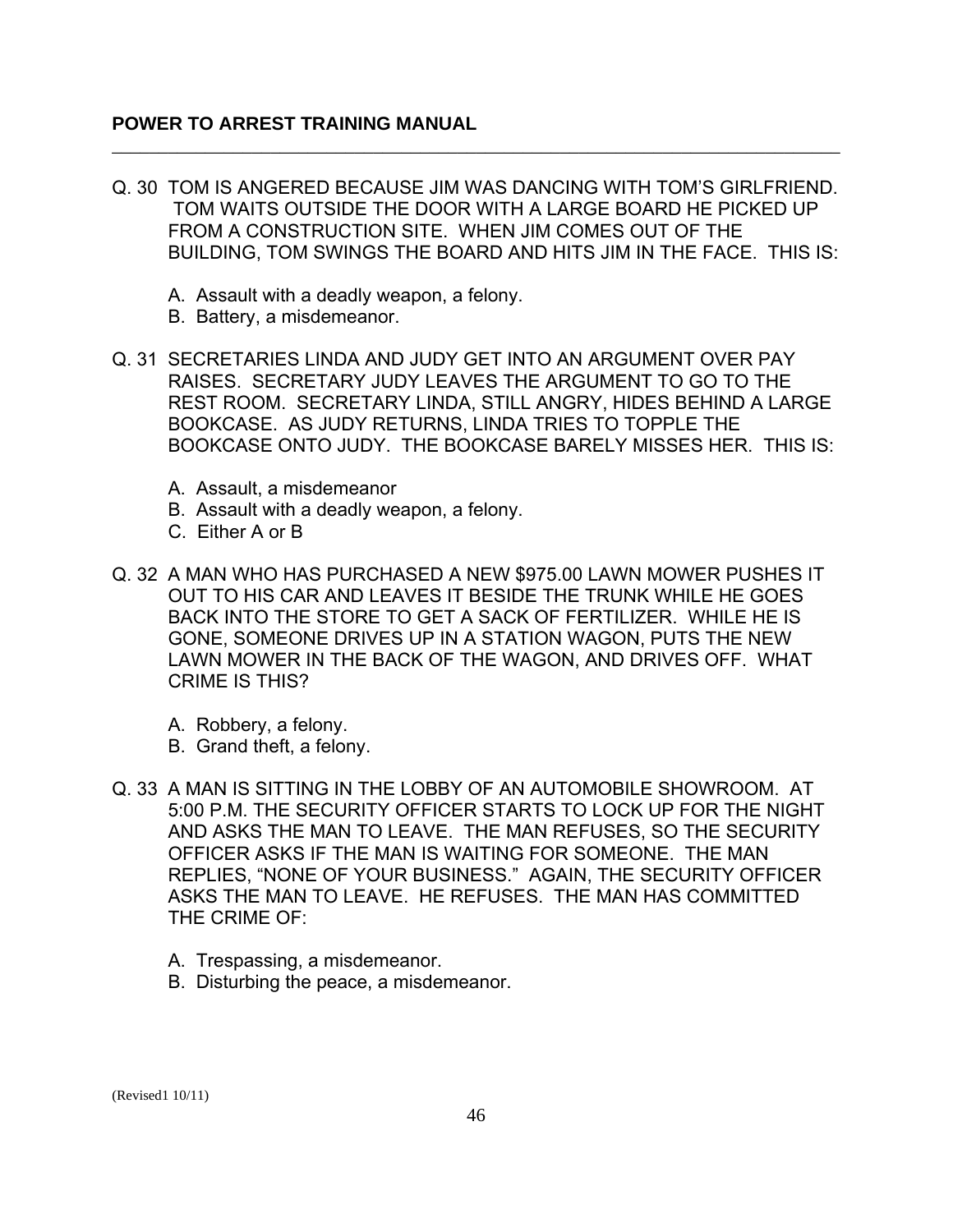Q. 34 AN ANGRY EMPLOYEE POURS LIGHTER FLUID IN A TRASH CONTAINER IN THE STOCK ROOM, THEN LIGHTS IT WITH A MATCH. THIS IS:

\_\_\_\_\_\_\_\_\_\_\_\_\_\_\_\_\_\_\_\_\_\_\_\_\_\_\_\_\_\_\_\_\_\_\_\_\_\_\_\_\_\_\_\_\_\_\_\_\_\_\_\_\_\_\_\_\_\_\_\_\_\_\_\_\_\_\_\_\_\_\_\_\_\_\_\_\_\_

- A. Vandalism, a misdemeanor.
- B. Arson, a felony.
- Q. 35 YOU DRIVE UP TO A STORE AT 2:00 A.M. AND OBSERVE TWO MEN BREAKING OPEN A DOOR AND BEGINNING TO LOAD A PICKUP TRUCK WITH MERCHANDISE. WHEN THEY SEE YOU, THEY TURN AND RUN. THIS IS:
	- A. Burglary, a felony.
	- B. Robbery, a felony.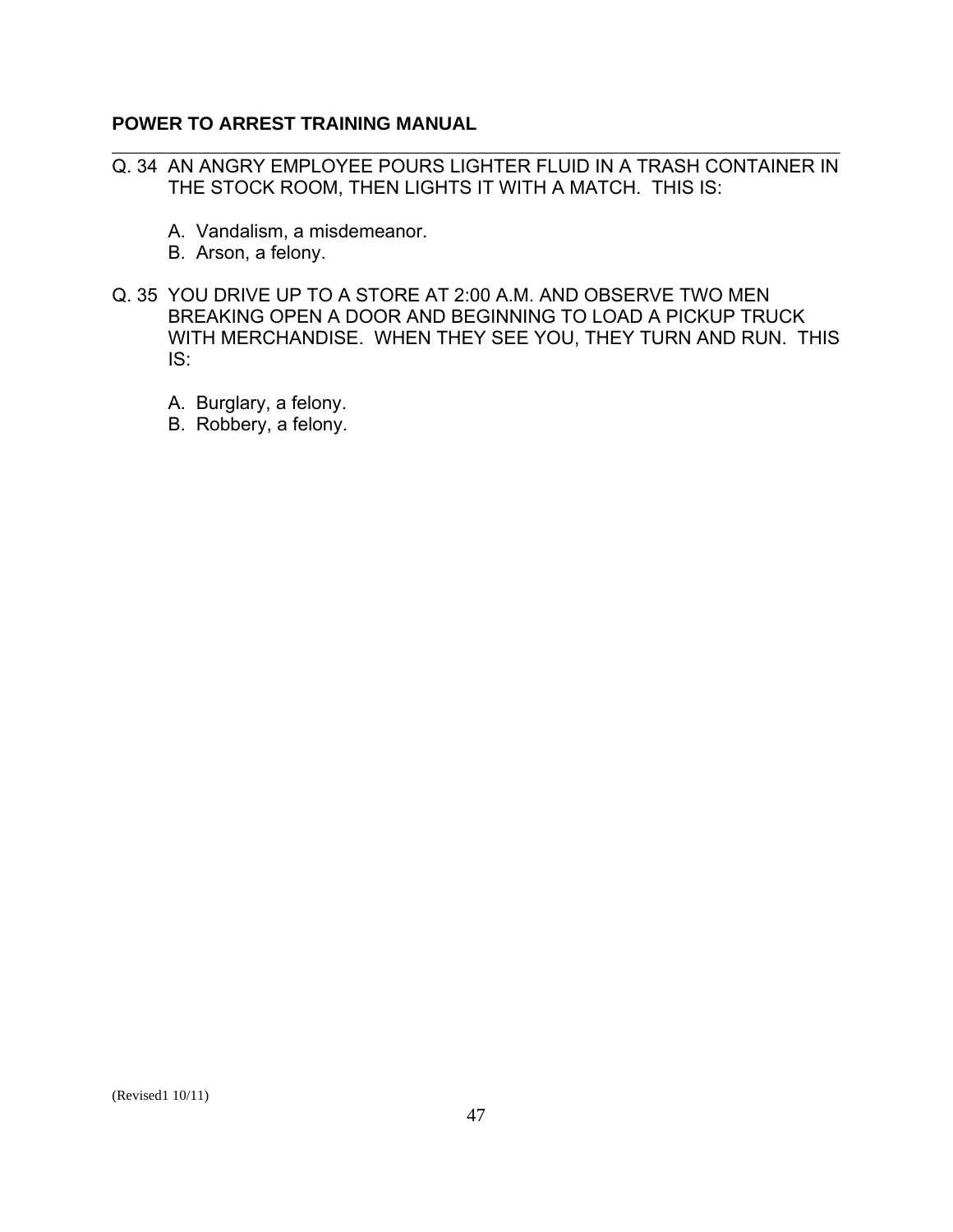### **PART I.**

### **PRIVATE PERSONS ARREST**

\_\_\_\_\_\_\_\_\_\_\_\_\_\_\_\_\_\_\_\_\_\_\_\_\_\_\_\_\_\_\_\_\_\_\_\_\_\_\_\_\_\_\_\_\_\_\_\_\_\_\_\_\_\_\_\_\_\_\_\_\_\_\_\_\_\_\_\_\_\_\_\_\_\_\_\_\_\_

Although your normal responsibilities include the *preventing* of problems and *observation* of detail after an offense, there may be rare occasions when you consider it necessary to *arrest*. Every company in the private security industry has different policies about when and if you should *arrest***.** *If you don't know your company's policy, find out***.** 

**A security guard/proprietary private security officer's legal powers to arrest are**  *no greater than those of any other private citizen***. An arrest made by such a private party is commonly known as a** *"citizen's arrest."* 

**According to the Penal Code Section 834, "An arrest is taking a person into custody in a manner authorized by law." Penal Code Section 834 also goes on to state that, "An arrest may be made by a peace officer or by a private person."** 

**Penal Code Section 837 specifies the** *conditions* **under which you, as a private person, may make an arrest. "A private person may arrest another.** 

- 1. For a public offense committed or attempted in his presence.
- 2. When the person arrested has committed a felony, although not in his presence.
- 3. When a felony has been, in fact, committed and he has reasonable cause for believing the person arrested to have committed it."

In making your decision to arrest someone, you must *first determine whether the offense is a felony or a misdemeanor.*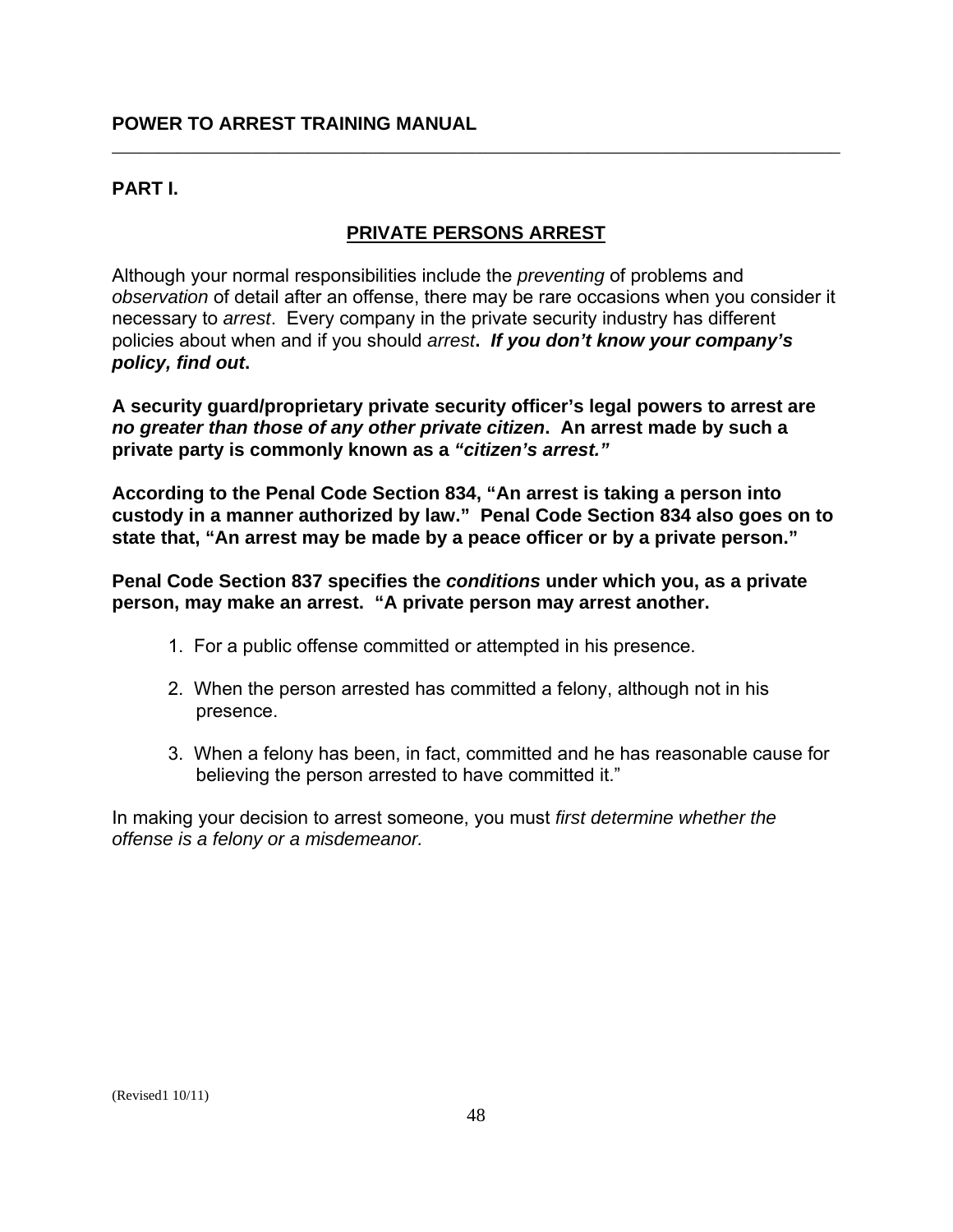#### *EXAMPLE OF A MISDEMEANOR OFFENSE*

If you observed a person picking up a rock and throwing it through a plate glass window, that person could be arrested. Breaking a window is a misdemeanor offense and you know that he committed the offense because *you saw the person do it*.

\_\_\_\_\_\_\_\_\_\_\_\_\_\_\_\_\_\_\_\_\_\_\_\_\_\_\_\_\_\_\_\_\_\_\_\_\_\_\_\_\_\_\_\_\_\_\_\_\_\_\_\_\_\_\_\_\_\_\_\_\_\_\_\_\_\_\_\_\_\_\_\_\_\_\_\_\_\_

On the other hand, consider this case: You hear a plate glass window break and rush to the front of the building only to see a group of teenagers laughing and milling around. Two of them point to one of the others and say, "He did it." In this instance, you would not have grounds for an arrest. It appears an offense has been committed, but you did not actually see the person doing it.

#### *REMEMBER:*

**To arrest someone for the commission of a misdemeanor, the offense must be:** 

#### **1) committed in your presence; or 2) attempted** *in your presence***!**

#### EXAMPLE OF A FELONY OFFENSE

You are patrolling an apartment complex and you see an apartment door open. You look inside and see that the place has been burglarized. As you leave the apartment, you see two men carrying large bundles of assorted valuables to a waiting van. They see you and speed up. You call for them to halt, but they load up the van and are in the process of getting into the front seat. You are justified in questioning these men.

On the other hand, consider this: You are told by an apartment dweller that he was just burglarized and you see two men walking towards a van with the motor running. The men look around suspiciously but are carrying nothing. You should get descriptions and *observe and report.* 

#### *REMEMBER:*

To arrest someone for committing a felony, 1) the felony must have been committed and 2) you must have reasonable cause for believing that the person you are arresting actually committed the felony.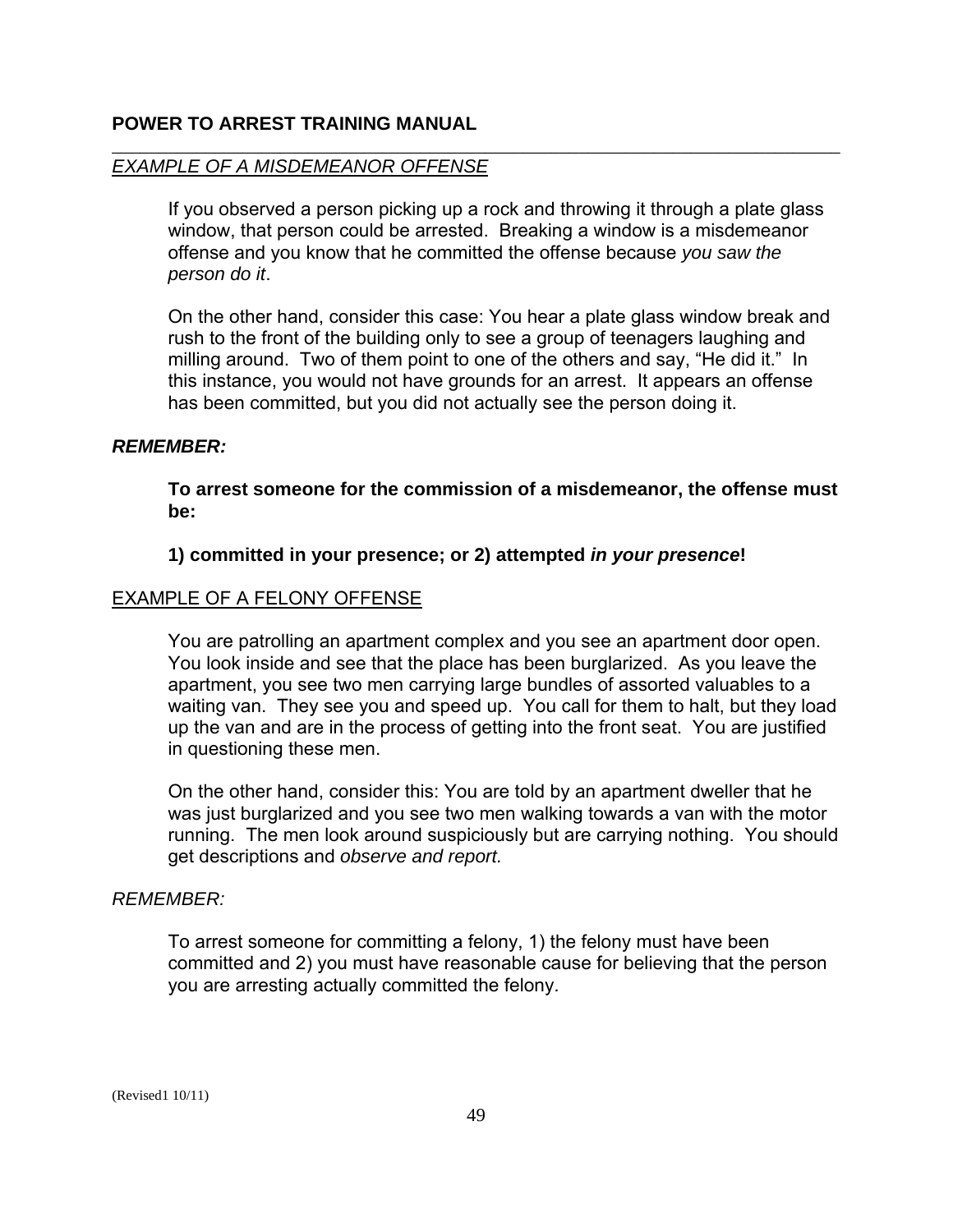### **EXAM REVIEW NO. 10**

\_\_\_\_\_\_\_\_\_\_\_\_\_\_\_\_\_\_\_\_\_\_\_\_\_\_\_\_\_\_\_\_\_\_\_\_\_\_\_\_\_\_\_\_\_\_\_\_\_\_\_\_\_\_\_\_\_\_\_\_\_\_\_\_\_\_\_\_\_\_\_\_\_\_\_\_\_\_

*NOW*, on another sheet of paper, answer the following questions:

Analyze the following incidents and decide if you have grounds for arrest.

- Q. 36 YOU ARE MAKING YOUR ROUNDS AT A SHOPPING CENTER AND COME TO A PICKUP TRUCK PARKED AT THE CURB. IN THE BACK OF THE TRUCK ARE TWO COLOR TV SETS STILL IN THEIR PACKING BOXES. THE TWO MEN IN THE TRUCK LOOK SUSPICIOUS. ACCORDING TO THE LAW YOU CAN ARREST THESE TWO MEN.
	- A. True
	- B. False
- Q.37 YOU ARE ON DUTY AS A SECURITY GUARD/PROPRIETARY PRIVATE SECURITY OFFICER AT A FACTORY AND YOU OBSERVE A SUSPECT POURING WHAT APPEARS TO BE GASOLINE ON THE GROUND NEXT TO SOME STORAGE TANKS. AS YOU APPROACH, HE LIGHTS A MATCH AND THROWS IT ON THE LIQUID, IGNITING IT. ACCORDING TO THE LAW YOU CAN ARREST THIS MAN.
	- A. True
	- B. False
- Q. 38 ACCORDING TO THE LAW, WHICH OF THE FOLLOWING CONDITIONS MUST EXIST BEFORE YOU CAN MAKE A MISDEMEANOR ARREST?
	- A. The suspect must admit to the crime.
	- B. The crime must have been committed or attempted in your presence.
	- C. Someone told you the suspect did it.
- Q. 39 ACCORDING TO THE LAW, WHICH OF THE FOLLOWING CONDITIONS MUST EXIST BEFORE YOU CAN MAKE A FELONY ARREST?
	- A. The felony must have been committed and you have reason to believe the person you are arresting actually committed it.
	- B. You think a crime has been committed and the person you are arresting is the only person around.
	- C. A citizen tells you he thinks someone was just assaulted.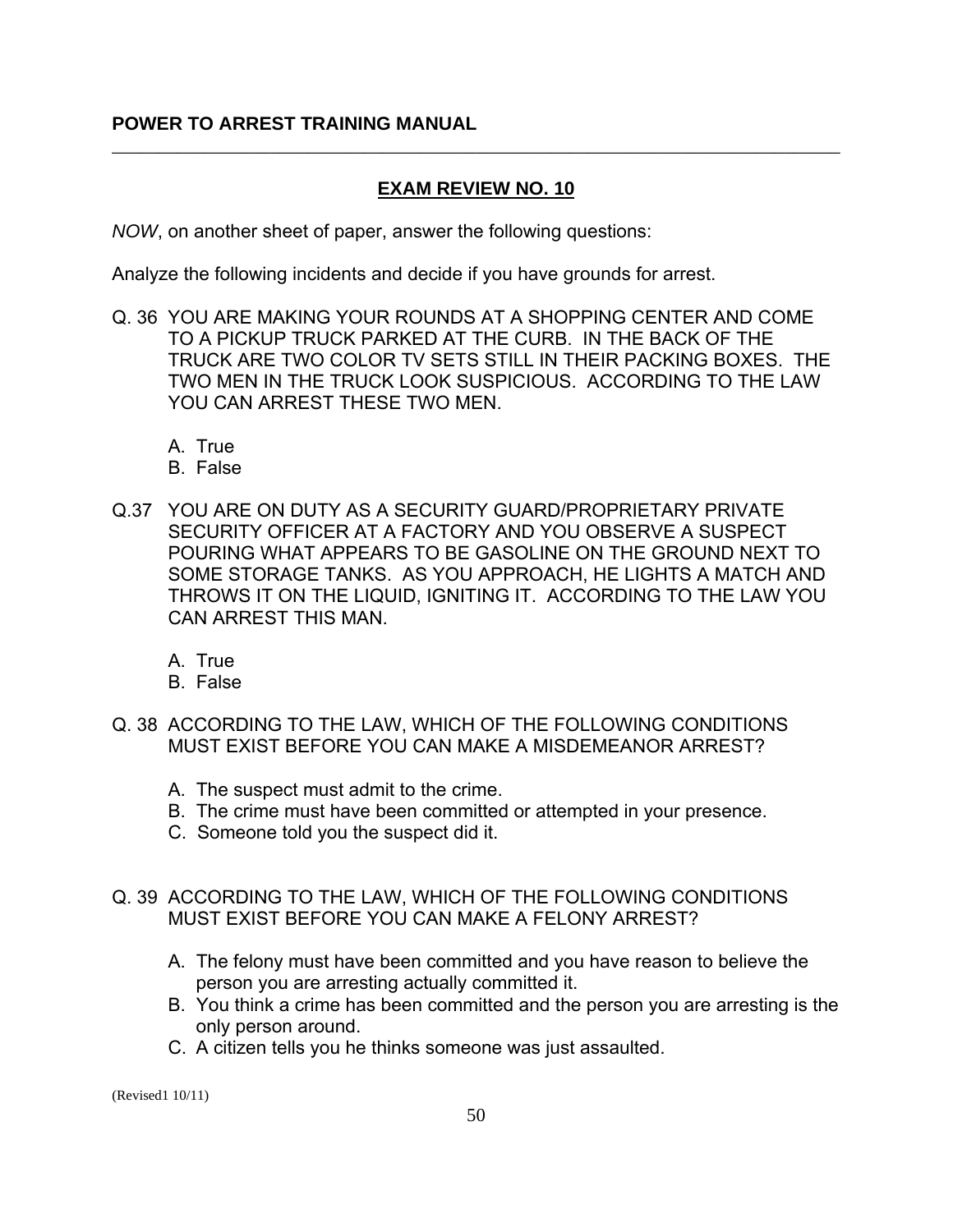### **PART J.**

### **MAKING AN ARREST**

\_\_\_\_\_\_\_\_\_\_\_\_\_\_\_\_\_\_\_\_\_\_\_\_\_\_\_\_\_\_\_\_\_\_\_\_\_\_\_\_\_\_\_\_\_\_\_\_\_\_\_\_\_\_\_\_\_\_\_\_\_\_\_\_\_\_\_\_\_\_\_\_\_\_\_\_\_\_

### *THE SUSPECT*

According to our legal system, a person is innocent until proven guilty. It is up to the court to decide if a person is guilty - not the police, not the district attorney, and not a private person. When a person is arrested, that person is called a *suspect*. The person is then considered a suspect until the court finds the person guilty or innocent. Therefore, do not refer to an arrested person as the *"criminal," "offender," "robber," "murderer," "burglar,"* or by any other term which implies guilt. You can say *"he," "she," "they," "this person,"* or *"the suspect"* since none of these terms imply guilt.

#### *MAKING AN ARREST*

If you should happen to be in a situation where a citizen arrest is called for, you should tell the person that he/she is under citizen's arrest and what the charges are, and your authority to make the citizen's arrest. Once you say "You are under arrest for burglary," the suspect may or may not cooperate. If the suspect resists and tries to escape, you must then decide whether or not to use reasonable force. You may ask as many persons as you think necessary to help you in making the arrest.

### *USE OF FORCE IN AN ARREST*

If a suspect resists arrest, you are allowed to use reasonable force to subdue the suspect. Reasonable force is that degree of force that is not excessive and is appropriate in protecting oneself or one's property. If the suspect submits willingly, no force is necessary. If a suspect should resist arrest, remember that the only force allowed is that which is reasonable and necessary to overcome the resistance.

#### *WHAT IS EXCESSIVE FORCE?*

Examples of excessive force include knocking unconscious an unarmed suspect when he is only trying to leave the scene. Handcuffs may be used on persons who have resisted or on suspects you think may be trying to resist or escape.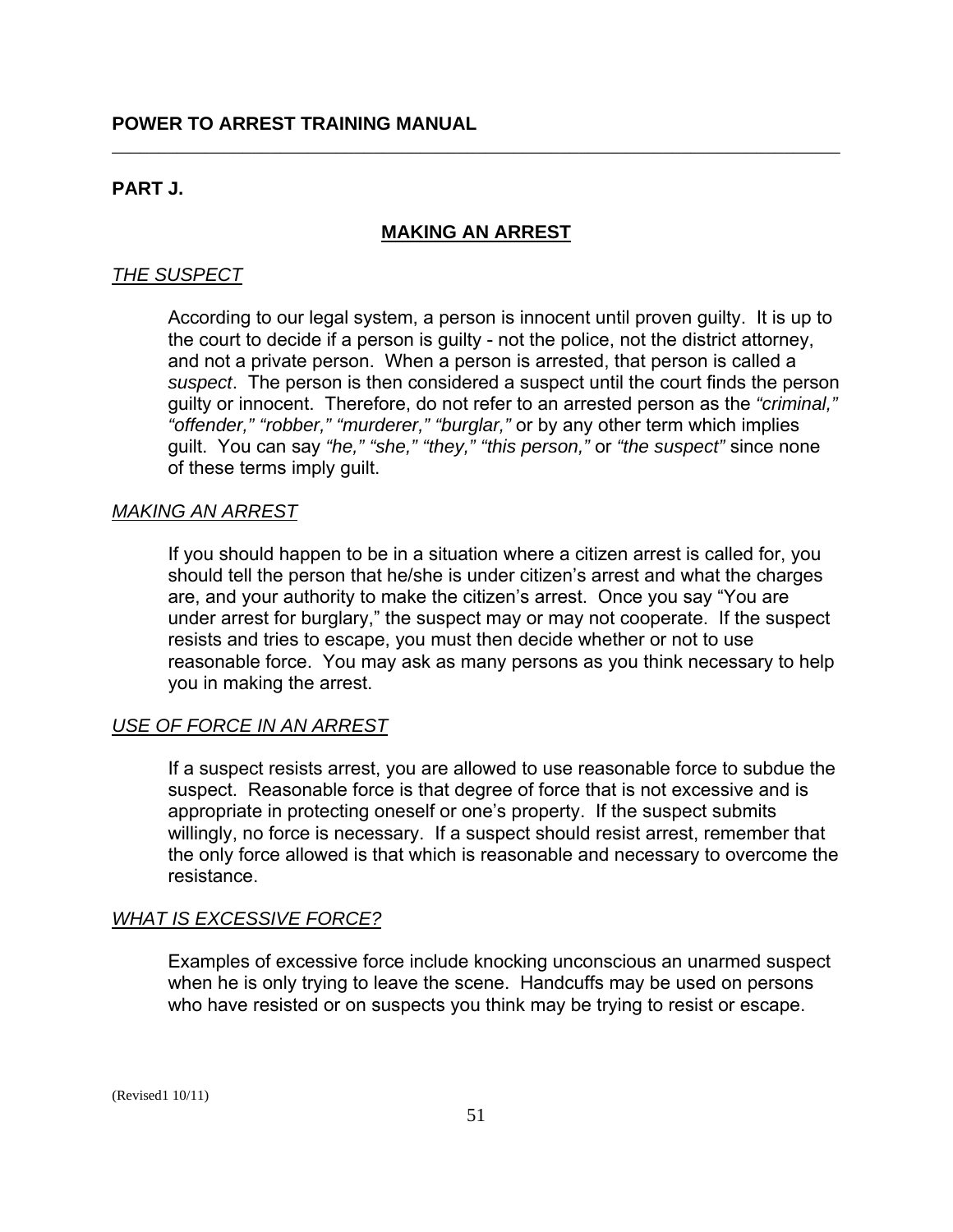### *WHAT IS DETAINMENT?*

 manual. **(***MERCHANTS PRIVILEGE RULE, PART L***)** A person who voluntarily responds to questioning and is not actually restrained (i.e., free to go at any time) is considered to be *detained.* A person may be detained by the police for further questioning in an investigation, and that person is not necessarily under arrest. The police have the authority to detain a person against his/her will and still not arrest that person. Security guard/proprietary private security officers *do not*  have the authority to detain a person against their will except under **Penal Code Section 490.5**, which is covered in detail further on in the study

\_\_\_\_\_\_\_\_\_\_\_\_\_\_\_\_\_\_\_\_\_\_\_\_\_\_\_\_\_\_\_\_\_\_\_\_\_\_\_\_\_\_\_\_\_\_\_\_\_\_\_\_\_\_\_\_\_\_\_\_\_\_\_\_\_\_\_\_\_\_\_\_\_\_\_\_\_\_

### *WHEN IS A SUSPECT CONSIDERED TO BE UNDER ARREST?*

It should be clear to the suspect that he/she is under arrest *after* you have told the suspect of your *intention, cause, and authority* to arrest him/her. However, there are also other actions that may make a suspect feel he/she is under arrest. If, because of your uniform, badge, hat, or verbal actions, the suspect concludes he/she must answer your questions or is not free to walk away, he/she may justifiably claim he was under arrest.

### *WHAT IS THE RIGHT WAY TO APPROACH SUSPECTS?*

Guilt by association is not a lawful way to make arrests. Let's look at an example:

It is 11:00 p.m. and a security guard/proprietary private security officer is making his/her rounds of the plant when he finds Gate No. 5 open. There are pry marks on the chain that normally holds the gate shut. About 50 yards from the gate is an old pickup truck parked by the side of the road. The hood is up, and two men are bent over looking at the motor. The proprietary security officer proprietary walks over and says, "All right, you guys. What are you doing here?" One of the men responds by saying, "What's it to you pal?" The security guard/proprietary private security officer answers angrily, "Look, you better tell me what you're doing here or you're in trouble!" Neither man replies. One of them gets into the driver's seat and turns over the engine. The proprietary security officer proprietary then asks, "Didn't you hear what I said?" The other man says, "Leave us alone." The proprietary security officer proprietary moves to the front of the truck and grabs the man's arm, stating, "You guys aren't going anywhere until you answer a few questions."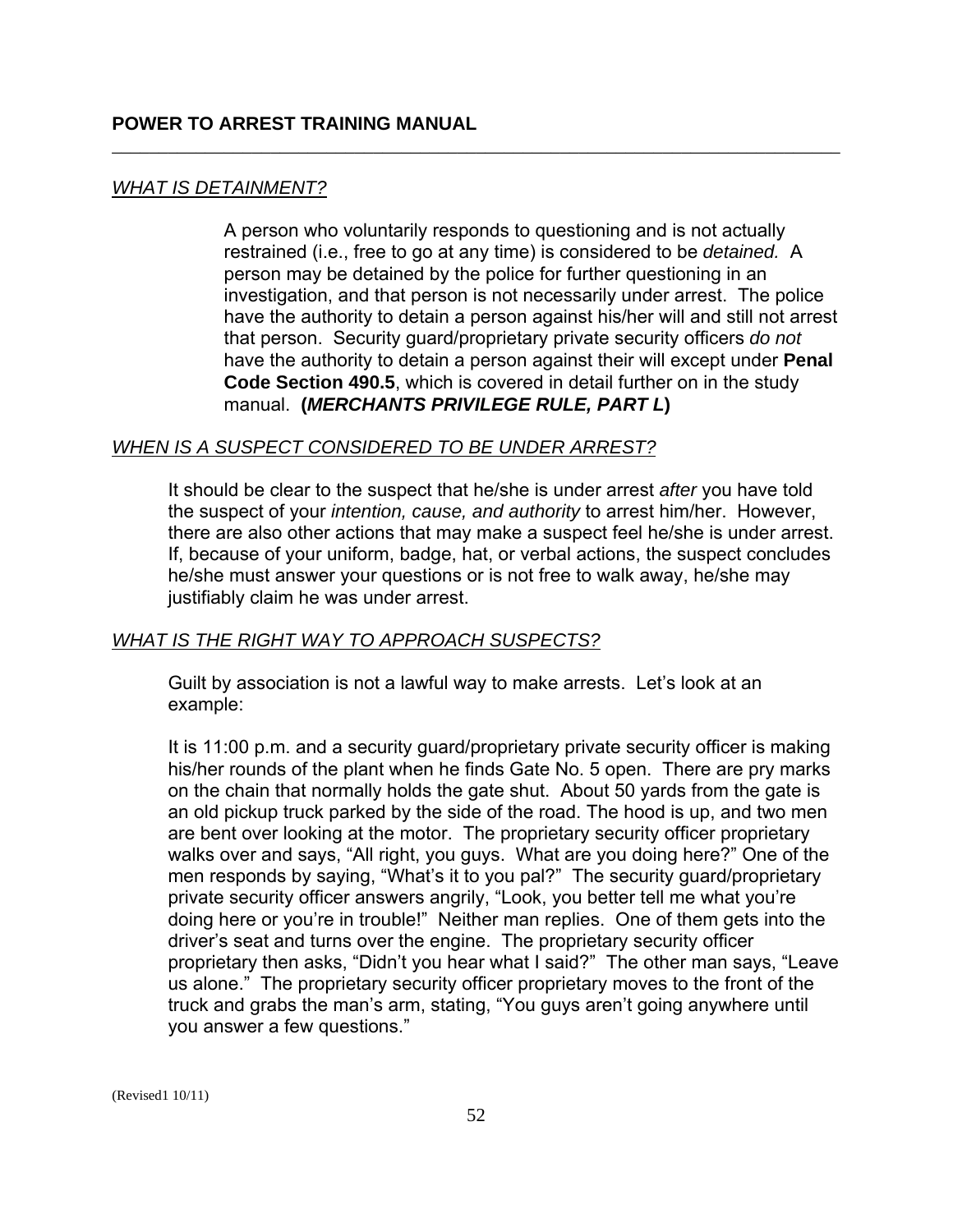### *ANALYSIS*

Finding the gate open with pry marks on the chain does not necessarily mean that a crime has been committed. There are a number of possible explanations short of forced entry. Next, there is nothing to tie the two men to forcing the gate open except that their truck was parked nearby. The security guard/proprietary private security officer cannot demand that the men answer his questions. The security guard/proprietary private security officer's attitude, tone of voice, uniform, and badge could easily have made the men believe that they were being arrested. If the security guard/proprietary private security officer refused to let them leave and if it turned out they had nothing to do with forcing the gate, the men could sue the security guard/proprietary private security officer for false arrest and for battery, because the security guard/proprietary private security officer grabbed the man's arm.

\_\_\_\_\_\_\_\_\_\_\_\_\_\_\_\_\_\_\_\_\_\_\_\_\_\_\_\_\_\_\_\_\_\_\_\_\_\_\_\_\_\_\_\_\_\_\_\_\_\_\_\_\_\_\_\_\_\_\_\_\_\_\_\_\_\_\_\_\_\_\_\_\_\_\_\_\_\_

### *WHAT THE SECURITY GUARD/PROPRIETARY PRIVATE SECURITY OFFICER SHOULD HAVE DONE*

First, he/she should have examined the condition of the gate carefully, recorded the license number of the truck, and obtained a description of the two men. Next, the security guard/proprietary private security officer should have secured the gate and reported its condition to his/her supervisor, being careful to watch for other suspicious activity. The security guard/proprietary private security officer may or may not decide to talk with the two men. He might enter into a friendlier conversation with them by asking if they had seen anyone near the gate. If they are not cooperative, there is nothing the security guard/proprietary private security officer can do except observe closely. The security guard/proprietary private security officer should never touch another person except when reasonable force is necessary when placing that person under citizen's arrest.

*The above direction is a suggestion and is at the discretion of the employer. Some employers may want their security personnel to be more proactive as long as they stay within the parameters of what is lawful regarding private persons (citizen's) arrest.*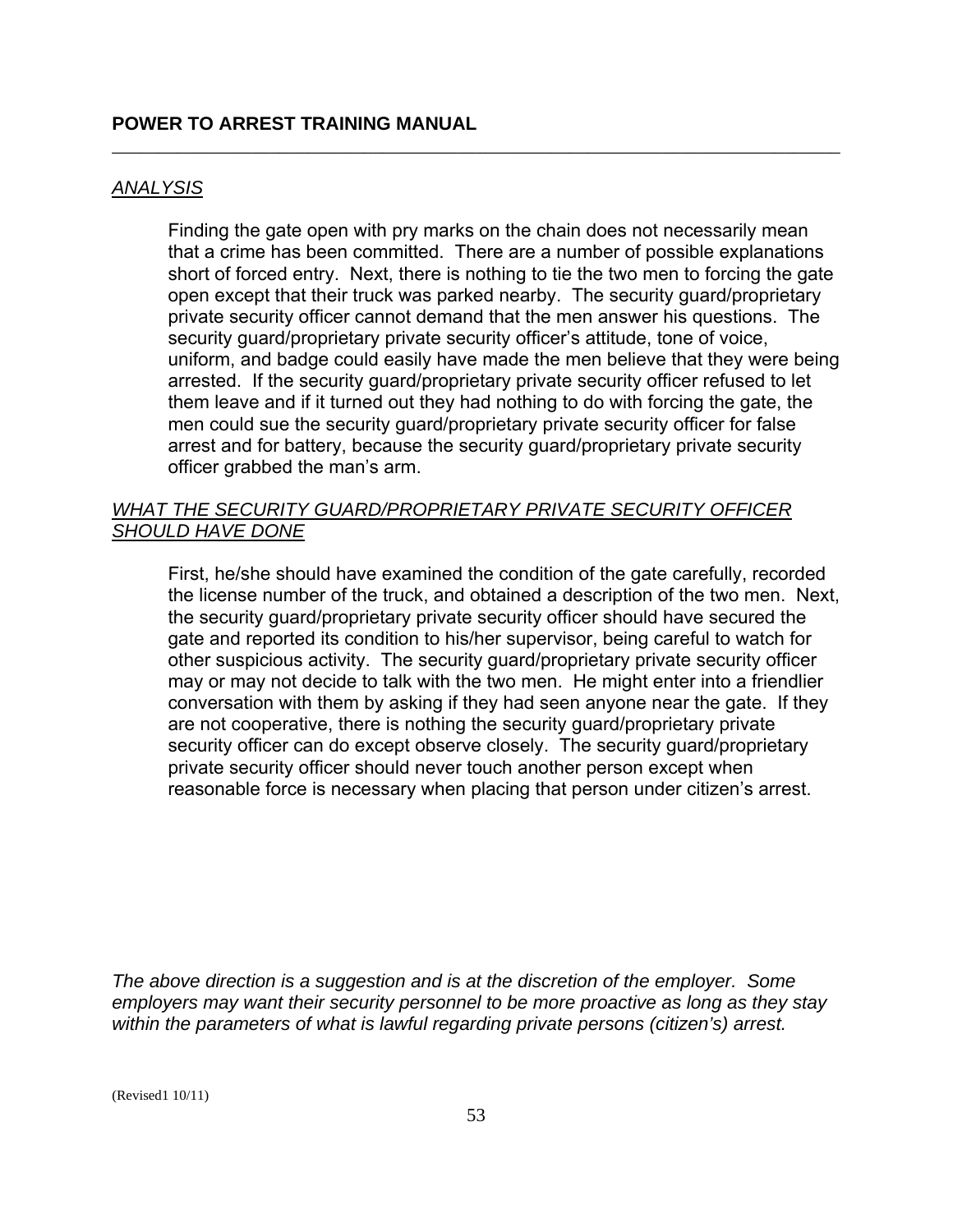#### *A BETTER APPROACH*

Remember the part about friendly conversation? Although you cannot demand answers from a person, you can always engage them in casual conversation. Here is a better approach:

\_\_\_\_\_\_\_\_\_\_\_\_\_\_\_\_\_\_\_\_\_\_\_\_\_\_\_\_\_\_\_\_\_\_\_\_\_\_\_\_\_\_\_\_\_\_\_\_\_\_\_\_\_\_\_\_\_\_\_\_\_\_\_\_\_\_\_\_\_\_\_\_\_\_\_\_\_\_

"Hi! Got car troubles?" One of the men replies, "Yeah! This darn thing shorts out every once in a while." The security guard/proprietary private security officer then asks, "Say, have you seen anybody around the gate?" The men reply, "No, we haven't seen anyone except you." The security guard/proprietary private security officer says, "How long have you been here?" "Oh, maybe five minutes." "Well, thanks for your help. If you need to call for road service, I can make the call for you." "Thanks anyway, but we'll get it going." The security guard/proprietary private security officer then walks away.

The security guard/proprietary private security officer may not have gotten much information, but at least he/she had a chance to observe each man closely and check their activities without running the risk of bad public relations or a falsecitizen's arrest suit.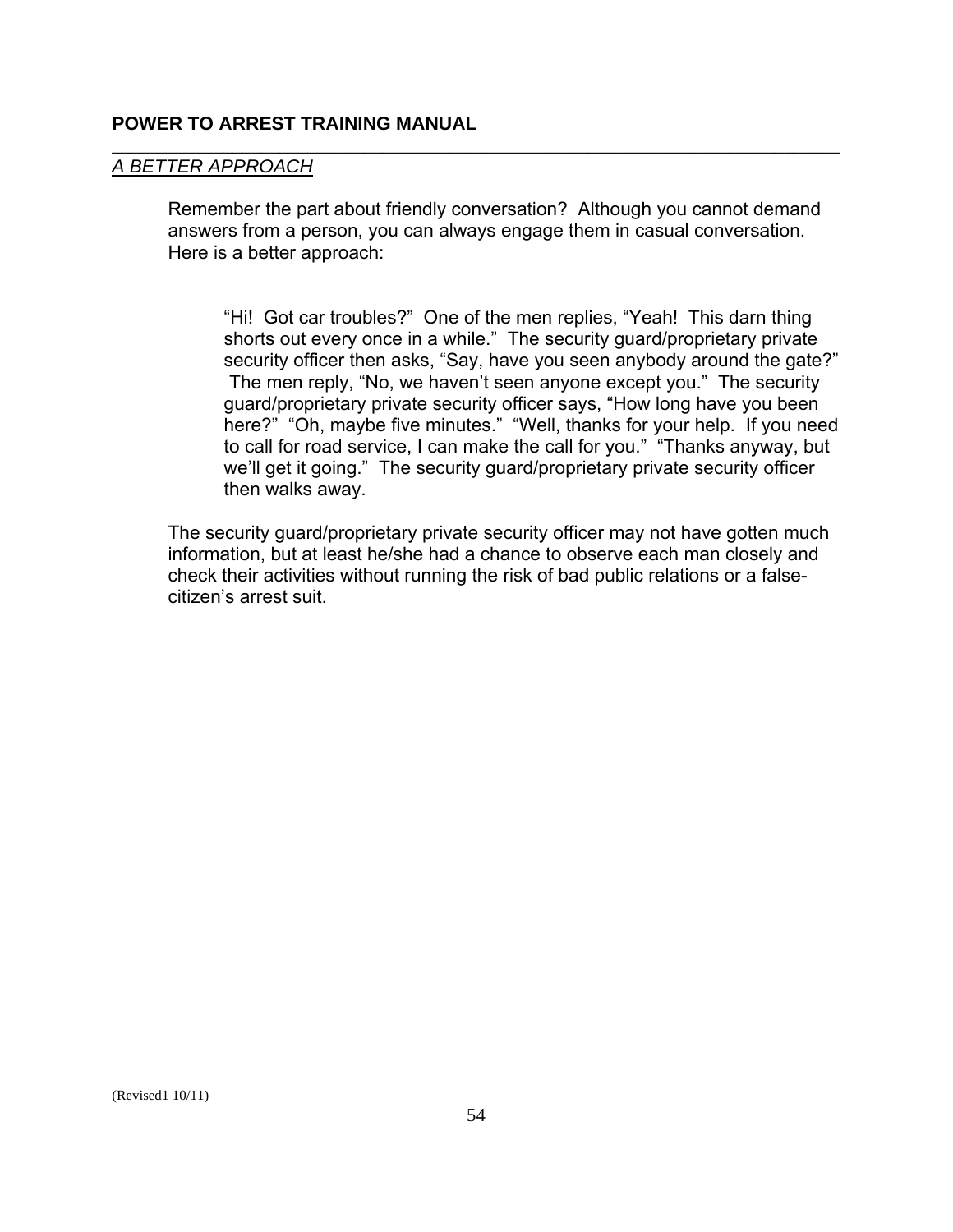### **EXAM REVIEW NO. 11**

\_\_\_\_\_\_\_\_\_\_\_\_\_\_\_\_\_\_\_\_\_\_\_\_\_\_\_\_\_\_\_\_\_\_\_\_\_\_\_\_\_\_\_\_\_\_\_\_\_\_\_\_\_\_\_\_\_\_\_\_\_\_\_\_\_\_\_\_\_\_\_\_\_\_\_\_\_\_

*NOW,* on another sheet of paper, answer the following questions:

Q. 40 WHAT SHOULD YOU SAY TO A PERSON YOU ARE ARRESTING FOR BURGLARY?

- A. State your intent to arrest.
- B. State the charge, which is suspicion of burglary.
- C. State your authority to make the arrest.
- D. All of the above.
- Q. 41 ONCE YOU DETAIN A PERSON AGAINST HIS WILL, YOU HAVE PLACED THAT PERSON UNDER CITIZEN'S ARREST.
	- A. True
	- B. False
- Q. 42 IF YOU ARE STRUGGLING WITH A SUSPECT IN TRYING TO GET THE SUSPECT UNDER CONTROL AND THERE ARE A NUMBER OF BYSTANDERS, WHAT DOES THE LAW SAY YOU CAN DO?
	- A. Ask the bystanders to help you.
	- B. Demand that the bystanders help you.
	- C. Demand the bystanders call the police.
- Q. 43 UNDER WHAT CONDITIONS MAY *"REASONABLE FORCE"* BE USED AGAINST A SUSPECT?
	- A. Protection of self.
	- B. Protection of others.
	- C. To overcome suspect resistance.
	- D. Any of the above.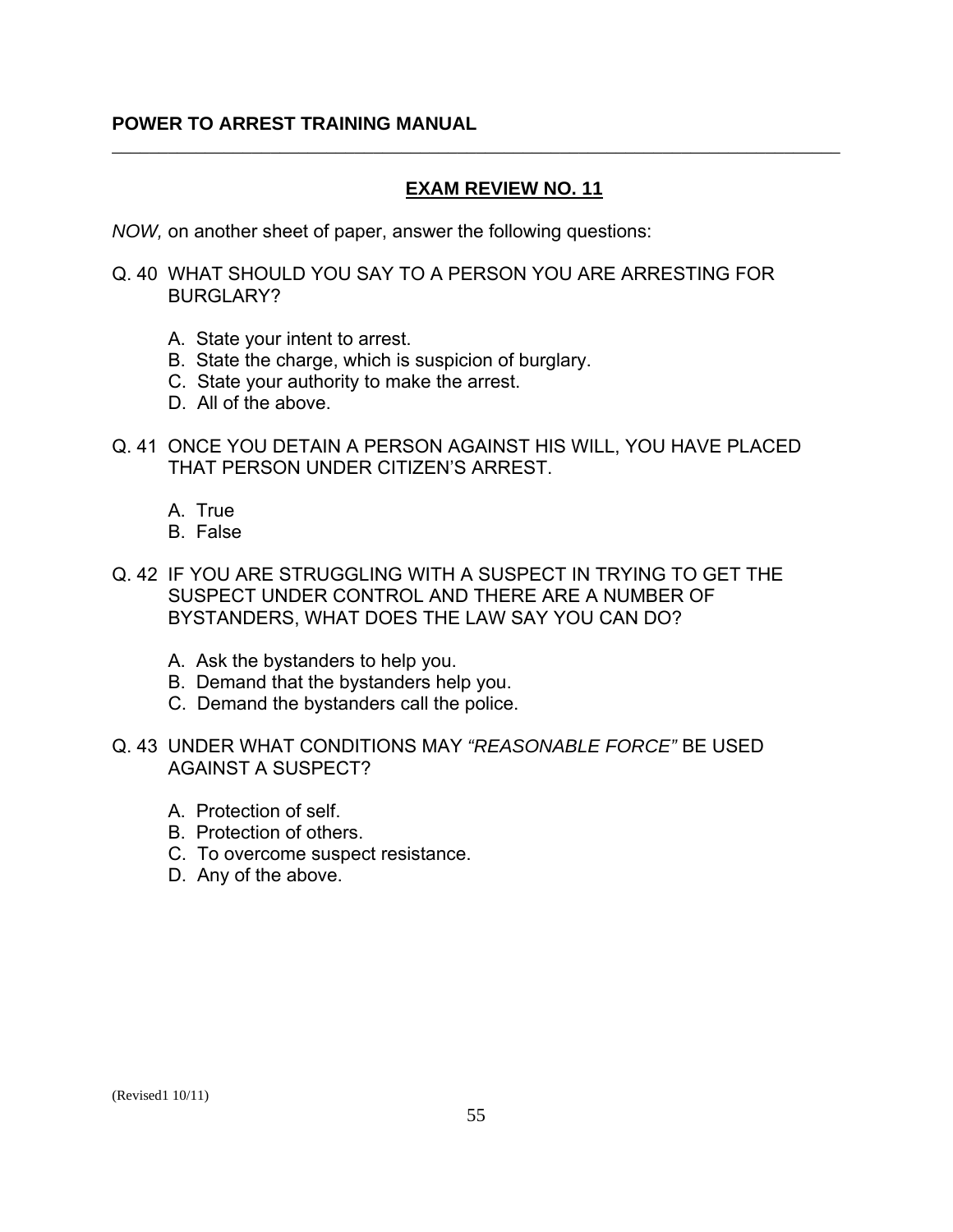### **PART K.**

### **SEARCHING THE SUSPECT**

\_\_\_\_\_\_\_\_\_\_\_\_\_\_\_\_\_\_\_\_\_\_\_\_\_\_\_\_\_\_\_\_\_\_\_\_\_\_\_\_\_\_\_\_\_\_\_\_\_\_\_\_\_\_\_\_\_\_\_\_\_\_\_\_\_\_\_\_\_\_\_\_\_\_\_\_\_\_

You should avoid searching a suspect. Laws protect the rights of suspects who are being searched. This section explains what you should and should not do.

You are not allowed to search someone in order to find evidence for making a citizen's arrest.

When you see someone steal something you have been hired to protect, you may first detain the person by telling him/her that they are under arrest for theft. Then you may physically detain the person for the police to search. You should not give the suspect an opportunity to dispose of any items taken.

If you have reasonable cause to believe you are in physical danger by detaining the suspect, you may search the individual for weapons.

#### *REMEMBER*

You may search for only *one* thing – *WEAPONS (Penal Code §846).* 

#### *METHOD OF "FRISK" SEARCHING FOR WEAPONS*

A frisk is nothing more than a *quick check* to see if a suspect has a concealed weapon. This should occur after the suspect is arrested. To frisk a suspect, follow these steps:

- A. Stand behind the suspect
- B. Run your hands over the outside of their clothing
- C. Pat those areas where a weapon might be concealed
- D. Remove anything that feels like a weapon

#### *CAUTION*

Do not remove any article that does not feel like a weapon.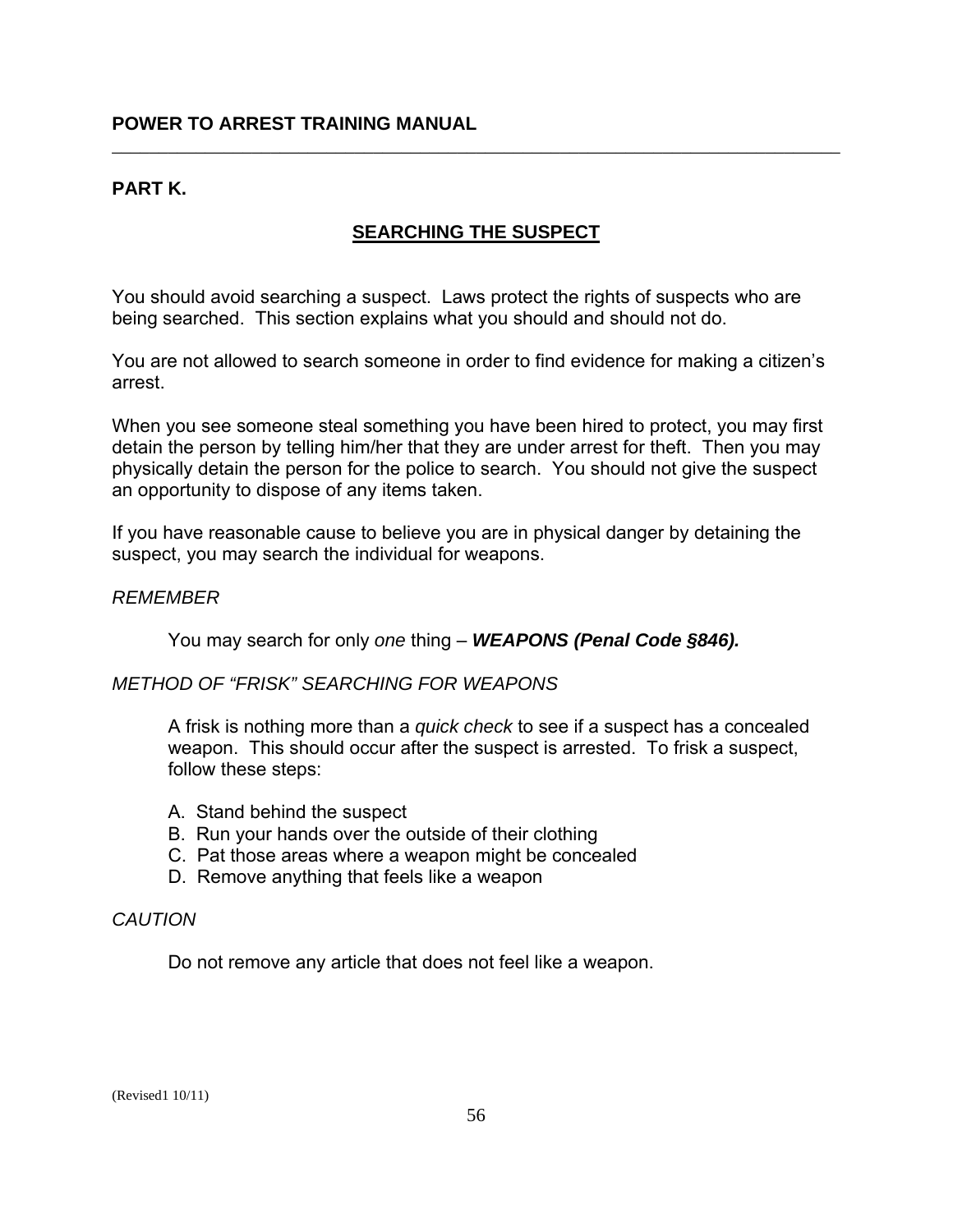### *IMPORTANT*

 frisk, and always try to have witnesses to the frisk. *STAY ALERT!* Don't relax Always use discretion when touching a suspect. When ever possible have a security guard/proprietary private security officer of the same sex conduct the after a frisk or take your eyes off the suspect after you have completed the frisk. They may still have a weapon you did not find!

\_\_\_\_\_\_\_\_\_\_\_\_\_\_\_\_\_\_\_\_\_\_\_\_\_\_\_\_\_\_\_\_\_\_\_\_\_\_\_\_\_\_\_\_\_\_\_\_\_\_\_\_\_\_\_\_\_\_\_\_\_\_\_\_\_\_\_\_\_\_\_\_\_\_\_\_\_\_

The frisk should be done quickly, and if possible, with another security guard/proprietary private security officer standing by. Practice the frisk on a partner by having him/her conceal a small object. During a frisk, you may also discover illegal items called *contraband*. The most common type of contraband is narcotics. If you discover contraband while you are frisking for concealed weapons, leave it alone and tell the police when they arrive.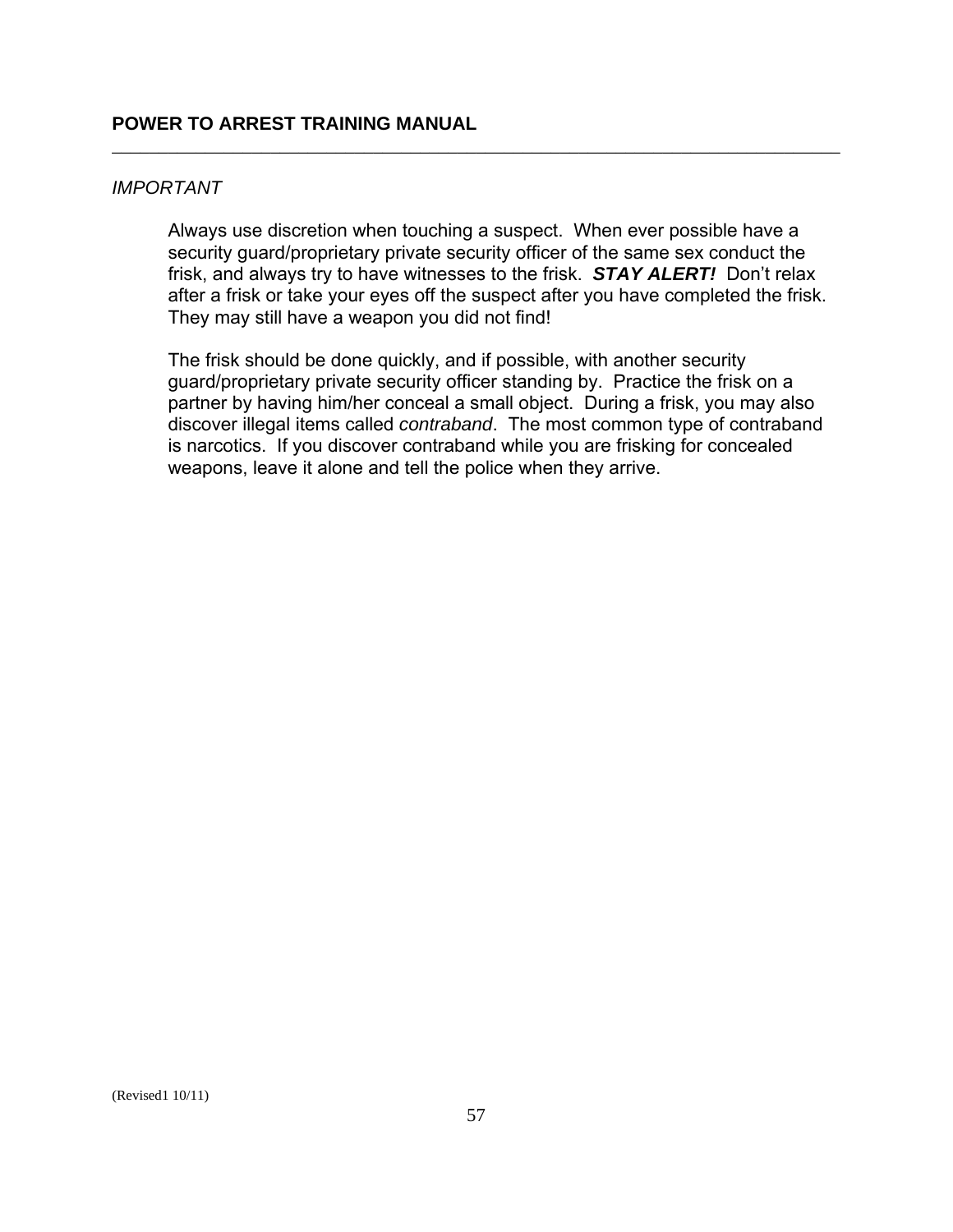### **EXAM REVIEW NO. 12**

\_\_\_\_\_\_\_\_\_\_\_\_\_\_\_\_\_\_\_\_\_\_\_\_\_\_\_\_\_\_\_\_\_\_\_\_\_\_\_\_\_\_\_\_\_\_\_\_\_\_\_\_\_\_\_\_\_\_\_\_\_\_\_\_\_\_\_\_\_\_\_\_\_\_\_\_\_\_

*NOW*, on another sheet of paper, answer the following questions:

Q. 44 ACCORDING TO THE TEXT, YOU SHOULD:

- A. Not search a suspect unless you have reason to believe he/she has a weapon.
- B. Search all suspects immediately.
- C. Search only persons suspected of major crimes.
- D. Search only those persons with a police record.
- Q. 45 WHAT MUST YOU DO BEFORE YOU FRISK A SUSPECT?
	- A. Handcuff the suspect.
	- B. Arrest the suspect.
	- C. Tie the suspect's hands over his head.
	- D. Write you a report.
- Q. 46 A FRISK BY A SECURITY GUARD/PROPRIETARY PRIVATE SECURITY OFFICER IS A SEARCH FOR:
	- A. Weapons only.
	- B. Stolen property only.
	- C. Weapons or stolen property.
	- D. Anything.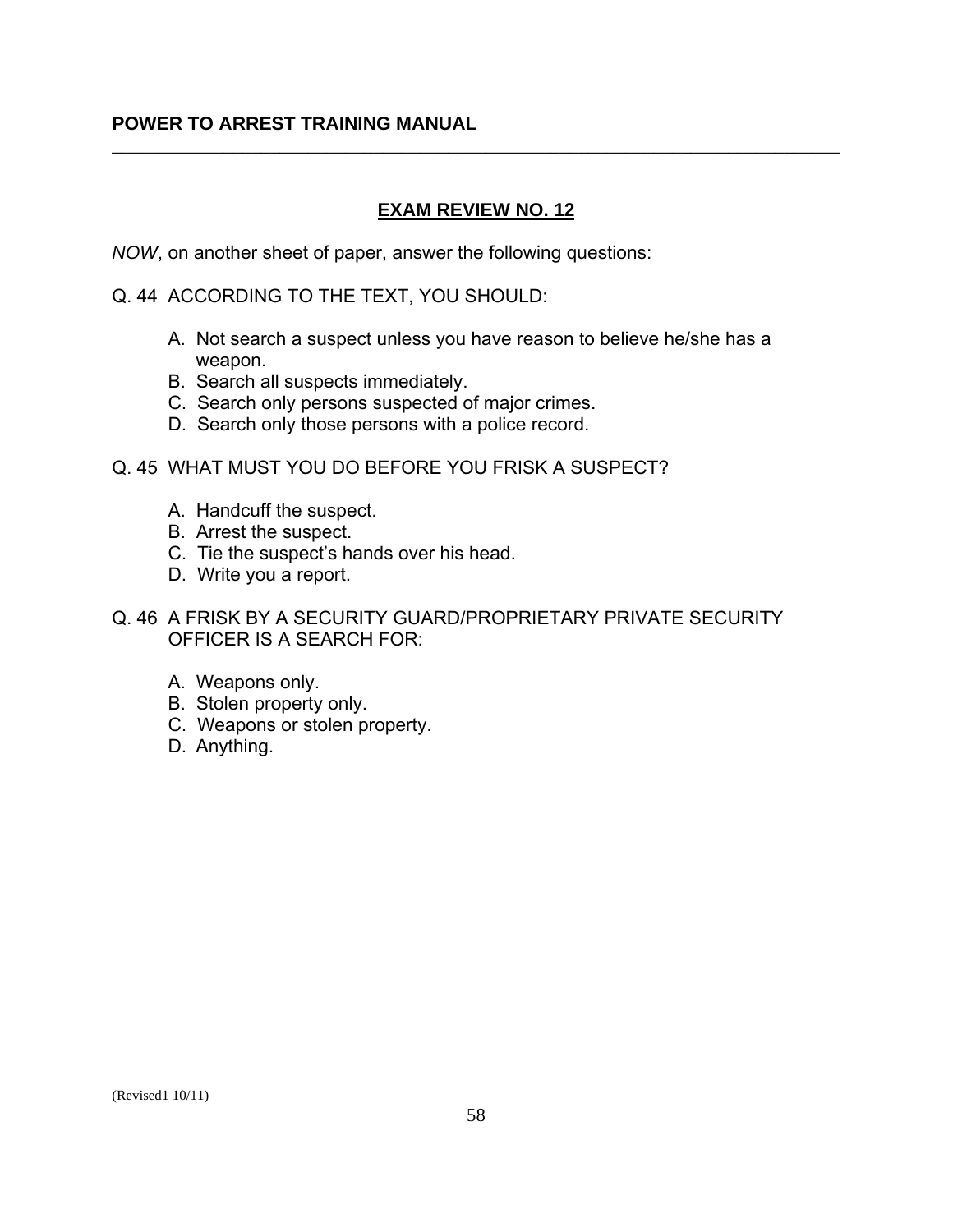

#### \_\_\_\_\_\_\_\_\_\_\_\_\_\_\_\_\_\_\_\_\_\_\_\_\_\_\_\_\_\_\_\_\_\_\_\_\_\_\_\_\_\_\_\_\_\_\_\_\_\_\_\_\_\_\_\_\_\_\_\_\_\_\_\_\_\_\_\_\_\_\_\_\_\_\_\_\_\_ ILLUSTRATION OF THE FRISK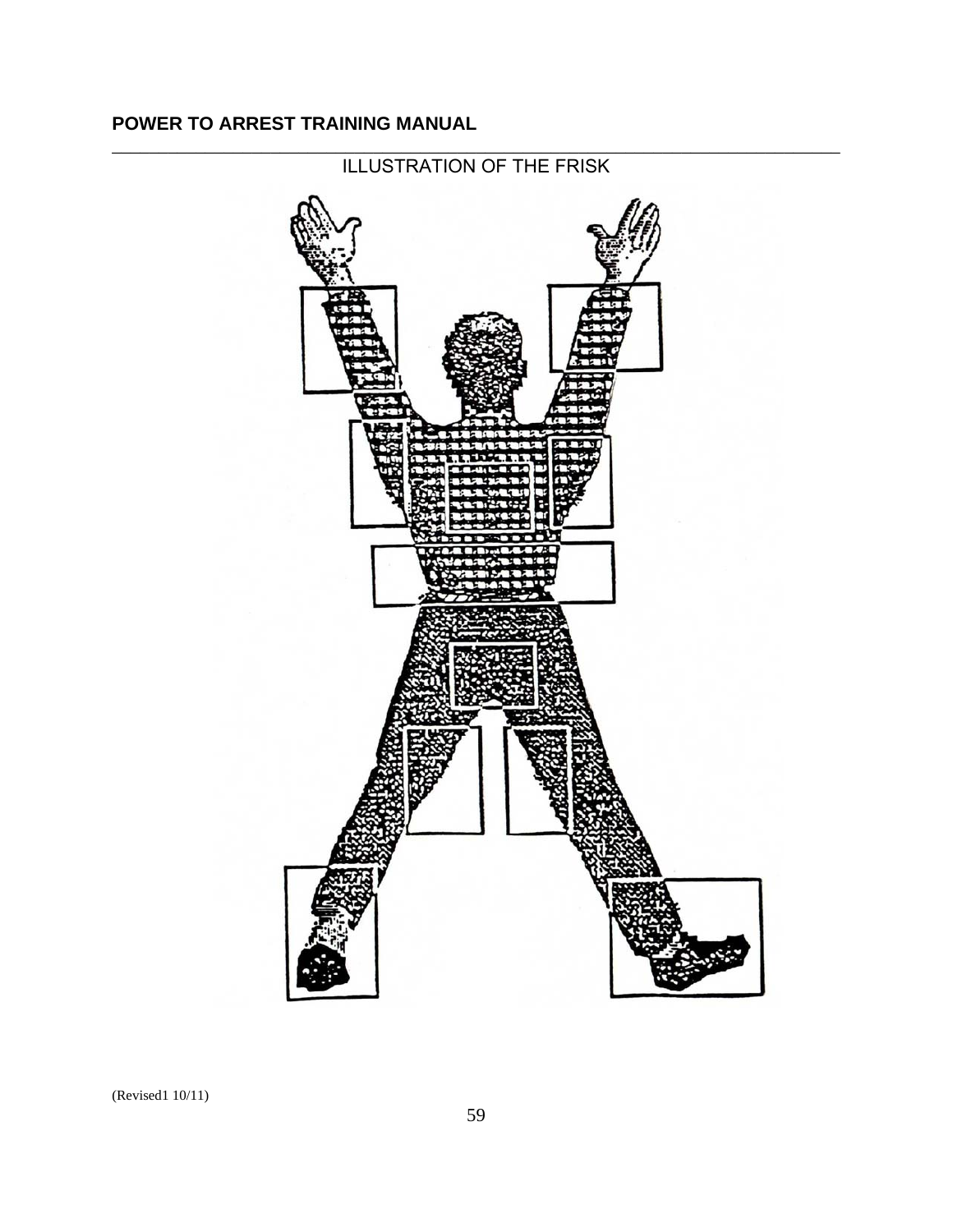### **PART L.**

### **SEARCHING A SUSPECT UNDER THE MERCHANT'S PRIVILEGE RULE**

\_\_\_\_\_\_\_\_\_\_\_\_\_\_\_\_\_\_\_\_\_\_\_\_\_\_\_\_\_\_\_\_\_\_\_\_\_\_\_\_\_\_\_\_\_\_\_\_\_\_\_\_\_\_\_\_\_\_\_\_\_\_\_\_\_\_\_\_\_\_\_\_\_\_\_\_\_\_

The Merchant's Privilege Rule is found in the California Penal Code Section 490.5. Subdivisions (f) and (g) of this statute provide legal authority for a merchant or their employee or agent, including a security officer, to detain persons suspected of shoplifting in a retail store. In part, the law states:

"(f)(1) A merchant may detain a person for a reasonable time for the purpose of conducting an investigation in a reasonable manner whenever the merchant has probable cause to believe the person to be detained is attempting to unlawfully take or has unlawfully taken merchandise from the merchant's premises.

(2) In making the detention a merchant may use a reasonable amount of nondeadly force necessary to protect himself or herself and to prevent escape of the person detained or the loss of property.

(3) During the period of detention any items which a merchant has probable cause to believe were unlawfully taken from the premises of the merchant and which are in plain view may be examined by the merchant for purposes of ascertaining the ownership thereof.

(4) A merchant or an agent thereof, having probable cause to believe the person detained was attempting to unlawfully take or has taken any item from the premises, may request the person detained to voluntarily surrender the item. Should the person detained refuse to surrender the item of which there is probable cause to believe has been unlawfully taken from the premises, or attempted to be unlawfully taken from the premises, a limited and reasonable search may be conducted by those authorized to make the detention in order to recover the item. Only packages, shopping bags, handbags or other property in the immediate possession of the person detained, but not including any clothing worn by the person, may be searched pursuant to this subdivision. Upon surrender or discovery of the item, the person detained may also be requested, but may not be required, to provide adequate proof of his or her true identity."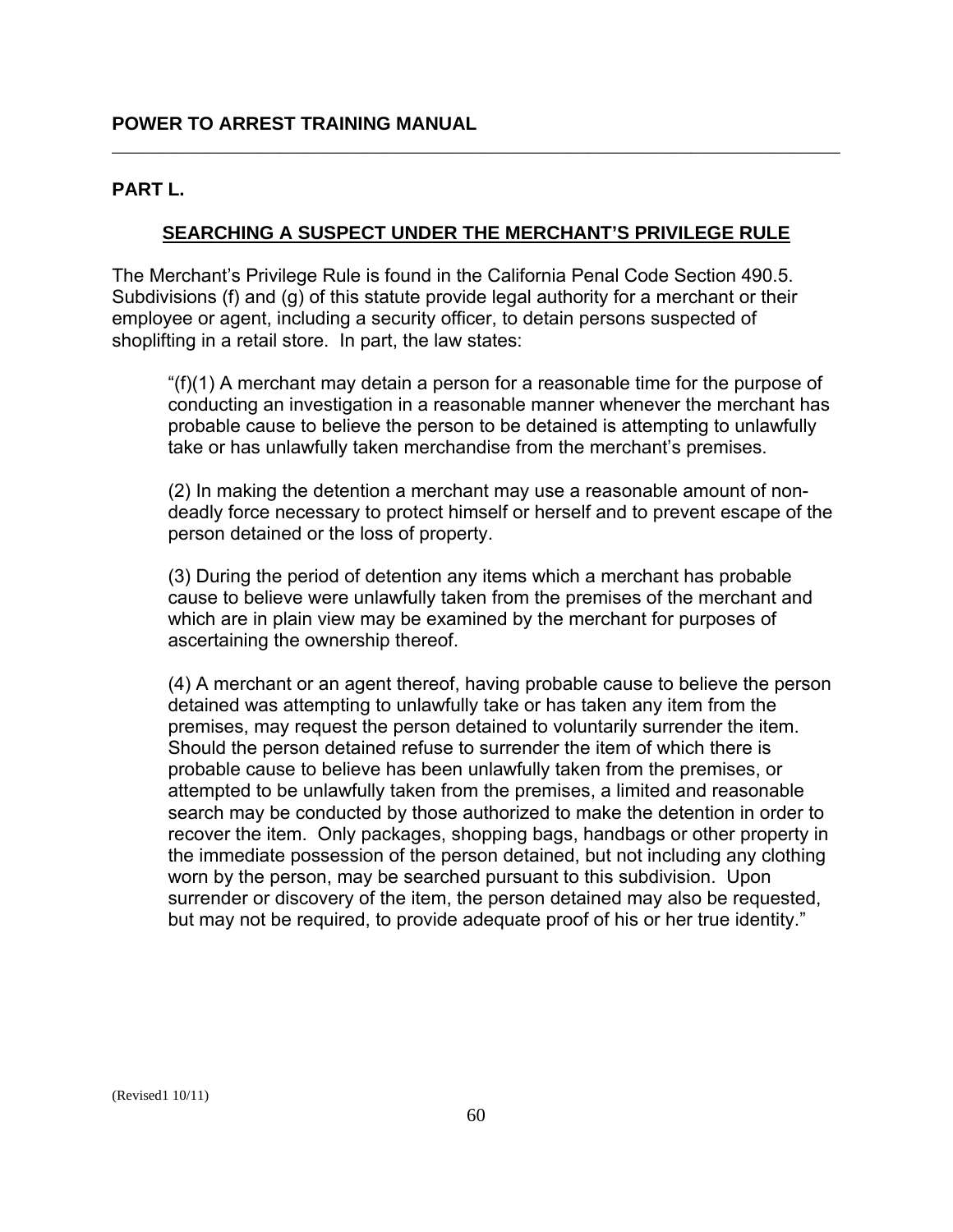The important things to remember when working for a retail merchant are:

1. That a suspected shoplifter can be detained where there is reasonable cause to believe that the suspect has unlawfully taken or attempted to take an item from the store. This is not an arrest, but merely a detention in order to investigate further the reasonable belief that a theft has occurred or was attempted.

\_\_\_\_\_\_\_\_\_\_\_\_\_\_\_\_\_\_\_\_\_\_\_\_\_\_\_\_\_\_\_\_\_\_\_\_\_\_\_\_\_\_\_\_\_\_\_\_\_\_\_\_\_\_\_\_\_\_\_\_\_\_\_\_\_\_\_\_\_\_\_\_\_\_\_\_\_\_

- 2. That reasonable *non-deadly* force may be used to carryout the detention where the suspect resists.
- 3. That following a request to surrender the item believed taken, you may search their belongings (limited to shopping bags, handbags, and other items) in the immediate possession of the suspect, *but not a search of clothing or apparel worn by the suspect.*
- 4. That following the detention, and if it is established that shoplifting has occurred or was attempted, and if criminal charges are to be pursued, the suspect must be given over to law enforcement authorities. This must occur within a reasonable period of time following detention.
- 5. Mall security personnel should be very aware of the fact that they protect mall property and that the individual stores in that mall are privately owned and rent space from the mall owners. With this in mind, unless the mall owners have a signed agreement with the stores that the security department in the mall have the permission to act as individual store security, security personnel may not use Penal Code Section 490.5 inside individual stores.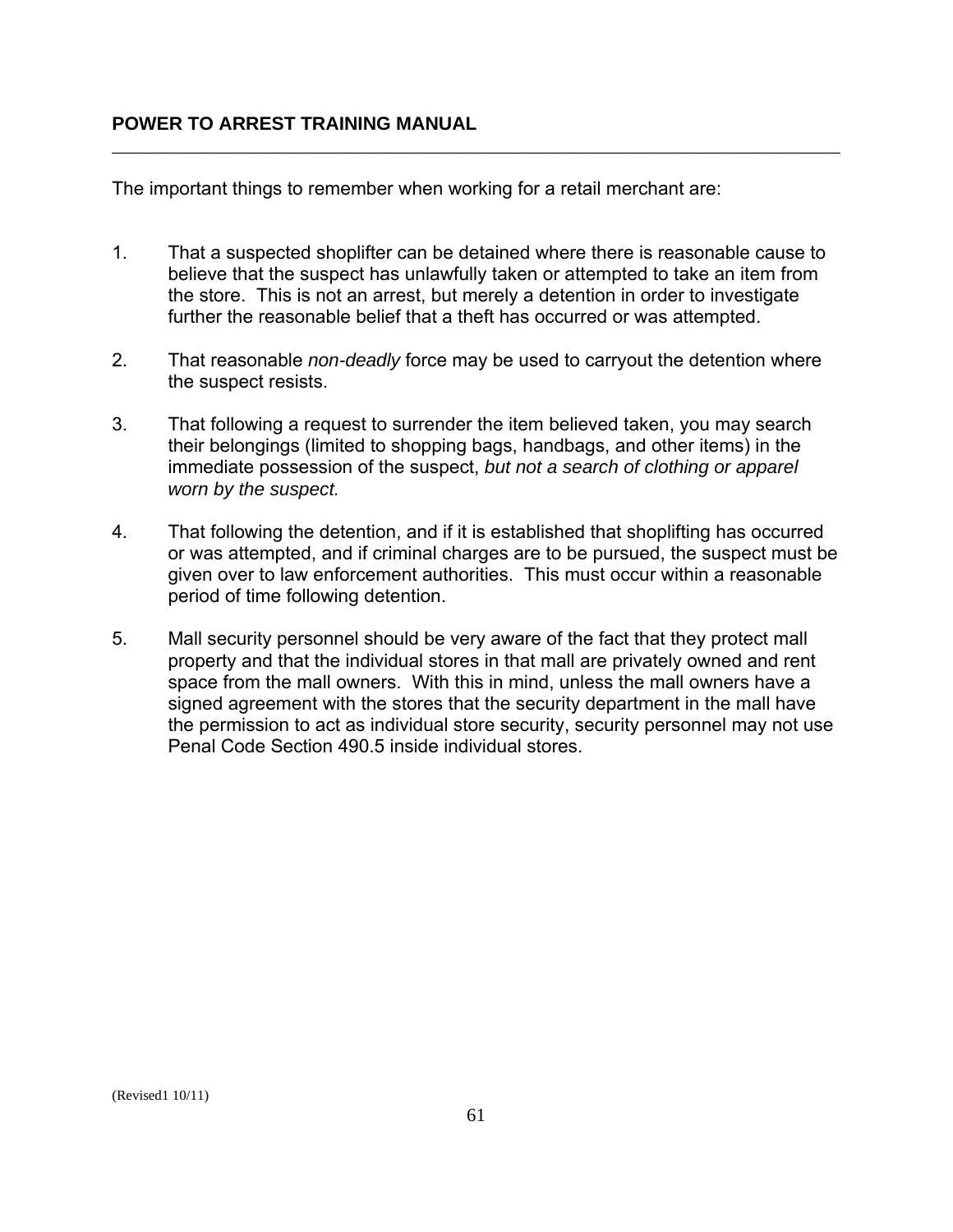#### **PART M.**

### **AFTER THE ARREST**

\_\_\_\_\_\_\_\_\_\_\_\_\_\_\_\_\_\_\_\_\_\_\_\_\_\_\_\_\_\_\_\_\_\_\_\_\_\_\_\_\_\_\_\_\_\_\_\_\_\_\_\_\_\_\_\_\_\_\_\_\_\_\_\_\_\_\_\_\_\_\_\_\_\_\_\_\_\_

### *WHAT SHOULD A SECURITY GUARD/PROPRIETARY PRIVATE SECURITY OFFICER DO AFTER AN ARREST?*

After you arrest someone, you must *turn him or her over to the police WITHOUT DELAY*. You should *write down the time* you (1) made the arrest, and (2) called the police. If you delay too long in calling the police, you may be guilty of an illegal detention even though you might have spent the time questioning the suspect.

#### *WHAT IS REASONABLE DELAY?*

Reasonable delays, however, are usually acceptable. For example, if you had to walk a half-mile to get to the nearest phone or wait at your post for your partner to relieve you, these would be considered reasonable delays. However, if a phone is handy and you wait an hour before calling, this could be considered an unreasonable delay.

#### *WHAT IS THE PEACE OFFICERS RESPONSIBILITY?*

The police upon arrival at the scene will evaluate the elements of the crime, detention, and arrest. They will then make the determination as to whether they must take custody of the person from the security guard/proprietary private security officer. If the elements of the crime that the person was arrested for have not been legally met, the officer could simply release the person and leave the scene after giving the security guard/proprietary private security officer an explanation.

If you have made a legal arrest, the police, by law, must take custody of the suspect. *Custody* means "to take charge of." If the suspect is charged with a serious offense, the police will probably take him/her down to the station to take fingerprints and make photo identification. Also, they might not release the suspect unless bail is posted.

Taking custody of suspects charged with less serious offenses may not involve going to the police station. The police may choose simply to cite and release the suspect pending a hearing. This is also considered "taking into custody." The police will take down a statement of what happened, so you should take care to observe as many factual details as possible. The police will also investigate to collect evidence. You may also be asked to testify at the trial.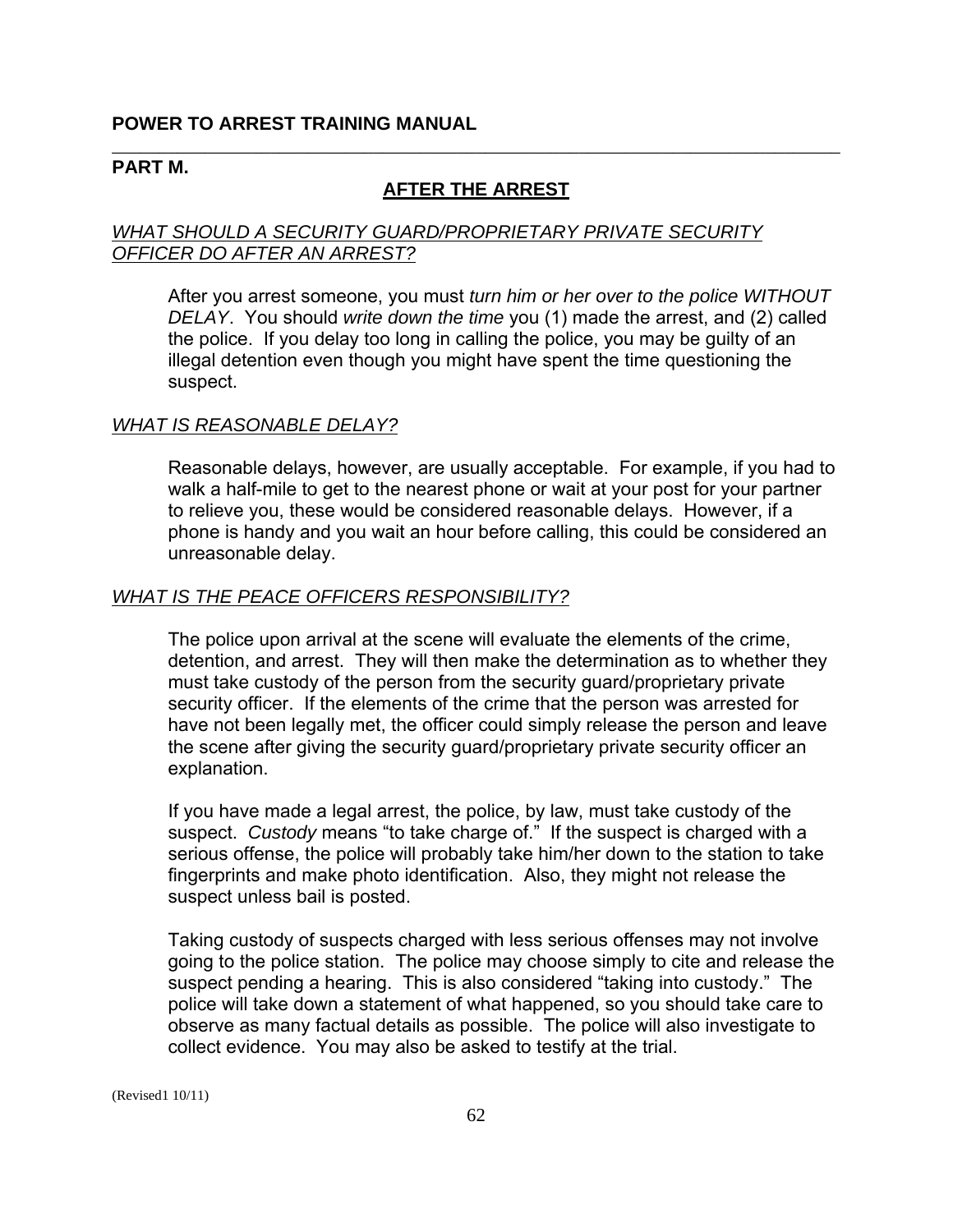#### *RELEASE FROM CUSTODY*

If the peace officer decides to release the suspect, Penal Code Section 849 (c) provides that the peace officer shall include a record of release in the report. Thereafter, such arrest shall not be deemed an arrest, but detention only (Penal Code §849.5).

\_\_\_\_\_\_\_\_\_\_\_\_\_\_\_\_\_\_\_\_\_\_\_\_\_\_\_\_\_\_\_\_\_\_\_\_\_\_\_\_\_\_\_\_\_\_\_\_\_\_\_\_\_\_\_\_\_\_\_\_\_\_\_\_\_\_\_\_\_\_\_\_\_\_\_\_\_\_

#### *PRIVATE PERSON'S ARREST - MISDEMEANOR*

If the suspect is charged with a misdemeanor (such as trespassing, petty theft, or disturbing the peace), *you will be recorded as the person making the arrest*. You cannot arrest a suspect for a misdemeanor unless you *actually see a violation happen*.

If you arrest a suspect, you must call the police. When they arrive, turn the suspect over to them and make your statement.

Other things you may be expected to do if you make a misdemeanor arrest include:

- 1. Meeting with the district attorney (usually the next day) to discuss the case and give a sworn statement regarding what happened.
- 2. Attending the suspect's hearing.
- 3. Testifying at the suspect's trial.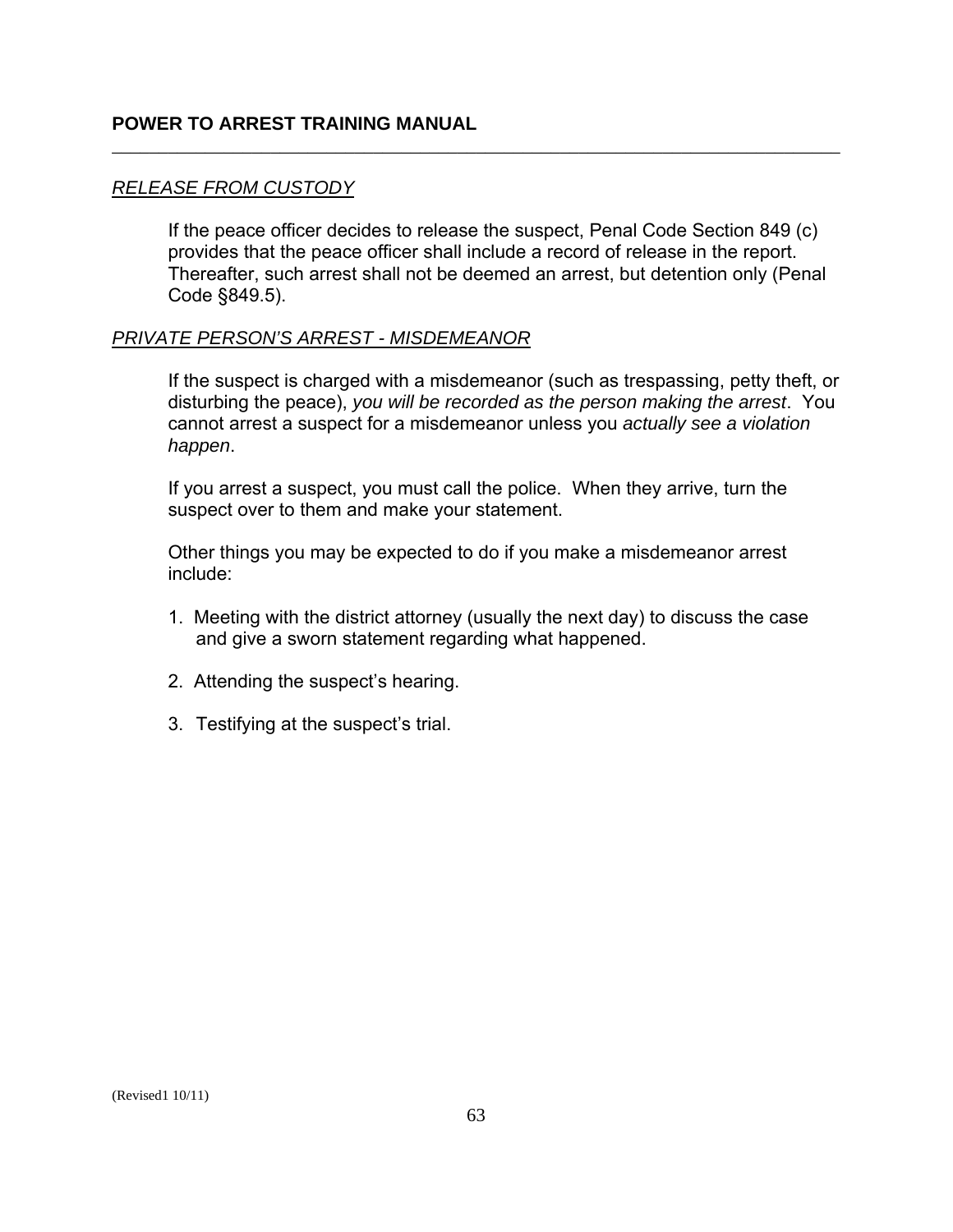### **EXAM REVIEW NO. 13**

\_\_\_\_\_\_\_\_\_\_\_\_\_\_\_\_\_\_\_\_\_\_\_\_\_\_\_\_\_\_\_\_\_\_\_\_\_\_\_\_\_\_\_\_\_\_\_\_\_\_\_\_\_\_\_\_\_\_\_\_\_\_\_\_\_\_\_\_\_\_\_\_\_\_\_\_\_\_

*NOW,* on another sheet of paper, answer the following questions:

Q. 47 HOW SOON MUST YOU TURN A SUSPECT OVER TO THE PEACE OFFICER AFTER AN ARREST?

- A. With out delay.
- B. At any time.
- C. After reporting to your supervisor.
- Q. 48 IT WOULD BE LAWFUL IF YOU HELD A SUSPECT FOR TWO HOURS SO YOUR SUPERVISOR COULD QUESTION HIM/HER BEFORE YOU CALLED THE POLICE.
	- A. True
	- B. False
- Q. 49 IF YOU HAVE MADE A LAWFUL ARREST, THE LOCAL PEACE OFFICER:
	- A. Must take custody of the suspect only if the crime is a felony.
	- B. Must take custody of the suspect only if the crime is a misdemeanor.
	- C. Must take custody of the suspect regardless of whether the crime is a misdemeanor or a felony.
	- D. Can refuse to take custody of the suspect.
- Q. 50 IF THE CRIME COMMITTED IS A FELONY, WHO WILL MAKE THE ARREST?
	- A. A proprietary private security guard/proprietary private security officer.
	- B. The police.
	- C. Either A or B.
- Q. 51 WHAT WILL PROBABLY BE REQUIRED OF YOU AFTER MAKING AN ARREST?
	- A. Meeting with the district attorney.
	- B. Attending the suspect's hearing.
	- C. Testifying at the suspect's trial.
	- D. All of the above.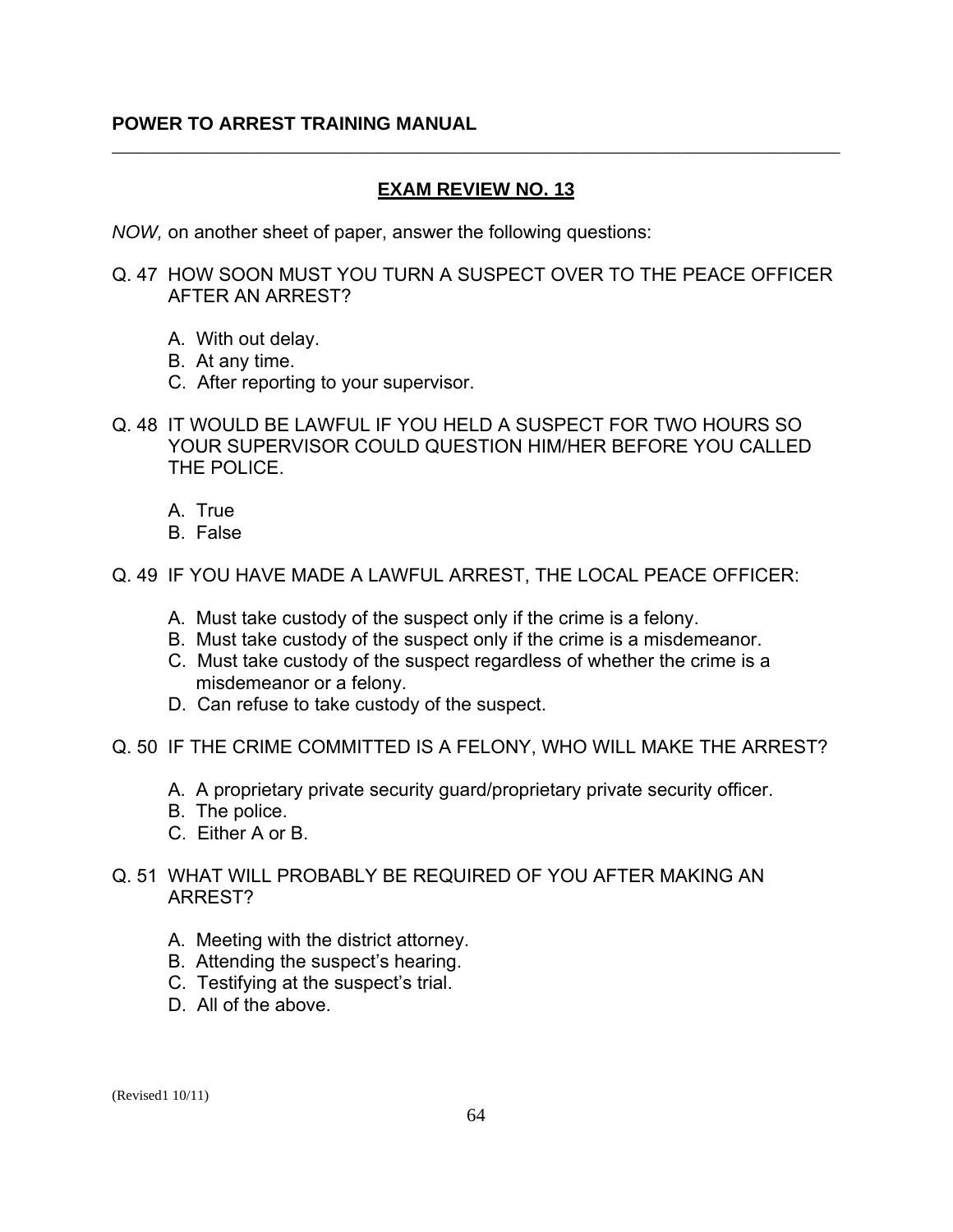### **PART N.**

#### **TERRORISM**

\_\_\_\_\_\_\_\_\_\_\_\_\_\_\_\_\_\_\_\_\_\_\_\_\_\_\_\_\_\_\_\_\_\_\_\_\_\_\_\_\_\_\_\_\_\_\_\_\_\_\_\_\_\_\_\_\_\_\_\_\_\_\_\_\_\_\_\_\_\_\_\_\_\_\_\_\_\_

#### WHAT IS TERRORISM?

Terrorism is the use of force or violence against persons or property in violation of the criminal laws of the Unites States for purposes of intimidation, coercion, or ransom. Terrorists often use threats to create fear among the public, to try to convince citizens that their government is powerless in preventing terrorism, and to get immediate publicity for their causes.

#### TYPES OF TERRORISM

All acts of terrorism are crimes. The Federal Bureau of Investigation (FBI) categorizes terrorism in the United States as one of two types - domestic terrorism or international terrorism.

 **Domestic Terrorism** involves groups or individuals whose terrorist activities are directed at elements of our government or population without foreign direction.

 **International Terrorism** involves groups or individuals whose terrorist activities are foreign based and/or directed by countries or groups outside the United States or whose activities transcend national boundaries.

#### NATURE AND CHARACTERISTICS OF TERRORISM

Terrorists look for visible targets where they can avoid detection before or after an attack such as international airports, large cities, major international events, resorts, and high-profile landmarks. Terrorist actions are well planned and are usually executed without any deviation to their plan. It is also theatrical, creating specific reactions from the audience (population). The terrorist will always stage and even rehearse their plan at least three times before perpetrating their actual attack. Terrorism is directed against governments, businesses, communities, and individuals. It may be perpetrated for the retaliation of perceived injustices to cause confrontation between parties; improve a bargaining position; or to demonstrate strength, commitment, and resolve.

Prior to a number of terrorist attacks, the perpetrators have been observed by security personnel and even recorded on surveillance cameras. However, since terrorists didn't enter the facility or building, in each case security chose to ignore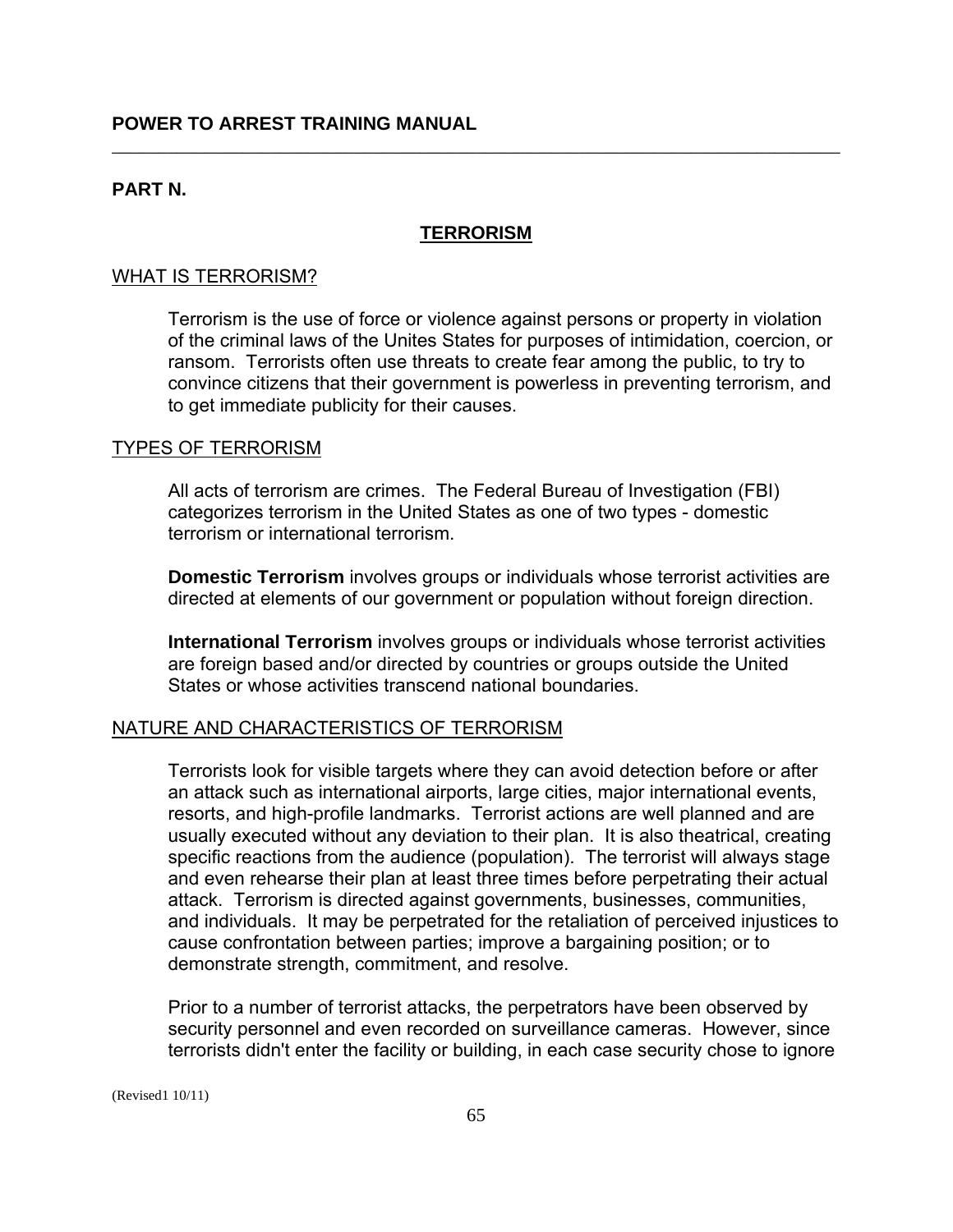them. Some terrorists have been observed taking photographs and making sketches of the site, yet security personnel hadn't felt it important to stop or question them. Some terrorist devices such as vehicles containing explosive devices had even been cited for parking in a "No Parking Zone" yet they had not investigated or determined its ownership. Remember, a terrorist will not usually attack unless they believe that their operation will be 100% successful.

\_\_\_\_\_\_\_\_\_\_\_\_\_\_\_\_\_\_\_\_\_\_\_\_\_\_\_\_\_\_\_\_\_\_\_\_\_\_\_\_\_\_\_\_\_\_\_\_\_\_\_\_\_\_\_\_\_\_\_\_\_\_\_\_\_\_\_\_\_\_\_\_\_\_\_\_\_\_

Terrorists want media coverage to ensure that many people know about their activities. Some will even telephone the media just prior to, or even from their target, after they have taken control. That is why they select high-visibility targets and attempt to do maximum damage. They want a "High Body Count." Terrorists hope that attention will increase the public's fear, cause a planned government reaction, or attract sympathy to their cause.

While you cannot prevent deranged individuals or fanatics from plotting against their targets, the security guard/proprietary private security officer can minimize the terrorists' efforts with solid preparation and by just doing the job they have been paid to do. Whether a threat or an actual attack, it is the security guard/proprietary private security officer who is on the front line. They are usually the first to arrive at the scene; to size up (observe) the situation; the first to request (report) the necessary emergency response; the first to take control of the situation; the first to administer first aid until the emergency agencies arrive; and the first to advise the responding agencies of the specific details of the situation.

### COUNTER TERRORIST TECHNIQUES OF PHYSICAL SECURITY

- ¾ **Deter** Deterring terrorists activity by the hardening of the target, so that the terrorist does not have a 100% chance of success. They include the following: checking identifications, packages, and vehicles before they enter a secured area, making patrols or routes of travel unpredictable, and maintaining confidentiality.
- ¾ **Delay** The use of barriers, locks, a response force and the controlling of vehicular access.
- ¾ **Deny** Deny the terrorists the use of widespread panic and media leverage, which they attempt to exploit.
- ¾ **Detect** Detection of terrorist activity can be accomplished through the analysis of threat intelligence. It can also occur by conducting entry searches, using detection equipment (x-ray, metal explosive), and closed circuit television.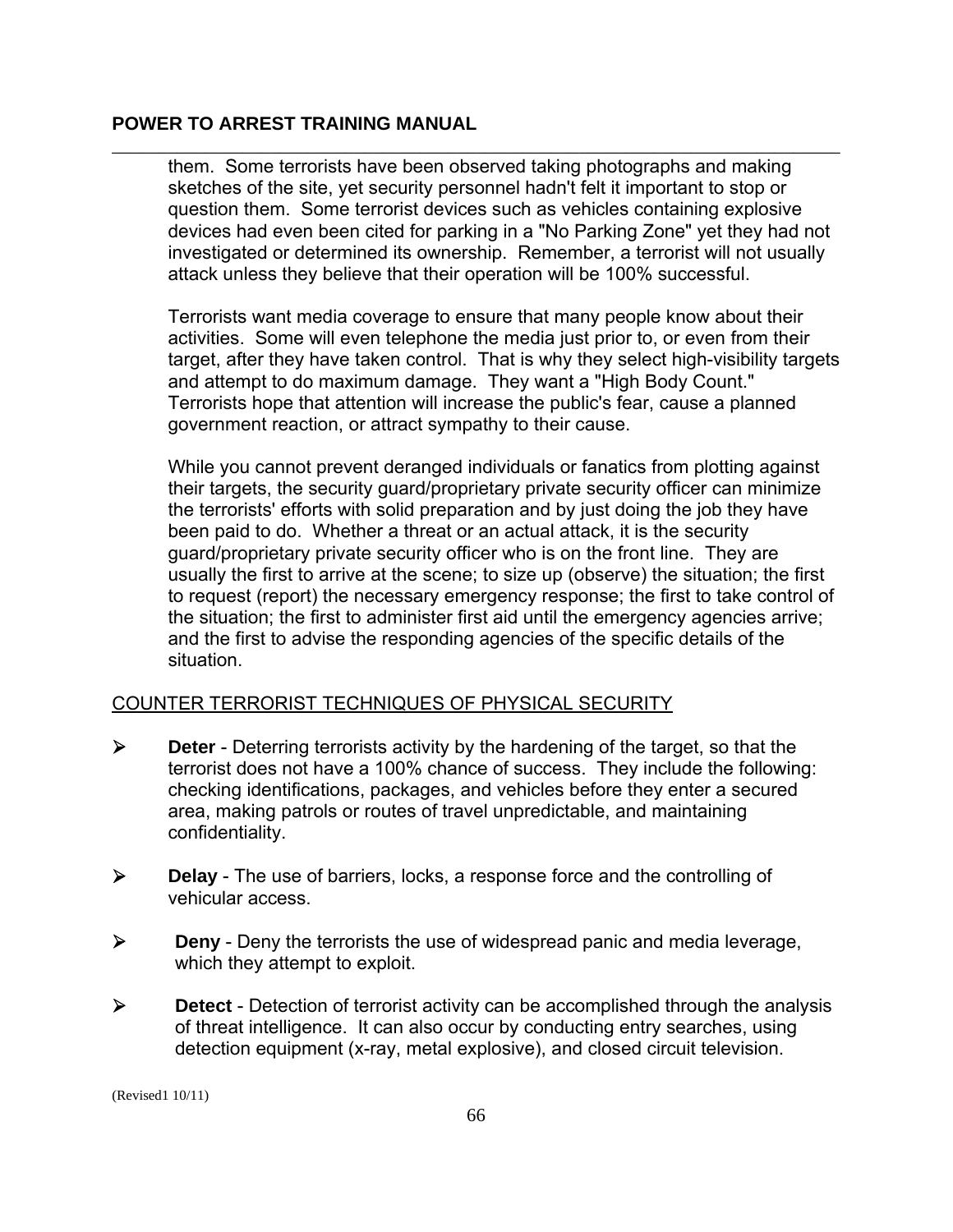### **EXAM REVIEW NO. 14**

\_\_\_\_\_\_\_\_\_\_\_\_\_\_\_\_\_\_\_\_\_\_\_\_\_\_\_\_\_\_\_\_\_\_\_\_\_\_\_\_\_\_\_\_\_\_\_\_\_\_\_\_\_\_\_\_\_\_\_\_\_\_\_\_\_\_\_\_\_\_\_\_\_\_\_\_\_\_

Now, on another sheet of paper, answer the following questions:

- Q. 52 Terrorism is a use of force or violence against persons or property for the purpose of intimidation or coercion.
	- A. True
	- B. False
- Q. 53 All acts of terrorism are crimes?
	- A. True
	- B. False
- Q. 54 What are the two types of terrorism?
	- A. Chemical and Biological terrorism
	- B. Computer and Sabotage
	- C. Coercion and Fear
	- D. Domestic and International
- Q. 55 What are the characteristics of a terrorist?
	- A. They will have a specific objective in mind.
	- B. They will always conduct a surveillance of the target.
	- C. They will rehearse their operation.
	- D. All of the above.
- Q. 56 A terrorist almost always acts with a specific objective in mind.
	- A. True
	- B. False
- Q. 57 What are the four counter terrorist techniques of physical security?
	- A. Security, weapons, deadly force and threat intelligence.
	- B. Deter, delay, deny and detect.
	- C. Deadly force, minimum force, de-escalation of force and entry searches.
	- D. None of the above.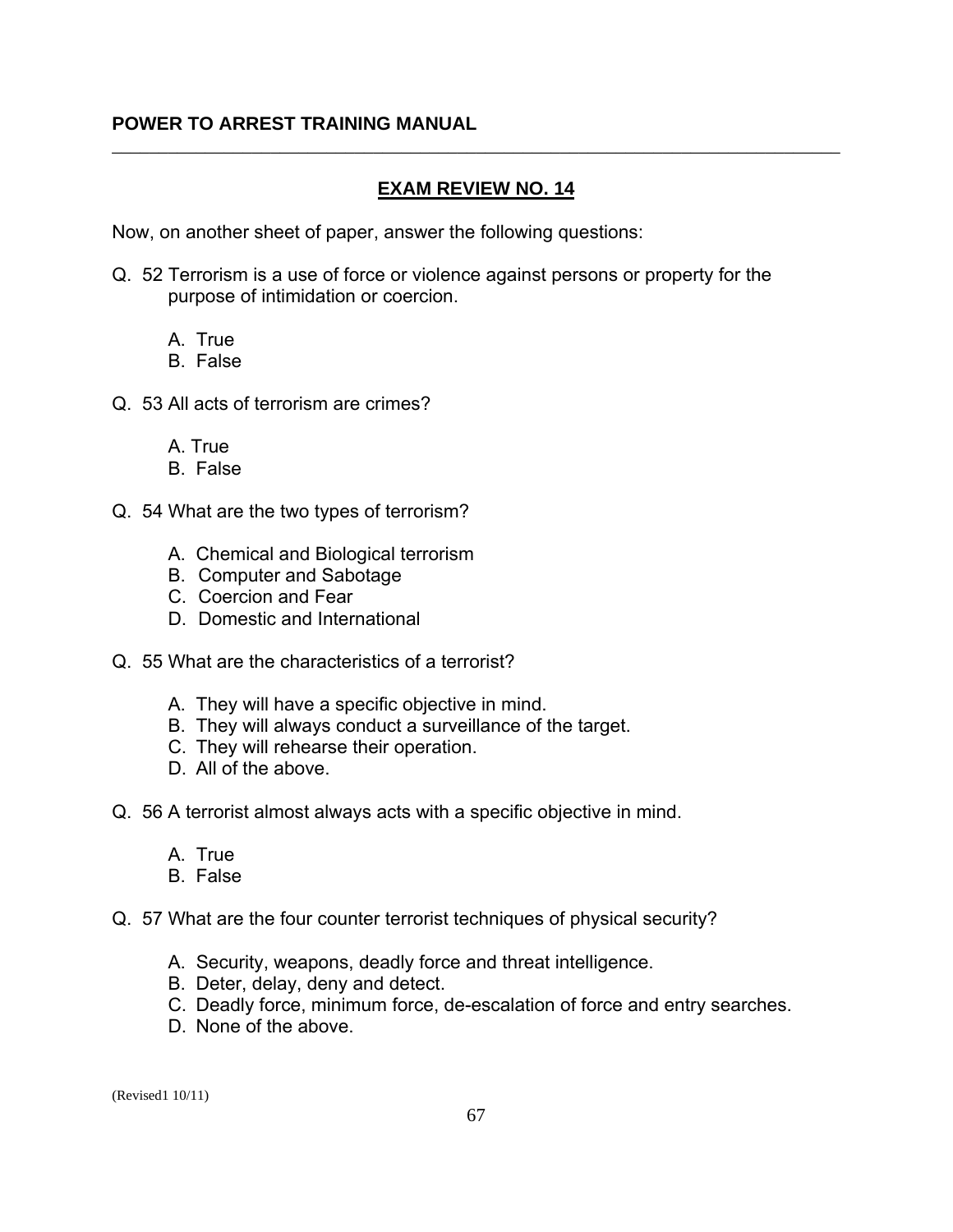Q. 58 Terrorist actions are well planned and are usually executed without any deviation to their plan.

\_\_\_\_\_\_\_\_\_\_\_\_\_\_\_\_\_\_\_\_\_\_\_\_\_\_\_\_\_\_\_\_\_\_\_\_\_\_\_\_\_\_\_\_\_\_\_\_\_\_\_\_\_\_\_\_\_\_\_\_\_\_\_\_\_\_\_\_\_\_\_\_\_\_\_\_\_\_

A. True

- B. False
- Q. 59 Terrorism is directed against governments, businesses, communities, and individuals.

A. True

B. False

# **PART O.**

# **PROFESSIONAL CONDUCT OF A SECURITY GUARD/PROPRIETARY PRIVATE SECURITY OFFICER**

The ability of the security guard/proprietary private security officers to fulfill their duties is dependent upon securing and maintaining public respect and approval, which includes obtaining the public's willingness to cooperate in the task of preventing crime. The extent to which the community's respect and trust can be secured is diminished when a security guard/proprietary private security officer acts in an unprofessional or unlawful manner. The personal conduct of a security guard/proprietary private security officer is always under a microscope. You must be constantly mindful of your obligations to serve your employer efficiently and effectively. The degree to which the community will cooperate with you is dependent upon its respect for, and confidence in you.

### *REMEMBER*

The general public sometimes thinks of security guard/proprietary private security officers as police officers, due to the fact that their uniforms are not readily identifiable from a distance. As such, the security guard/proprietary private security officer should maintain his/her appearance and demeanor to the highest level.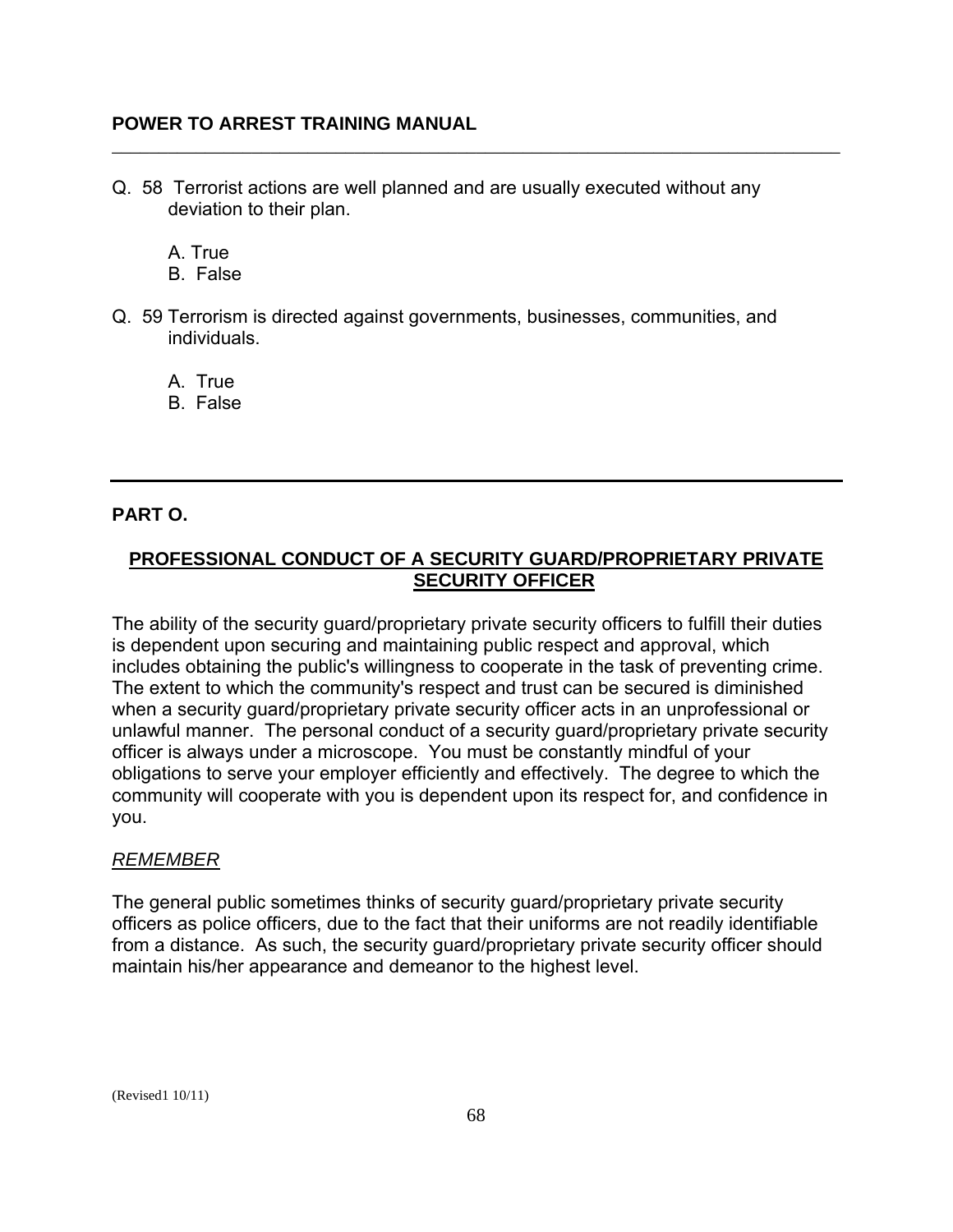### **EXAM REVIEW NO. 15**

\_\_\_\_\_\_\_\_\_\_\_\_\_\_\_\_\_\_\_\_\_\_\_\_\_\_\_\_\_\_\_\_\_\_\_\_\_\_\_\_\_\_\_\_\_\_\_\_\_\_\_\_\_\_\_\_\_\_\_\_\_\_\_\_\_\_\_\_\_\_\_\_\_\_\_\_\_\_

Now, on another sheet of paper, answer the following questions:

- Q. 60 Appearance and cleanliness are not as important as showing up on time for work.
	- A. True
	- B. False
- Q. 61 The general public judges a security guard/proprietary private security officer by:
	- A. Appearance
	- B. Speech
	- C. Attitude
	- D. All of the above
- Q. 62 Security guard/proprietary private security officers are peace officers while on duty.
	- A. True
	- B. False
- Q. 63 Accepting gratuity is acceptable at certain times.
	- A. True
	- B. False
- Q. 64 The ability of a private security company and its security officers to fulfill their duties is dependent upon securing and maintaining public respect and approval.
	- A. True
	- B. False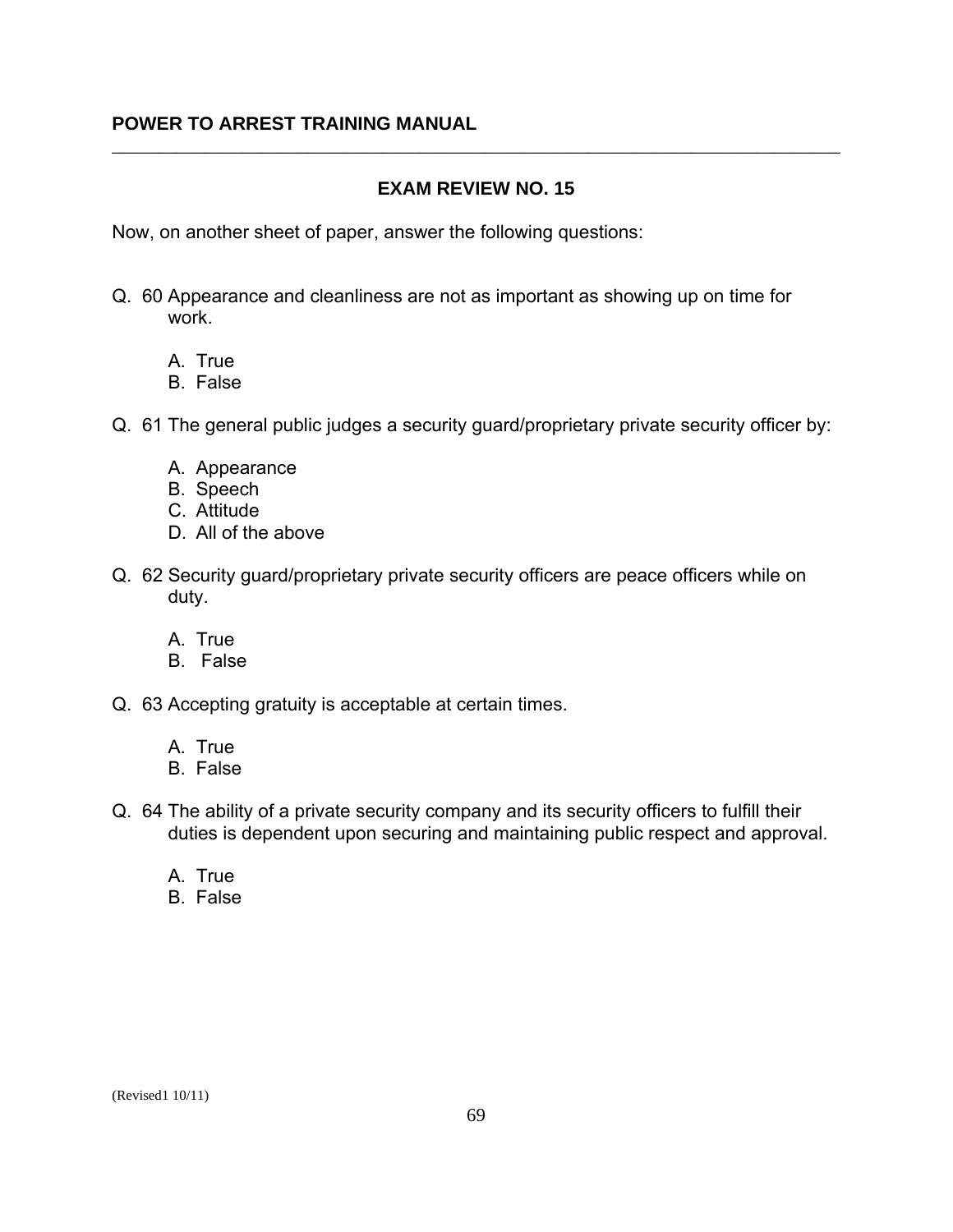### **THIS IS THE END OF THE STUDY MANUAL**

\_\_\_\_\_\_\_\_\_\_\_\_\_\_\_\_\_\_\_\_\_\_\_\_\_\_\_\_\_\_\_\_\_\_\_\_\_\_\_\_\_\_\_\_\_\_\_\_\_\_\_\_\_\_\_\_\_\_\_\_\_\_\_\_\_\_\_\_\_\_\_\_\_\_\_\_\_\_

- 1. Look over the entire study manual one more time. Take note of the major sections, Part A through O.
- 2. Double-check your answers to the *CHECKUP QUESTIONS*.
- 3. Check your answers with the *Answers* to the Study Questions beginning on the next page.
- 4. Begin the final examination, marking your answers on the answer sheet provided.

### **PART P.**

# **ANSWERS TO STUDY QUESTIONS**

| Part A: |                                                              | ROLE AND RESPONSIBILITIES OF THE SECURITY GUARD<br>/PROPRIETARY PRIVATE SECURITY OFFICER |  |                                        |      |  |
|---------|--------------------------------------------------------------|------------------------------------------------------------------------------------------|--|----------------------------------------|------|--|
|         | <b>Exam Review #1: 1. B 2. B</b>                             |                                                                                          |  | $3. \, C$                              | 4. D |  |
|         | Exam Review $#2: 5. B$ 6. B                                  |                                                                                          |  |                                        |      |  |
| Part B: | RELATIONS WITH THE LOCAL POLICE                              |                                                                                          |  |                                        |      |  |
|         | Exam Review #3: $7. B$ 8. B                                  |                                                                                          |  |                                        |      |  |
| Part C: | OBSERVATION AND REPORT WRITING                               |                                                                                          |  |                                        |      |  |
|         | Exam Review #4: 9. C                                         |                                                                                          |  | <b>10.</b> A. (C) B. (C) C. (F) D. (F) |      |  |
|         | 11. Who What Where When How and<br><b>Names of Witnesses</b> |                                                                                          |  |                                        |      |  |
| Part D: | <b>AUTHORITY TO QUESTION</b>                                 |                                                                                          |  |                                        |      |  |
|         | Exam Review #5: 12. B 13. A 14. A                            |                                                                                          |  |                                        |      |  |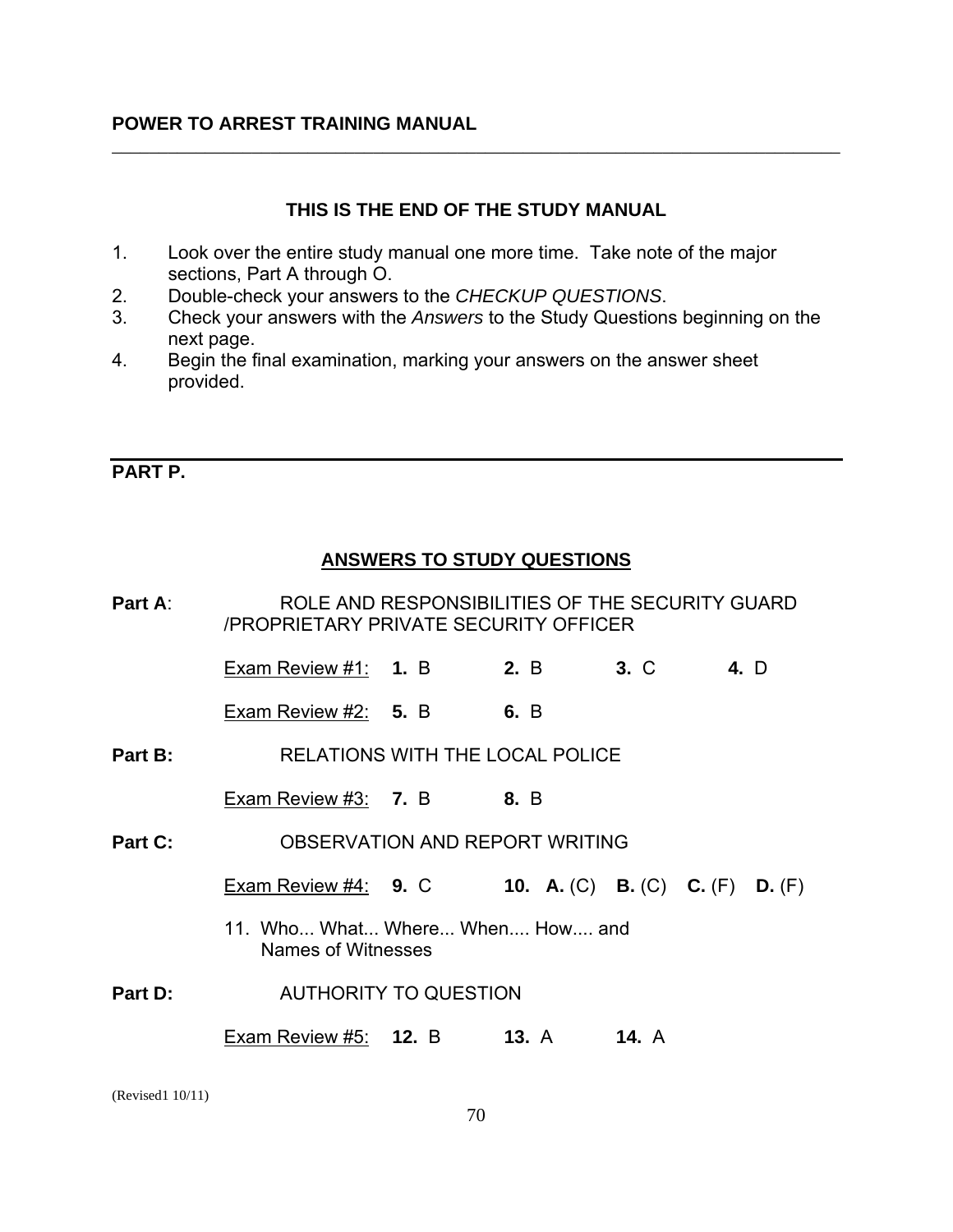|         | <b>Part E:</b> INSPECTIONS                                                                   |              |       |                         |       |
|---------|----------------------------------------------------------------------------------------------|--------------|-------|-------------------------|-------|
|         | Exam Review #6: 15. D 16. B 17. A                                                            |              |       |                         |       |
|         | <b>Part F:</b> LEGAL RESPONSIBILITIES (Liabilities)                                          |              |       |                         |       |
|         | <b>Exam Review #7: 18. A 19. B 20. B 21. A</b>                                               |              |       |                         |       |
|         | <b>Part G:</b> FACTORS TO CONSIDER BEFORE MAKING AN ARREST                                   |              |       |                         |       |
|         | <b>Exam Review #8: 22.</b> D 23. D 24. B 25. A                                               | 26. B        |       |                         |       |
| Part H: | ARRESTABLE OFFENSES                                                                          |              |       |                         |       |
|         | <b>Exam Review #9: 27.</b> A 28. A 29. B 30. A                                               | <b>35.</b> A |       | 31. A 32. B 33. A 34. B |       |
|         | <b>Part I:</b> PRIVATE PERSON'S ARREST                                                       |              |       |                         |       |
|         | Exam Review #10: 36. B 37. A 38. B 39. A                                                     |              |       |                         |       |
| Part J: | MAKING AN ARREST                                                                             |              |       |                         |       |
|         | Exam Review #11: 40. D 41. A 42. A 43. D                                                     |              |       |                         |       |
| Part K: | SEARCHING THE SUSPECT                                                                        |              |       |                         |       |
|         | Exam Review #12: 44. A 45. B 46. A                                                           |              |       |                         |       |
| Part L: | SEARCHING A SUSPECT UNDER THE MERCHANT'S PRIVILEGE<br><b>RULE (No Exam Review Questions)</b> |              |       |                         |       |
| Part M: | AFTER THE ARREST                                                                             |              |       |                         |       |
|         | <b>Exam Review #13: 47. A</b>                                                                | 51. D        | 48. B | 49. C                   | 50. C |

\_\_\_\_\_\_\_\_\_\_\_\_\_\_\_\_\_\_\_\_\_\_\_\_\_\_\_\_\_\_\_\_\_\_\_\_\_\_\_\_\_\_\_\_\_\_\_\_\_\_\_\_\_\_\_\_\_\_\_\_\_\_\_\_\_\_\_\_\_\_\_\_\_\_\_\_\_\_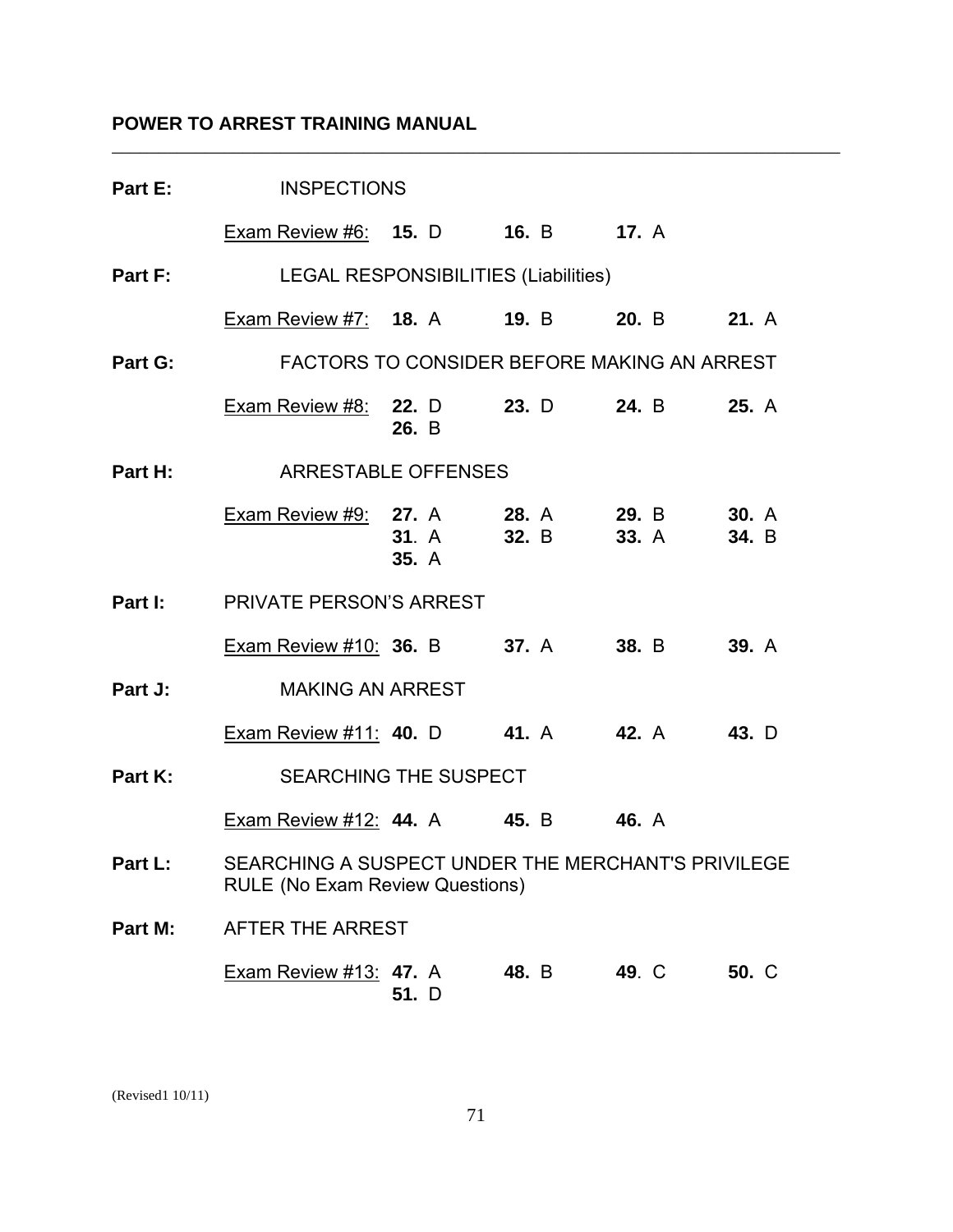| Part N: | <b>TERRORISM</b>                |              |                       |                       |                |
|---------|---------------------------------|--------------|-----------------------|-----------------------|----------------|
|         | Exam Review #14 52. A           | <b>56.</b> A | <b>53.</b> A<br>57. B | 54. D<br><b>58. A</b> | 55. D<br>59. A |
| Part O: | ETHICS AND PROFESSIONAL CONDUCT |              |                       |                       |                |
|         | Exam Review $#15$ 60. B         | 64. A        | 61. D                 | 62. B                 | 63. B          |

\_\_\_\_\_\_\_\_\_\_\_\_\_\_\_\_\_\_\_\_\_\_\_\_\_\_\_\_\_\_\_\_\_\_\_\_\_\_\_\_\_\_\_\_\_\_\_\_\_\_\_\_\_\_\_\_\_\_\_\_\_\_\_\_\_\_\_\_\_\_\_\_\_\_\_\_\_\_

### **PART Q.**

### **FINAL EXAMINATION**

DIRECTIONS: Write your answers on the *ANSWER SHEET* provided.

### **DO NOT MARK ON THIS TEST**

- 1. The security guard/proprietary private security officer's role *BEFORE* a violation has been committed is to:
	- a. Watch and wait.
	- b. Prevention.
	- c. Apprehend and detain.
	- d. Observe and report.
- 2. What is the security guard/proprietary private security officer's role *AFTER* a violation has been committed?
	- a. Watch and wait.
	- b. Search and seizure.
	- c. Observe and report.
	- d. Apprehend and detain.
- 3. Acting in such a way as to make someone think that you are a peace officer is:
	- a. Illegal and should never be done.
	- b. Permissible under special circumstances.
	- c. Perfectly acceptable.
	- d. Dangerous.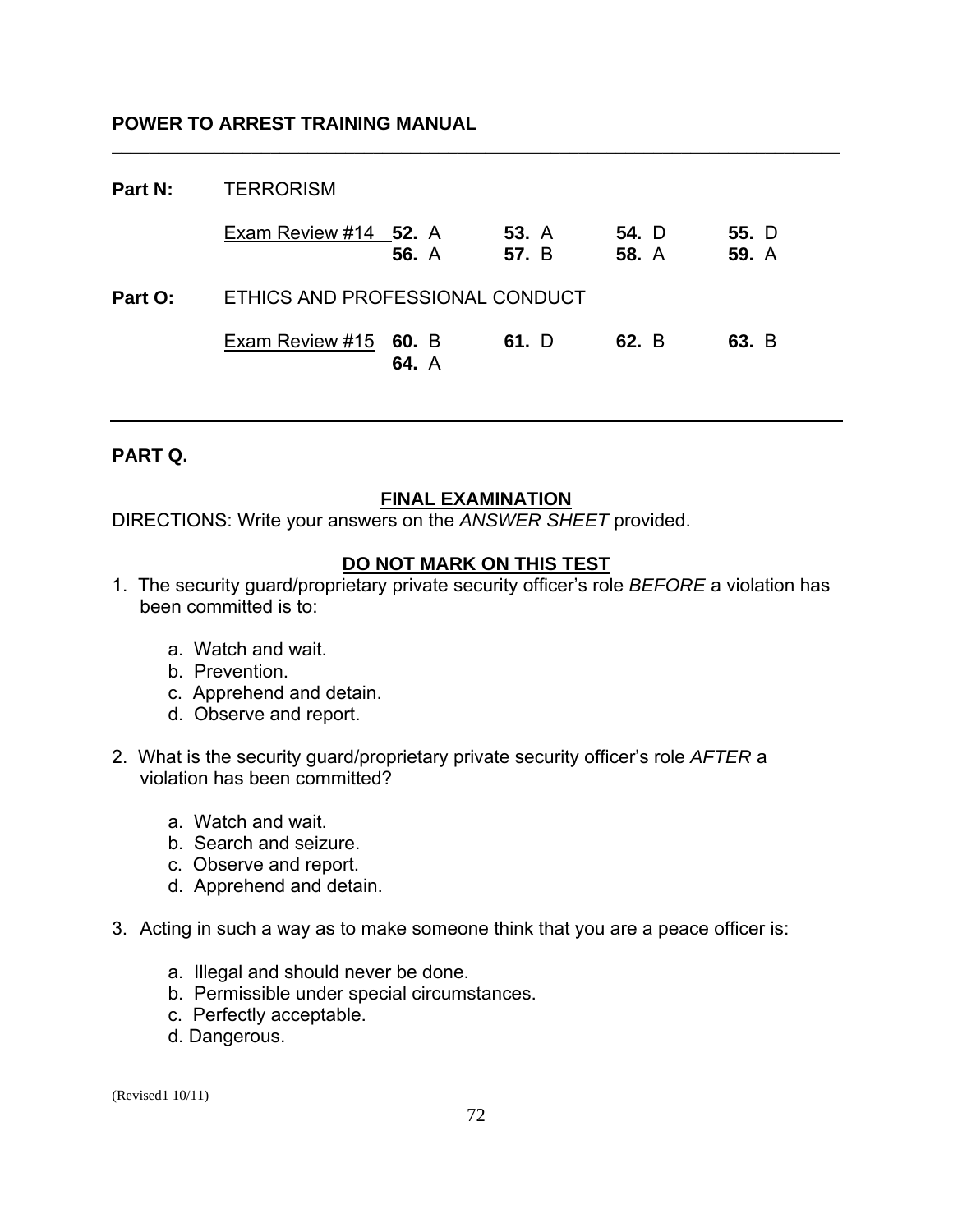4. You are patrolling a company parking lot and see two people trespassing near a car on the lot. You should first:

\_\_\_\_\_\_\_\_\_\_\_\_\_\_\_\_\_\_\_\_\_\_\_\_\_\_\_\_\_\_\_\_\_\_\_\_\_\_\_\_\_\_\_\_\_\_\_\_\_\_\_\_\_\_\_\_\_\_\_\_\_\_\_\_\_\_\_\_\_\_\_\_\_\_\_\_\_\_

- a. Arrest them for trespassing.
- b. Prevent them from leaving and call the police.
- c. Politely ask what they are doing.
- d. Ignore them.
- 5. Security officers have the same power to arrest as:
	- a. Peace officers.
	- b. Private persons (citizens).
- 6. Who can make a felony arrest?
	- a. A peace officer.
	- b. A security guard/proprietary private security officer.
	- c. Other private persons.
	- d. Any of the above.
- 7. If a security guard/proprietary private security officer uses too much force to make an arrest, he/she may be sued and/or have criminal charges filed against them.
	- a. True
	- b. False
- 8. When arresting a suspect for suspicion of burglary, you should say:
	- a. "I am making an arrest."
	- b. "You are under arrest for suspicion of burglary."
	- c. Both a and b.
- 9. When you are not sure whether to detain or arrest, you should:
	- a. Observe and report and not detain or arrest.
	- b. Detain the suspect until the police get there.
	- c. Search the suspect to find evidence to arrest him/her.
	- d. Arrest the suspect for a misdemeanor.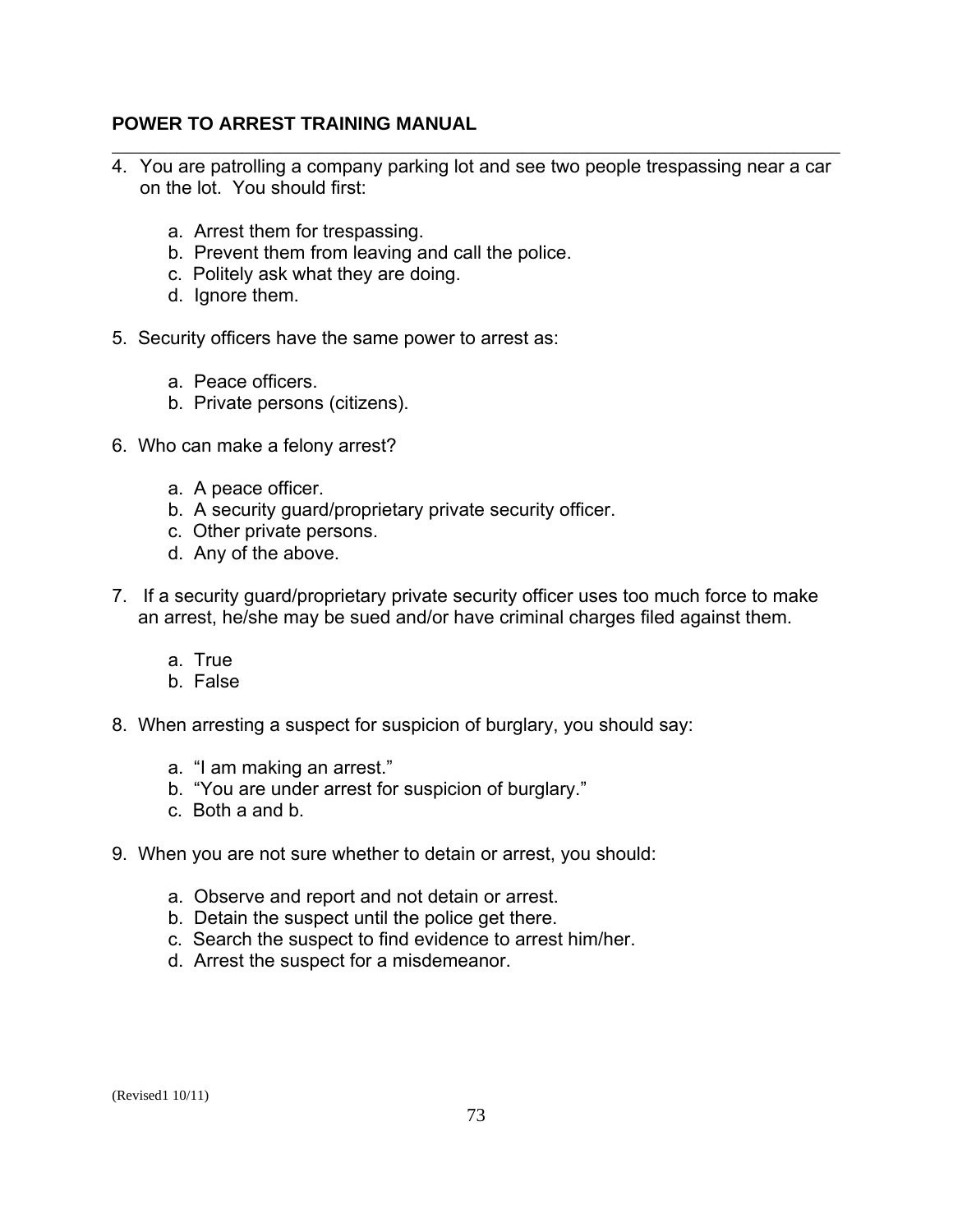- \_\_\_\_\_\_\_\_\_\_\_\_\_\_\_\_\_\_\_\_\_\_\_\_\_\_\_\_\_\_\_\_\_\_\_\_\_\_\_\_\_\_\_\_\_\_\_\_\_\_\_\_\_\_\_\_\_\_\_\_\_\_\_\_\_\_\_\_\_\_\_\_\_\_\_\_\_\_ 10. If the suspect looks bigger and stronger, would that be a good reason for a security guard/proprietary private security officer not to make an arrest by himself/herself?
	- a. Yes
	- b. No
- 11. Can you search people before arresting them?
	- a. Yes
	- b. No
- 12. You are working as a security guard/proprietary private security officer at a factory. The owner thinks that some employees are stealing tools. The owner asks you to search their cars on the parking lot. Are you legally allowed to search their cars?
	- a. Yes
	- b. No
- 13. Are you allowed to reach in through an open car window to take out tools that may have been stolen?
	- a. Yes
	- b. No
- 14. When you make an arrest, you should call the police:
	- a. After everyone has left the area.
	- b. Without delay or as soon as possible.
- 15. As a security guard/proprietary private security officer, are your duties the same as a peace officer's?
	- a. Yes
	- b. No
- 16. In our legal system, innocence or guilt is decided only by a court.
	- a. Yes
	- b. No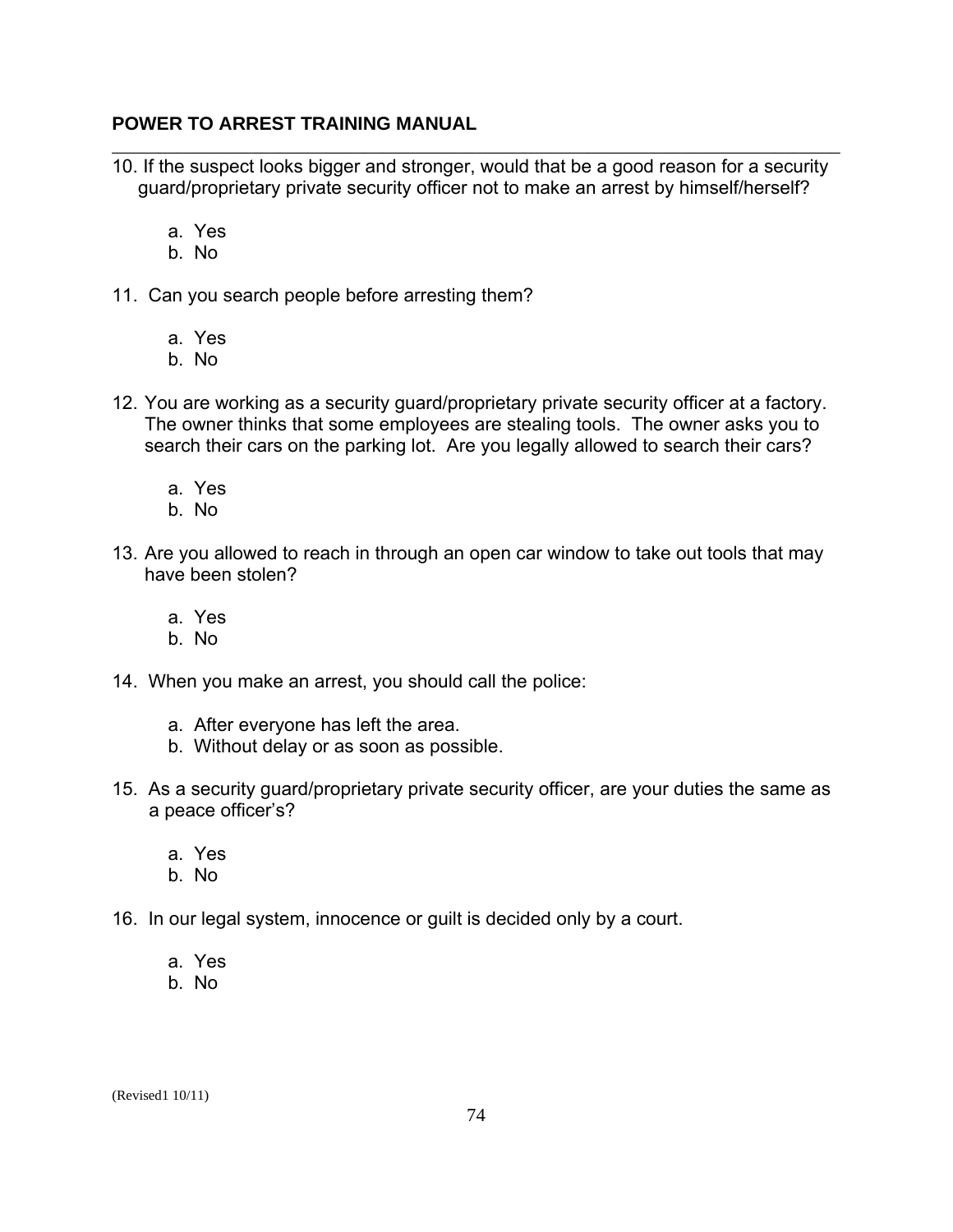17. Are you, or any private person, legally required to arrest a suspect once you have seen them commit a crime?

\_\_\_\_\_\_\_\_\_\_\_\_\_\_\_\_\_\_\_\_\_\_\_\_\_\_\_\_\_\_\_\_\_\_\_\_\_\_\_\_\_\_\_\_\_\_\_\_\_\_\_\_\_\_\_\_\_\_\_\_\_\_\_\_\_\_\_\_\_\_\_\_\_\_\_\_\_\_

- a. Yes
- b. No
- 18. Can you search a person to try to find enough evidence to arrest him/her?
	- a. Yes
	- b. No
- 19. What police procedure is followed when a suspect is taken into custody?
	- a. They take the suspect to the station and book him/her.
	- b. They write a citation on the spot and then let the suspect go.
	- c. They submit reports to the district attorney for handling.
	- d. Any of the above depending on the offense.
- 20. If you make a legal citizen's arrest, are the police required by law to take custody of the suspect?
	- a. Yes
	- b. No
- 21. A *FELONY* crime is generally considered to be:
	- a. A misdemeanor.
	- b. A major crime.
	- c. An infraction.
	- d. A mistake.
- 22. A *MISDEMEANOR* crime is generally considered to be:
	- a. A felony.
	- b. A minor crime.
	- c. An infraction.
	- d. A mistake.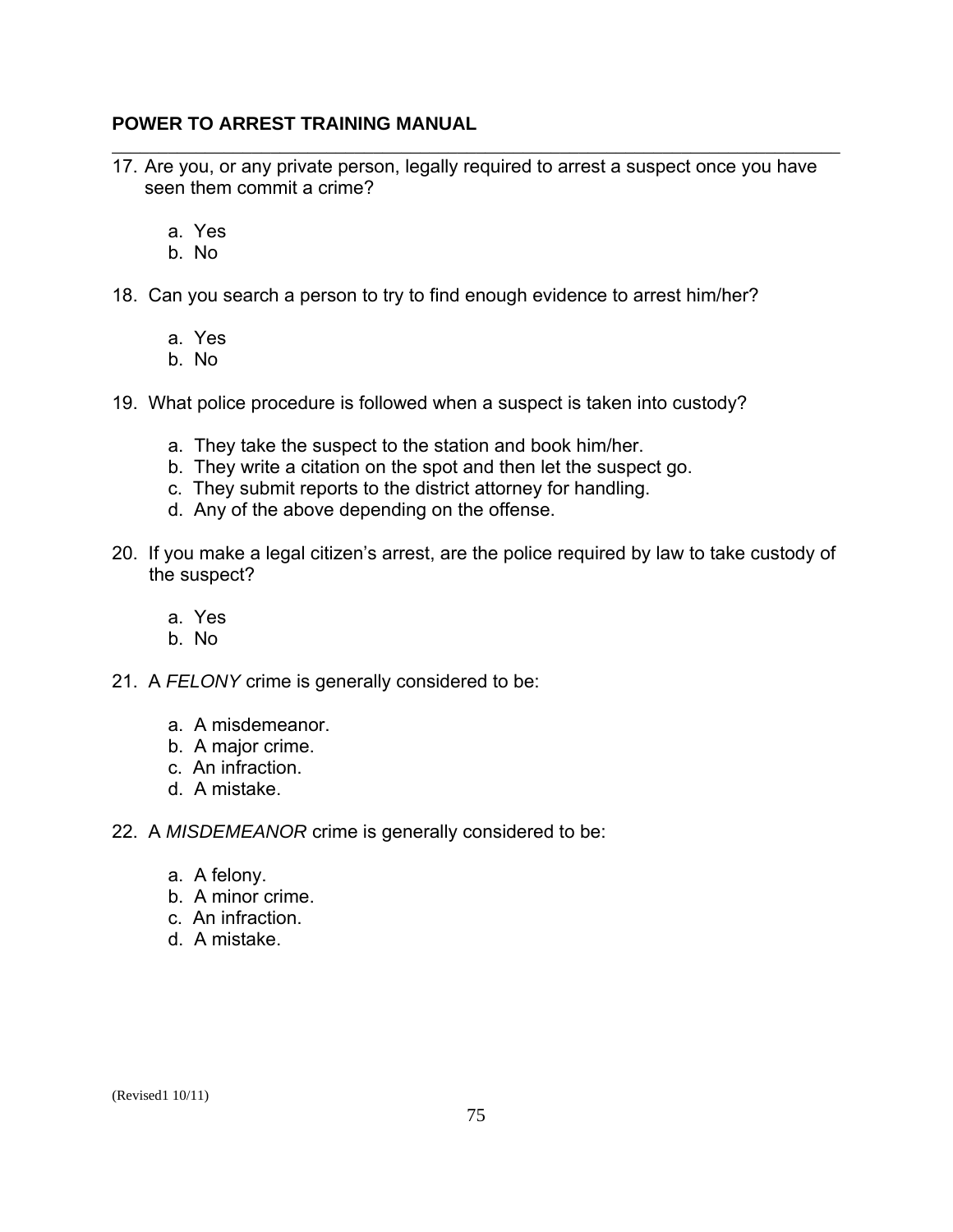23. As a security guard/proprietary private security officer, you are meeting a primary responsibility when you:

\_\_\_\_\_\_\_\_\_\_\_\_\_\_\_\_\_\_\_\_\_\_\_\_\_\_\_\_\_\_\_\_\_\_\_\_\_\_\_\_\_\_\_\_\_\_\_\_\_\_\_\_\_\_\_\_\_\_\_\_\_\_\_\_\_\_\_\_\_\_\_\_\_\_\_\_\_\_

- a. Observe safety hazards.
- b. Observe security violations.
- c. Report safety hazards and security violations.
- d. Do all of the above.
- 24. A security guard/proprietary private security officer's authority to question people on private property owned by his employer is:
	- a. Greater than that of private parties.
	- b. No more than any private person.
	- c. The same as a peace officer.
- 25. The two conditions that must exist before a felony arrest can be made are: 1) that a felony crime must have been committed; and 2) you must have reason to believe the suspect actually committed the felony crime.
	- a. Yes
	- b. No
- 26. You witness a woman setting fire to a building. The offense she may have committed is:
	- a. Arson.
	- b. Burglary.
	- c. Theft.
	- d. Disturbing the peace.
- 27.A man in a bar is making obscene remarks and trying to start fights. The security guard/proprietary private security officer on duty asks the man to leave, but he refuses. The offense he may have committed is:
	- a. Arson.
	- b. Burglary.
	- c. Theft.
	- d. Disturbing the peace and trespassing.

28.A person breaks into a drug store late at night and takes several bottles of pills.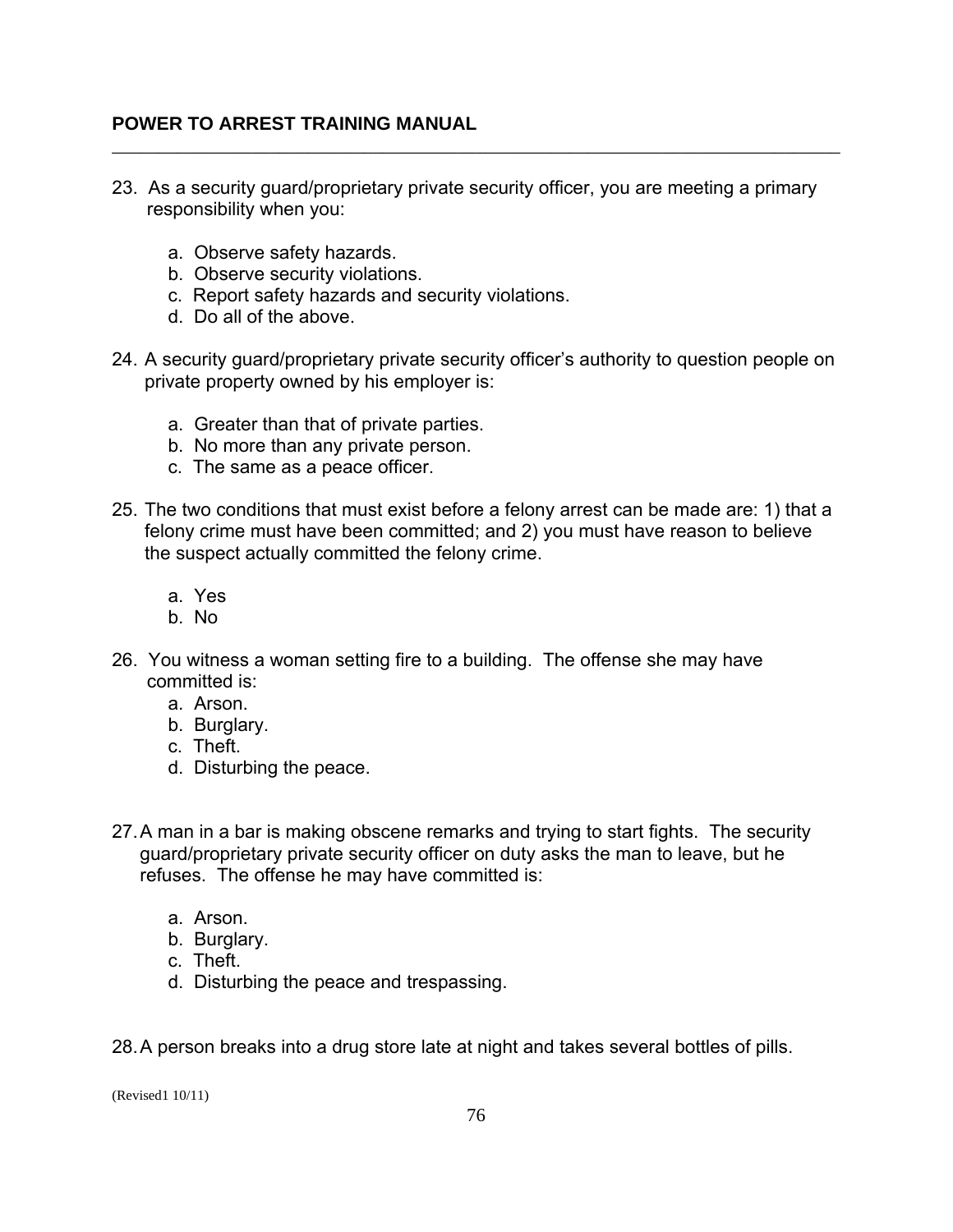What offense may have been committed?

- a. Arson.
- b. Burglary.
- c. Theft.
- d. Robbery.
- 29.An employee's husband waits in the parking lot by her car. When she arrives he hits her. What offense may have been committed?

\_\_\_\_\_\_\_\_\_\_\_\_\_\_\_\_\_\_\_\_\_\_\_\_\_\_\_\_\_\_\_\_\_\_\_\_\_\_\_\_\_\_\_\_\_\_\_\_\_\_\_\_\_\_\_\_\_\_\_\_\_\_\_\_\_\_\_\_\_\_\_\_\_\_\_\_\_\_

- a. Battery.
- b. Verbal assault.
- c. Theft.
- d. Robbery.
- 30. Is a person with only a security guard registration allowed to carry a deadly weapon?
	- a. Yes
	- b. No
- 31. When searching a suspect, you may search for the following:
	- a. Weapons only, when you have reasonable grounds to believe the suspect has a weapon.
	- b. Contraband (narcotics).
	- c. Personal property and identification.
	- d. Anything that is in his or her pockets.
- 32. A woman tells you, "The suspect tried to kill the bus driver with a metal pipe." This statement is:
	- a. A fact.
	- b. A conclusion.
- 33. A person who has been arrested for robbery should be referred to as:
	- a. The criminal.
	- b. The suspect.
	- c. The robber.
	- d. All of the above.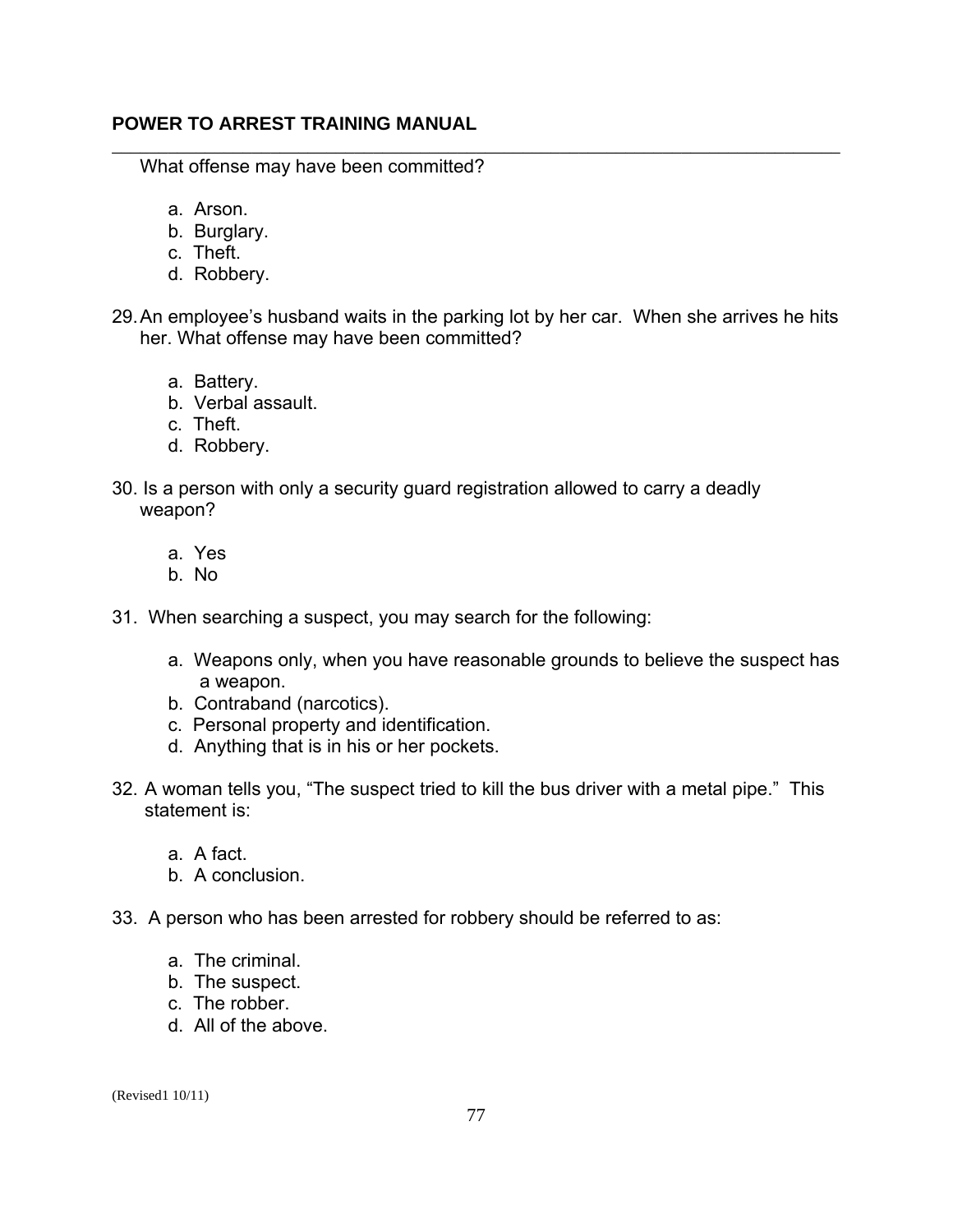- 34.You should not arrest a person for a misdemeanor unless that person has committed the offense in your presence.
	- a. True
	- b. False
- 35.Your wrongful acts as a security guard/proprietary private security officer may result in a liability lawsuit to include which of the following parties?

\_\_\_\_\_\_\_\_\_\_\_\_\_\_\_\_\_\_\_\_\_\_\_\_\_\_\_\_\_\_\_\_\_\_\_\_\_\_\_\_\_\_\_\_\_\_\_\_\_\_\_\_\_\_\_\_\_\_\_\_\_\_\_\_\_\_\_\_\_\_\_\_\_\_\_\_\_\_

- a. You, the security guard/proprietary private security officer.
- b. Your employer.
- c. Other people involved.
- d. All of the above.
- 36.Terrorism is a use of force or violence against persons or property for the purpose of intimidation or coercion.
	- a. True
	- b. False
- 37. Are all acts of terrorism crimes?
	- a. True
	- b. False
- 38. What are the four counter terrorist techniques of physical security?
	- a. Security, weapons, deadly force and threat intelligence.
	- b. Deter, delay, deny and detect.
	- c. Deadly force, minimum force, de-escalation of force and entry searches.
	- d. None of the above.
- 39. What are the two types of terrorism?
	- a. Chemical and Biological terrorism.
	- b. Computer and Sabotage.
	- c. Coercion and Fear.
	- d. Domestic and International.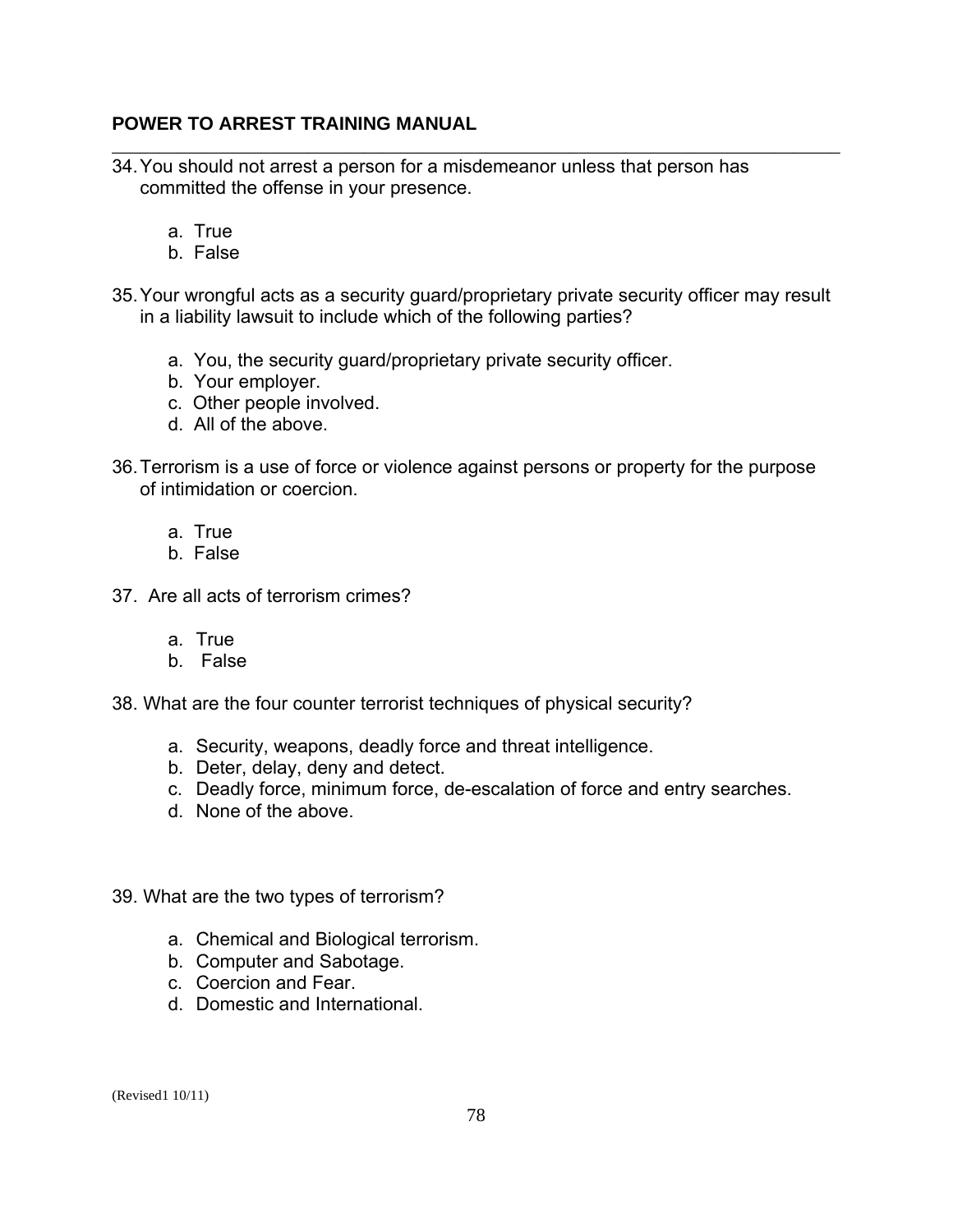- \_\_\_\_\_\_\_\_\_\_\_\_\_\_\_\_\_\_\_\_\_\_\_\_\_\_\_\_\_\_\_\_\_\_\_\_\_\_\_\_\_\_\_\_\_\_\_\_\_\_\_\_\_\_\_\_\_\_\_\_\_\_\_\_\_\_\_\_\_\_\_\_\_\_\_\_\_\_ 40. What are the characteristics of a terrorist?
	- a. They will have a specific objective in mind.
	- b. They will always conduct a surveillance of the target.
	- c. They will rehearse their operation.
	- d. All of the above.
- 41. Appearance and cleanliness are not as important as showing up on time for work.
	- a. True
	- b. False
- 42. The general public judges a security guard/proprietary private security officer by:
	- a. Appearance.
	- b. Speech.
	- c. Attitude.
	- d. All of the above.
- 43. A security guard/proprietary private security officer's ability to fulfill their duties is dependent upon securing and maintaining public respect and approval.
	- a. True
	- b. False
- 44. Accepting gratuity is acceptable at certain times.
	- a. True
	- b. False

#### **STOP!**  *THIS IS THE END OF THE TEST*

Please double-check your answers. Then turn your test and materials in to the person administering the exam.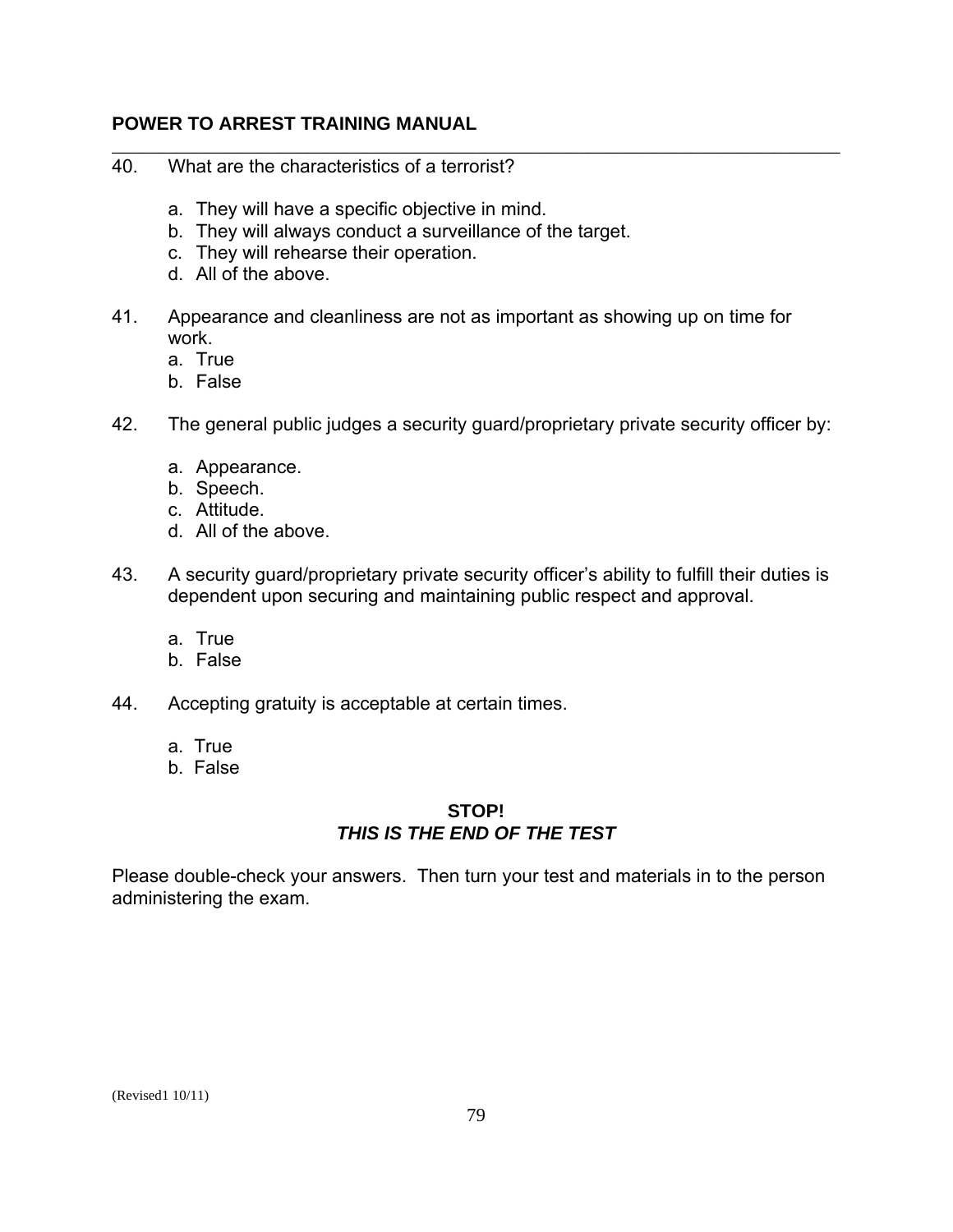|                | POWER TO ARREST FINAL EXAMINATION<br><b>ANSWER SHEET</b><br>Date: |                |               |       |     |                                     |                |               |                |     |              |       |                |              |
|----------------|-------------------------------------------------------------------|----------------|---------------|-------|-----|-------------------------------------|----------------|---------------|----------------|-----|--------------|-------|----------------|--------------|
|                |                                                                   |                |               |       |     |                                     |                |               |                |     |              |       |                |              |
|                |                                                                   |                |               |       |     | Instructor: <u>________________</u> |                |               |                |     |              |       |                |              |
|                | PLEASE MARK ALL OF YOUR ANSWERS WITH AN X.                        |                |               |       |     |                                     |                |               |                |     |              |       |                |              |
| 1.             |                                                                   | $A$ B          | C             | D     | 16. |                                     | A B            |               |                | 31. |              | A B C |                |              |
| 2.             |                                                                   | A B            | $\mathsf{C}$  | D     | 17. |                                     | A B            |               |                | 32. |              | $A$ B |                |              |
| 3.             | $\mathsf{A}$                                                      | B              | $C$ $D$       |       | 18. |                                     | A B            |               |                | 33. | $\mathsf{A}$ | B     | C <sub>c</sub> | - D          |
| 4.             | $\mathsf{A}$                                                      |                | B C D         |       | 19. |                                     |                | A B C         | D              | 34. | $\mathsf{A}$ | B     |                |              |
| 5.             | $\mathsf{A}$                                                      | B              |               |       | 20. | $\mathsf{A}$                        | B              |               |                | 35. |              | A B   | - C            | - D          |
| 6.             | $\mathsf{A}$                                                      | B              |               | $C$ D | 21. | $\mathsf{A}$                        | $\overline{B}$ | C             | D              | 36. | $\mathsf{A}$ | B     |                |              |
| 7 <sub>1</sub> | $\mathsf{A}$                                                      | B              |               |       | 22. |                                     | $A$ B          | $\mathsf{C}$  | D              | 37. | $\mathsf{A}$ | B     |                |              |
| 8.             |                                                                   | A B            | C             |       | 23. |                                     | A B            | $\mathsf{C}$  | D <sub>D</sub> | 38. |              | A B   | C              | - D          |
| 9.             | $\mathsf{A}$                                                      | B              | $\mathcal{C}$ | D-    | 24. |                                     | A B            | $\mathcal{C}$ |                | 39. | $\mathsf{A}$ | B     | $\mathsf{C}$   | <sup>D</sup> |
| 10.            | A B                                                               |                |               |       | 25. | $\mathsf{A}$                        | B              |               |                | 40. |              | A B   | $\mathcal{C}$  | <sup>D</sup> |
| 11.            | $\mathsf{A}$                                                      | B              |               |       | 26. |                                     | A B            | $\mathsf{C}$  | D.             | 41. | A B          |       |                |              |
| 12.            | $\mathsf{A}$                                                      | B              |               |       | 27. | $\mathsf{A}$                        | B              | $\mathsf{C}$  | D.             | 42. |              | A B   | $\mathbf C$    | - D          |
| 13.            | $\mathsf{A}$                                                      | $\overline{B}$ |               |       | 28. |                                     | A B            | $\mathsf{C}$  | D              | 43. | A B          |       |                |              |
| 14.            | $\mathsf{A}$                                                      | B              |               |       | 29. |                                     | $A$ B          | $\mathsf{C}$  | D              | 44. | $A$ B        |       |                |              |
| 15.            | A                                                                 | B              |               |       | 30. | $\mathsf{A}$                        | B              |               |                |     |              |       |                |              |

#### *POWER TO ARREST RECORD*

This is to certify that the above applicant has been instructed in the Power to Arrest and that he has passed with a score of 100%. I understand that this answer sheet must be kept on file for two years and that the material will be reviewed during each audit performed by the Bureau of Security and Investigative Services. This also certifies that this applicant has been given a copy of "The Responsibilities of the Security guard/proprietary private security officer" as required by the Bureau of Security and Investigative Services.

\_\_\_\_\_\_\_\_\_\_\_\_\_\_\_\_\_\_\_\_\_ \_\_\_\_\_\_\_\_\_\_\_\_\_\_\_\_\_\_\_\_\_ \_\_\_\_\_\_\_\_\_\_\_\_\_\_\_\_\_\_\_\_\_

Instructor's Signature Applicant's Signature Applicant's Name (Printed)